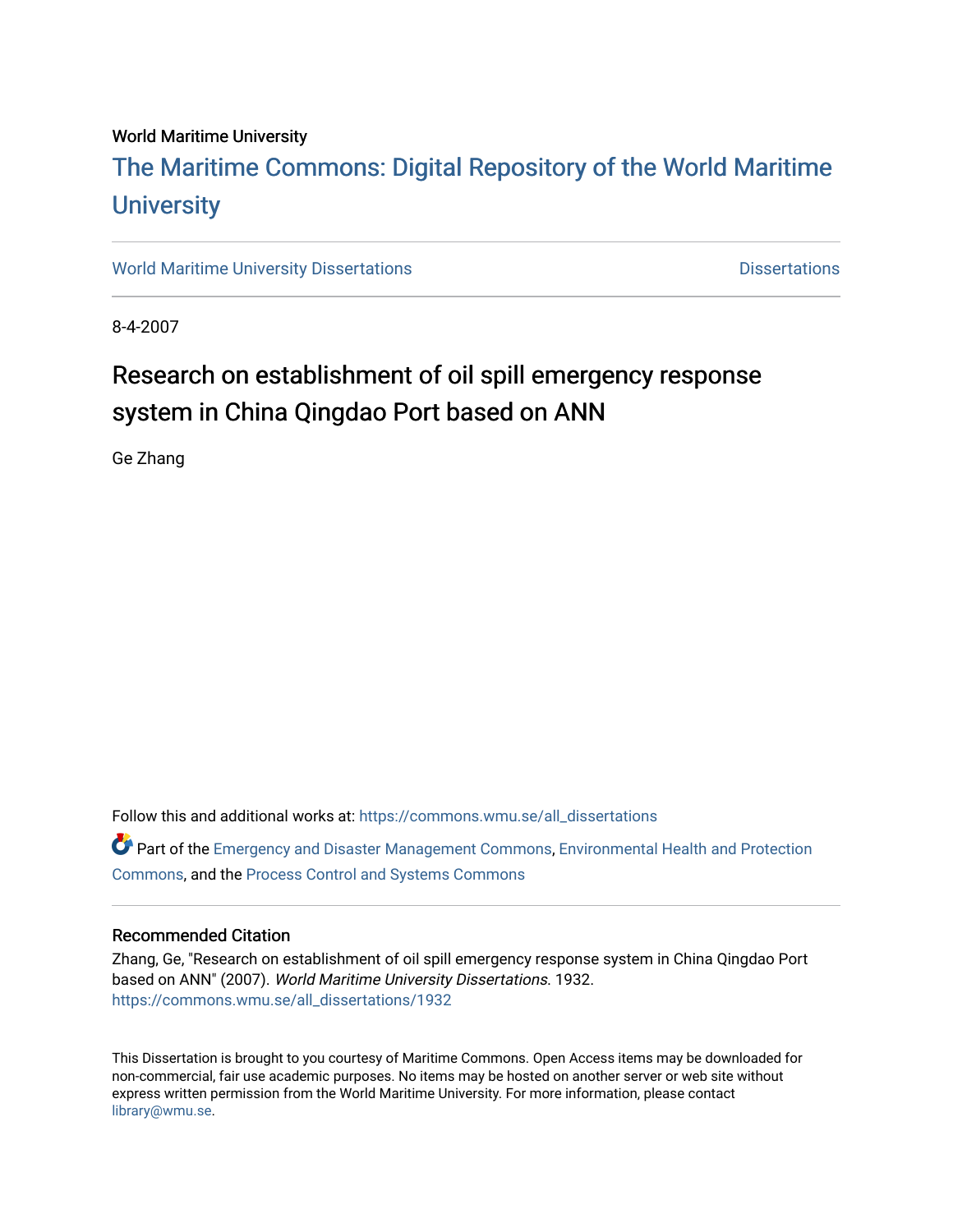

# **WORLD MARITIME UNIVERSITY**

Shanghai, China

# **RESEARCH ON ESTABLISHMENT OF OIL SPILL EMERGENCY RESPONSE SYSTEM IN CHINA QINGDAO PORT BASED ON ANN**

By

ZHANG GE

**China**

A research paper submitted to the World Maritime University in partial Fulfillment of the requirements for the award of the degree of

# **MASTER OF SCIENCE**

**(INTERNATIONAL TRANSPORTATION AND LOGISTICS)**

2007

Copyright Zhang Ge, 2007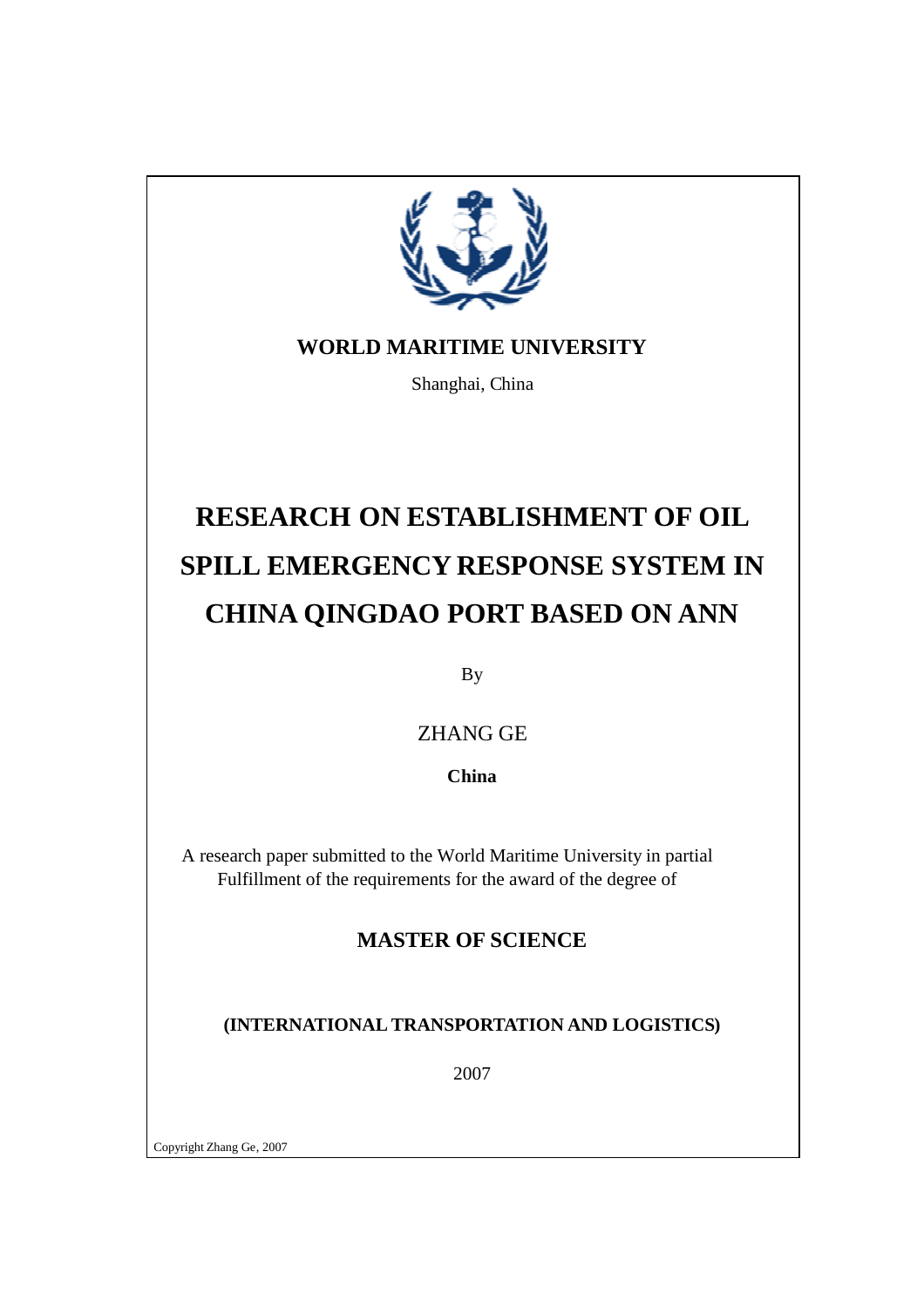# **DECLARATION**

I certify that all the material in this research paper that is not my own work has been identified, and that no material is included for which a degree has previously been conferred on me,

The contents of this research paper reflect my own personal views, and are not necessarily endorsed by the University.

(Signature):

(Date):

# **Supervised by**

Associate Professor Sha Mei Shanghai Maritime University

## **Assessor**

Professor Proshanto Mukherjee World Maritime University

# **Co-Assessor**

Professor Wang Xuefeng Shanghai Maritime University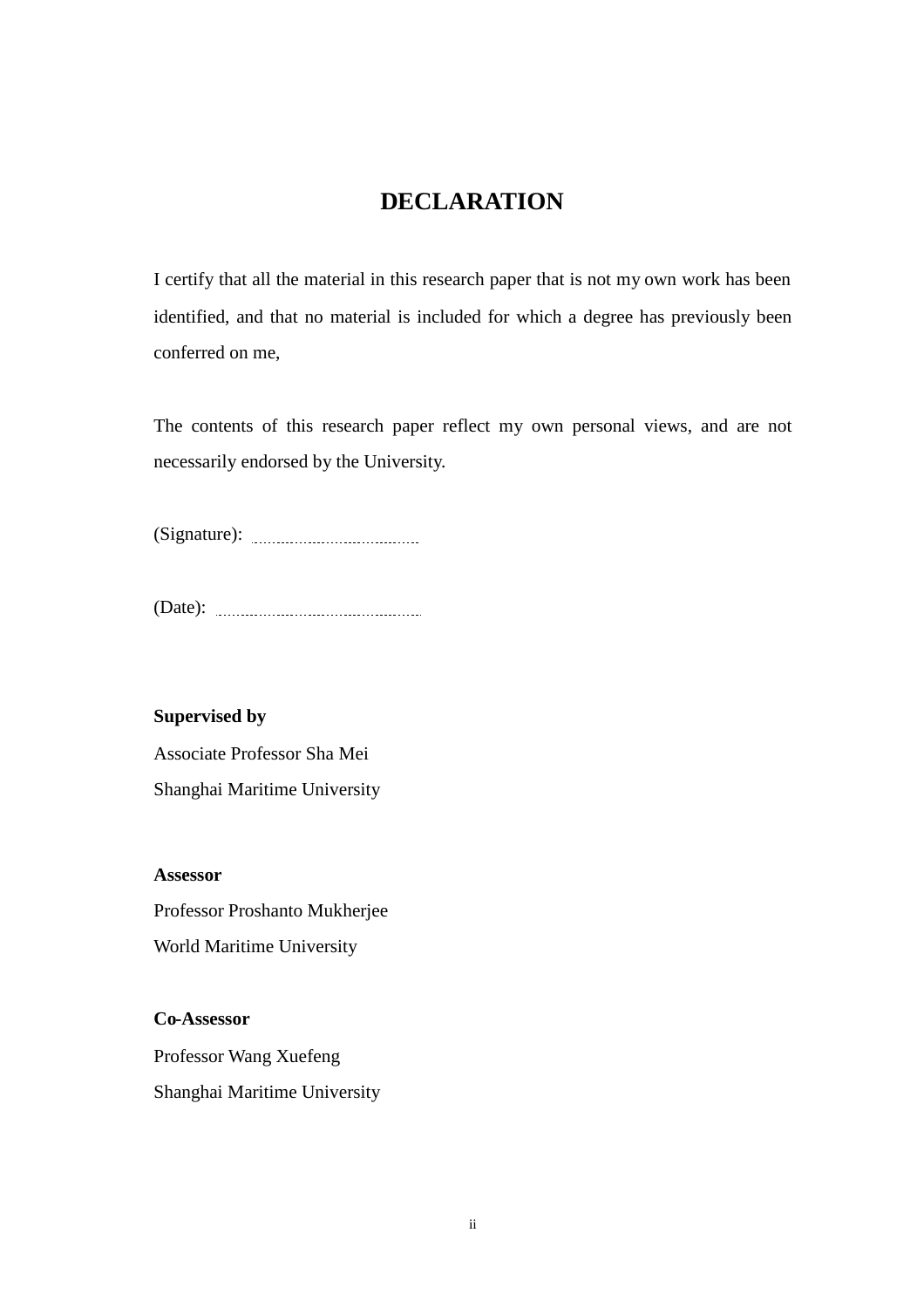# **ACKNOWLEDGEMENT**

First of all, I would like to owe my deepest appreciation to my supervisor, Associate Professor Sha Mei. Her guidance, support and encouragement are invaluable and critical throughout my dissertation writing. Without her insightful suggestions and continuous assistance, this dissertation would not have been completed. Also, her intelligence, wisdom, kindness, staidness and patience I have enjoyed during my study will benefit me for life.

And, I deeply thank Professor Zong Beihua, and Professor Wang Xuefeng for patiently offering me some valuable advice in establishing the framework of my dissertation.

I would like to thank all my friends. It is their help and support that make my life in Shanghai Maritime University an enjoyable experience.

Special thanks to my friend Mr. Wang Kai, who patiently taught me how to use the software referred in the dissertation and guide me build up the mathematics model.

I am grateful to Ms. Zhou Yingchun, Ms. Qu Shanshan, and Mr. Liu Changan, who are in charge of this joint postgraduate program on behalf of Shanghai Maritime University.

Finally, but certainly not least, I would like to send my indebtedness to my beloved parents, Ms. Qian Jun, and Mr. Zhang Xiaojun, who offer both financial and emotional support to me. I also want to especially express my heartfelt gratitude to my dear father, who helps me find the precious materials for my dissertation. I am fortunate to have their eternal love and encouragement as I go forward.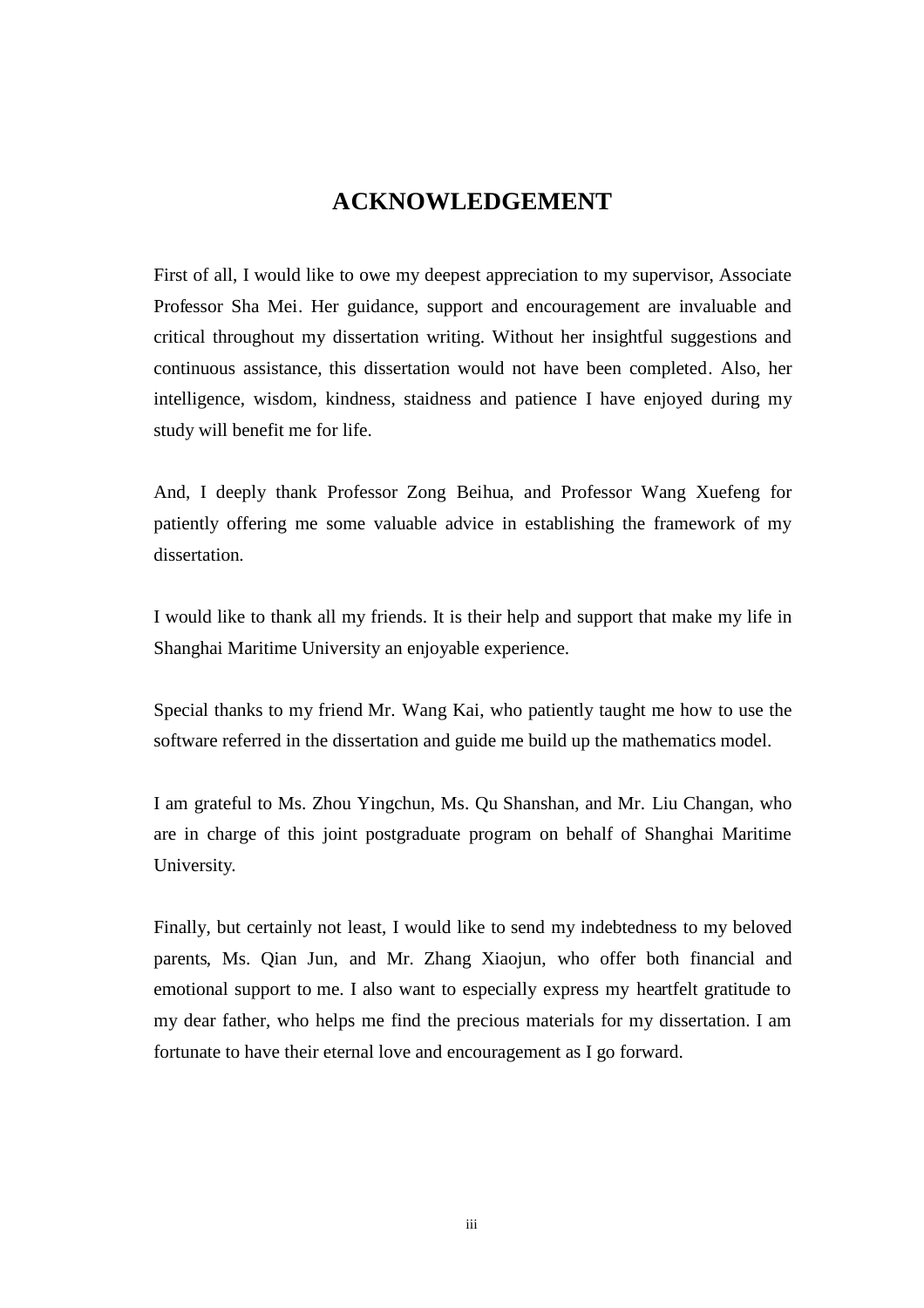# **ABSTRACT**

# Title of Dissertation: **Research on establishment of oil spill emergency response system in China Qingdao port based on ANN** Degree: **Master of Science in International Transportation and Logistics**

Marine oil spills is a serious environmental disaster, the majority are unexpected incidents. Since 1960s, ports of developed countries had established emergency response systems to prevent oil spills. In recent years, oil transportation in China kept continuously increasing. Qingdao port, as the biggest port of oil throughput in China mainland for tens of years, has a pivotal position in Chinese oil transportation. Since 1990s, partial ports in China had begun to institute oil spill contingency plans, and discussed the establishment of oil spill emergency response systems. However, Qingdao port is still lack of related activities. This is just the focus the proper thesis will study.

The proper thesis first introduces the fundamental information of oil spill emergency response systems. And, it analyzes the necessity of establishing oil spill emergency response system in Qingdao port. According to the analysis, we find that, in oil spill emergency response, oil spill grade judgment doesn't only affect the selection of oil spill operations, but also decides the scale and direction of emergency response activities. Only according to the accurate judgment of oil spill grades, we can establish a normally operational oil spill emergency response system. By applying ANN method, the proper thesis does scientific judgment on oil spill grades. At last, enclosing the accurate judgment of oil spill grades, the proper thesis finishes the establishment of oil spill emergency response system in Qingdao port. We hope this research can provide some reference to studies of port oil spill emergency response in China.

**KEYWORDS**: Oil spills, Oil spill emergency response system, Judgment of oil spill grades, ANN, Establishment of oil spill emergency response system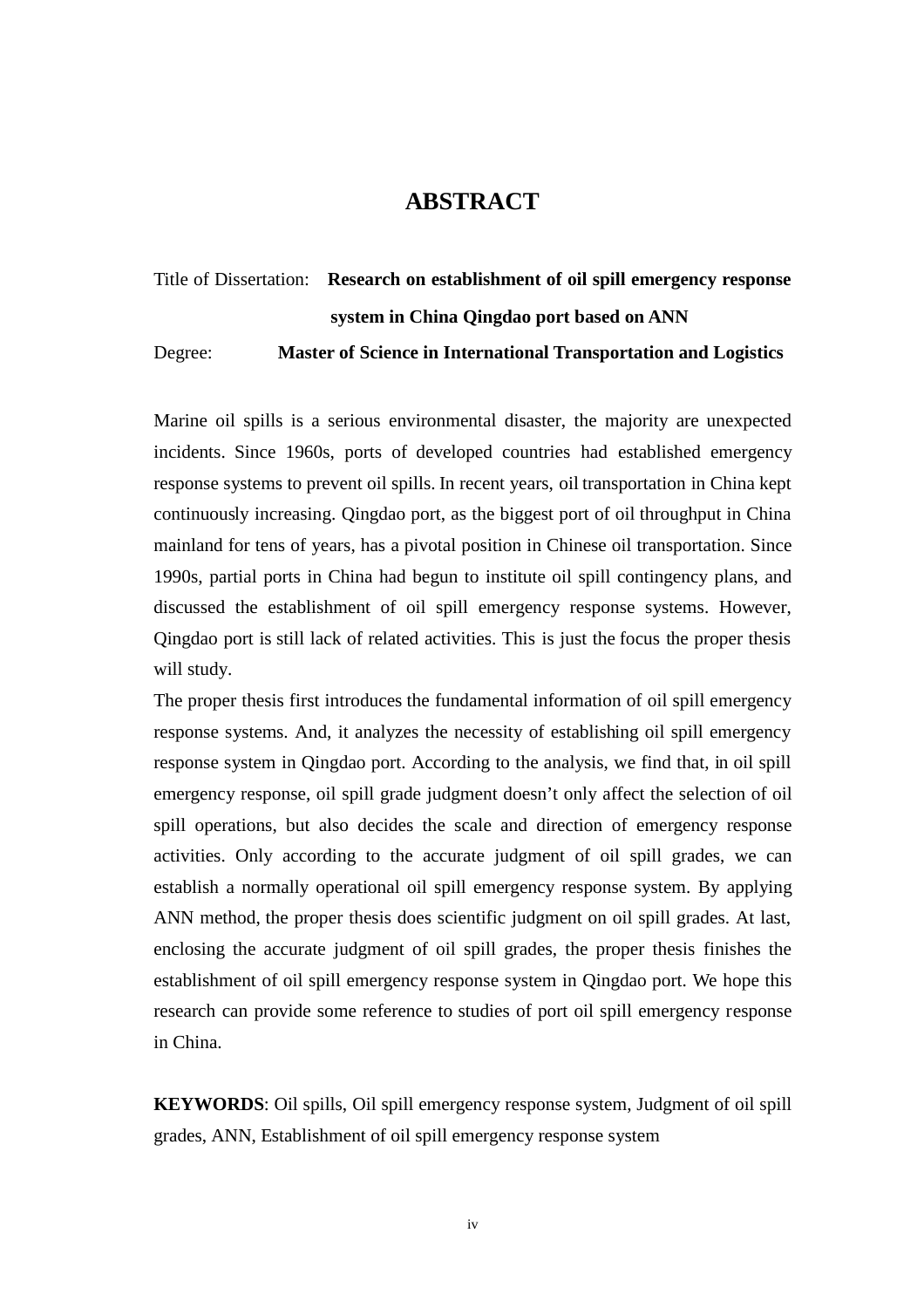# **TABLE OF CONTENTS**

| Declaration                                                                     | $\mathbf{ii}$  |
|---------------------------------------------------------------------------------|----------------|
| Acknowledgement                                                                 | iii            |
| Abstract                                                                        | iv             |
| Table of Contents                                                               | V              |
| List of Tables                                                                  | viii           |
| List of Figures                                                                 | ix             |
| <b>List of Abbreviations</b>                                                    | $\mathbf X$    |
| 1. Introduction                                                                 | 1              |
| 1.1 Background                                                                  | $\mathbf{1}$   |
| 1.2 Research content                                                            | $\overline{2}$ |
| 2. Literature Review                                                            | 4              |
| 2.1 Definition of oil spill emergency response system                           | $\overline{4}$ |
| 2.2 Comparison of oil spill emergency response system at home and abroad        | 5              |
| 2.2.1 Foreign oil spill emergency response system and features                  | 5              |
| 2.2.2 Domestic oil spill emergency response system and features                 | 7              |
| 2.3 Actuality of research methods on oil spill emergency response systems       | 8              |
| 2.3.1 Actuality of research methods on oil spill emergency response systems     |                |
| among state                                                                     | 8              |
| 2.3.2 Actuality of oil spill grade judgment                                     | 10             |
| 3. The necessity of establishing oil spill emergency response system in Qingdao |                |
| port                                                                            | 12             |
| 3.1 Analysis of oil transportation in Qingdao port                              | 12             |
| 3.1.1 General situation of Qingdao port                                         | 12             |
| 3.1.2 Oil transportation of Qingdao port                                        | 13             |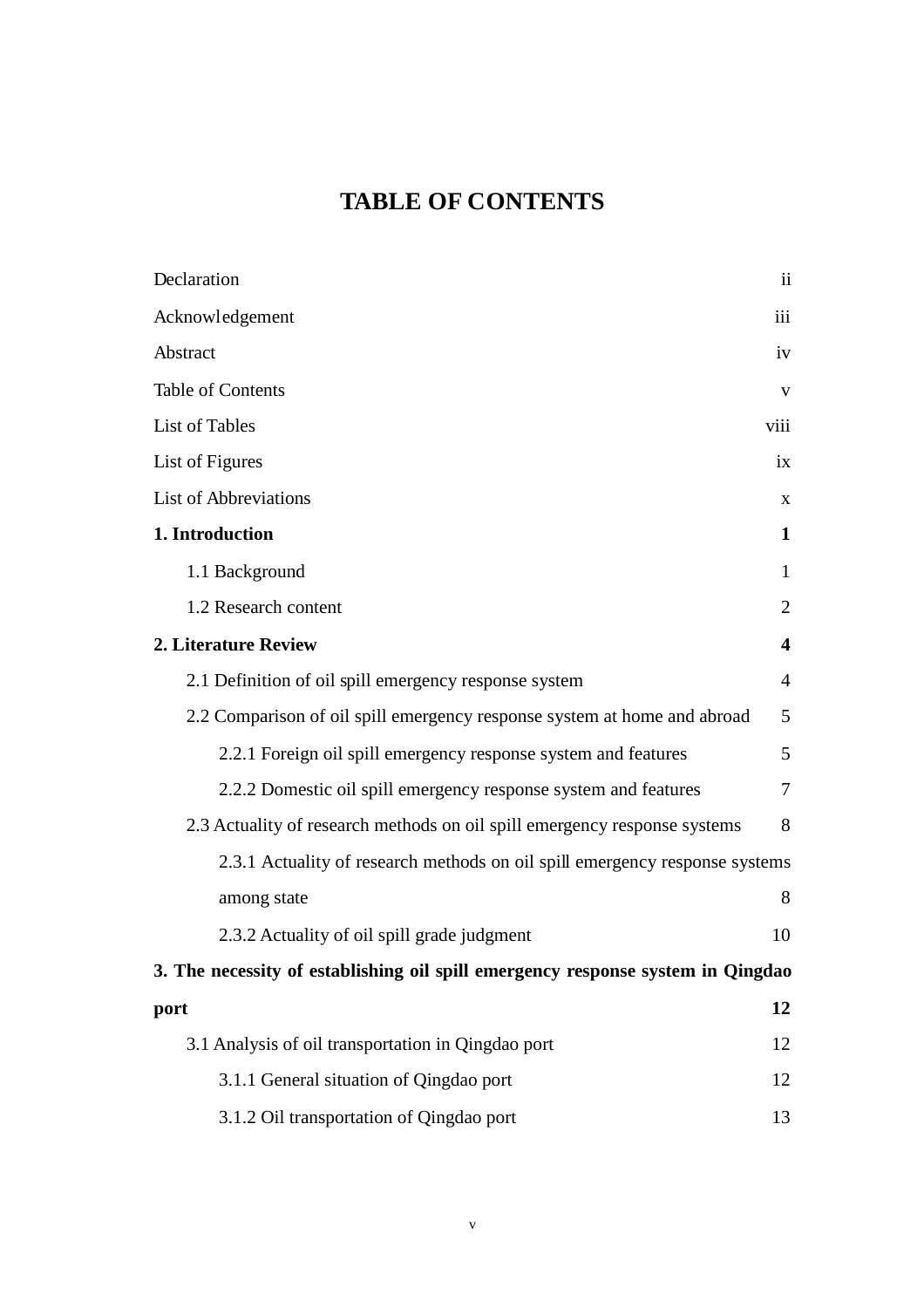| 3.2 The huge risks of oil spills in Qingdao port                              | 14 |
|-------------------------------------------------------------------------------|----|
| 3.2.1 Oil spill risks from ships                                              | 14 |
| 3.2.2 Oil spill risks of tankers                                              | 15 |
| 3.2.3 Risks of oil spills and explosion on oil storages                       | 16 |
| 3.3 Lack of contingency plan and mechanism                                    | 16 |
| 3.4 Insufficiency of emergency response                                       | 18 |
| 3.5 Lack of emergency equipments and staff                                    | 19 |
| 4. Oil spills grade judgment based on ANN                                     | 21 |
| 4.1 Theory of BP neural network                                               | 21 |
| 4.1.1 Introduction of neural network                                          | 21 |
| 4.1.2 Theory of Back propagation NN                                           | 21 |
| 4.2 Qingdao oil spills assessment system and quantitative indicators          | 24 |
| 4.2.1 Oil spills assessment indicators and their quantization                 | 24 |
| 4.2.2 Qingdao oil spills indicators quantization                              | 31 |
| 4.3 Neural network evaluation method examples of accident levels              | 32 |
| 4.3.1 Determination of the number of input and output layer neurons units 32  |    |
| 4.3.2 Selection of training sample data                                       | 32 |
| 4.3.3 Analysis of neural network training                                     | 34 |
| 4.3.4 Analysis of output                                                      | 38 |
| 5. Establishment of oil spill emergency response system in Qingdao port       | 39 |
| 5.1 Establishment of contingency plan                                         | 40 |
| 5.2 The establishment of oil spill emergency organizational command system in |    |
| Qingdao port                                                                  | 40 |
| 5.3 Graded oil spill emergency response measures in Qingdao port              | 42 |
| 5.3.1 Response technical measure in Level 3                                   | 44 |
| 5.3.2 Response technical measure in Level 2                                   | 44 |
| 5.3.3 Response technical measure in Level 1                                   | 45 |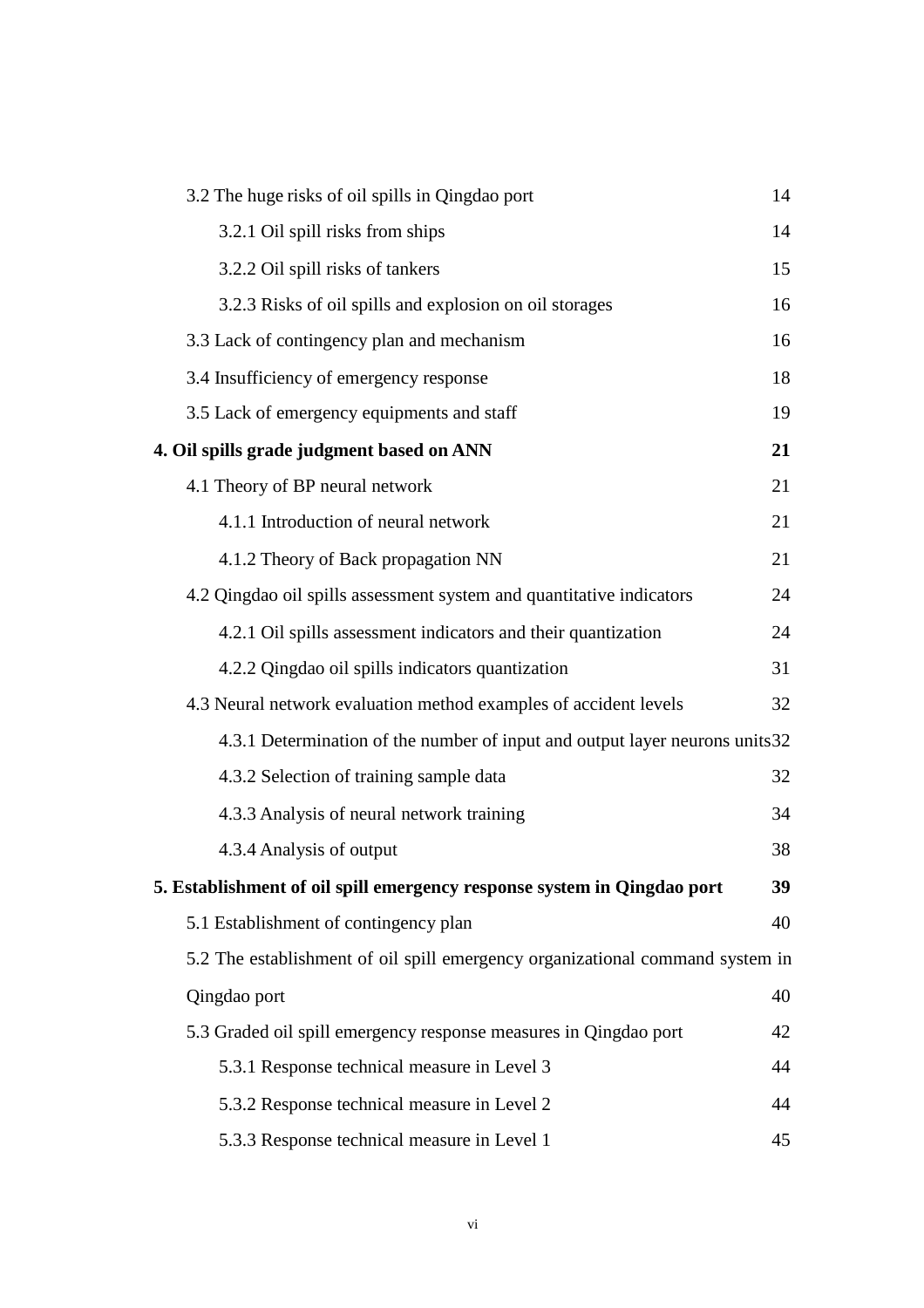| 54<br><b>Appendix: MATLAB Program</b>                                     |  |
|---------------------------------------------------------------------------|--|
| 50<br><b>References</b>                                                   |  |
| 48<br><b>6. Conclusion</b>                                                |  |
| 46<br>5.4.2 Establishment of emergency security                           |  |
| 46<br>emergency response                                                  |  |
| 5.4.1 Establishment of professional decontamination forces in oil spill   |  |
| 46<br>5.4 Security of oil spill emergency response system in Qingdao port |  |
| 45<br>5.3.4 Emergency measures of other graded oil spills                 |  |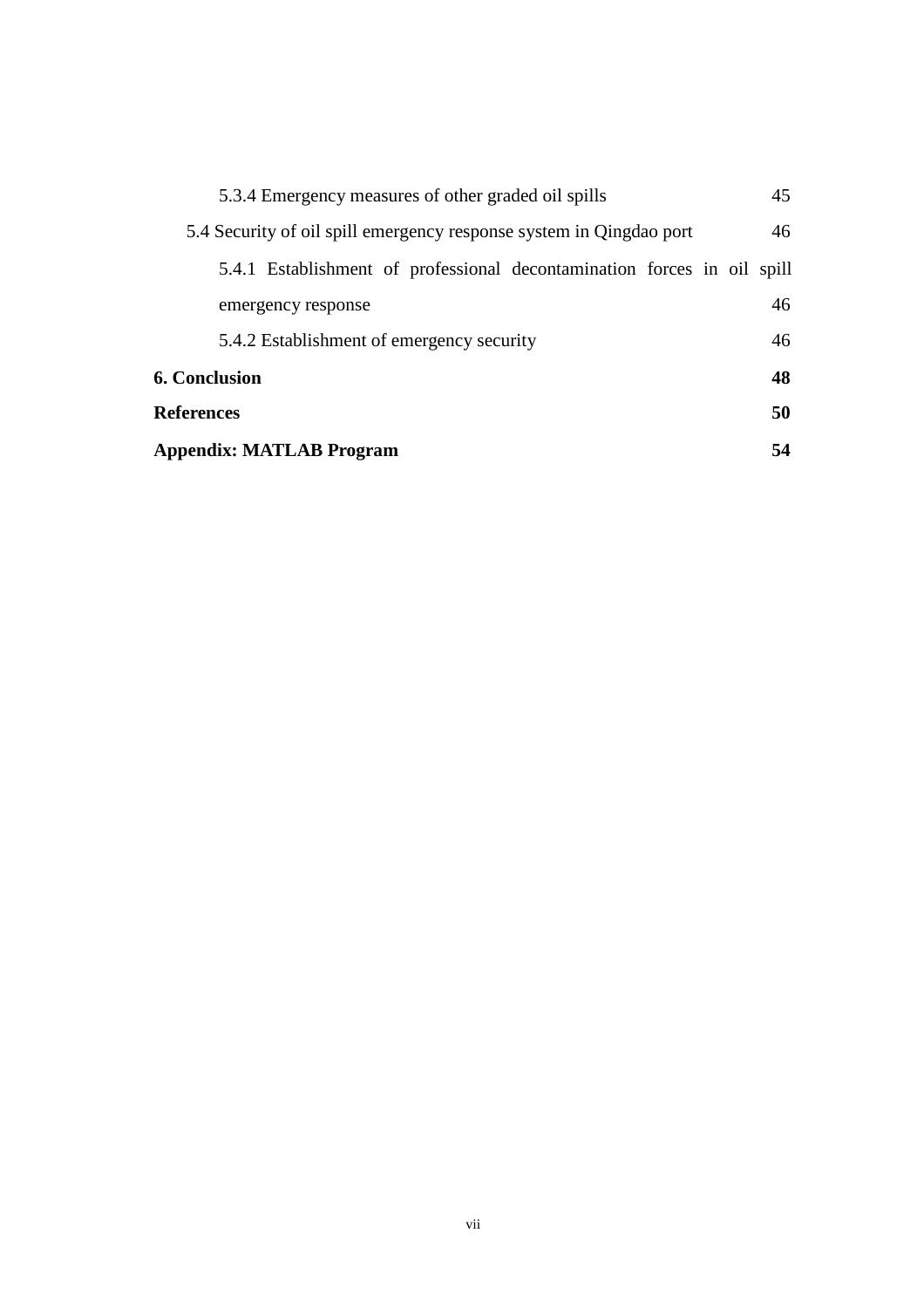# **LIST OF TABLES**

| Table 3.1 - Oil Throughput in Qingdao Port                          | 14 |
|---------------------------------------------------------------------|----|
| Table 4.1- Quantification of oil spills indicators in Qingdao port  | 31 |
| Table 4.2- Training samples of input                                | 32 |
| Table 4.3- Evaluation of oil spills' levels                         | 33 |
| Table 4.4- Output of 10 units in hidden layer and Consistency test  | 35 |
| Table 4.5 - Output of 20 units in hidden layer and Consistency test | 36 |
| Table 4.6- Output of 50 units in hidden layer and Consistency test  | 38 |
| Table 4.7- Comparison of output in 3 groups                         | 38 |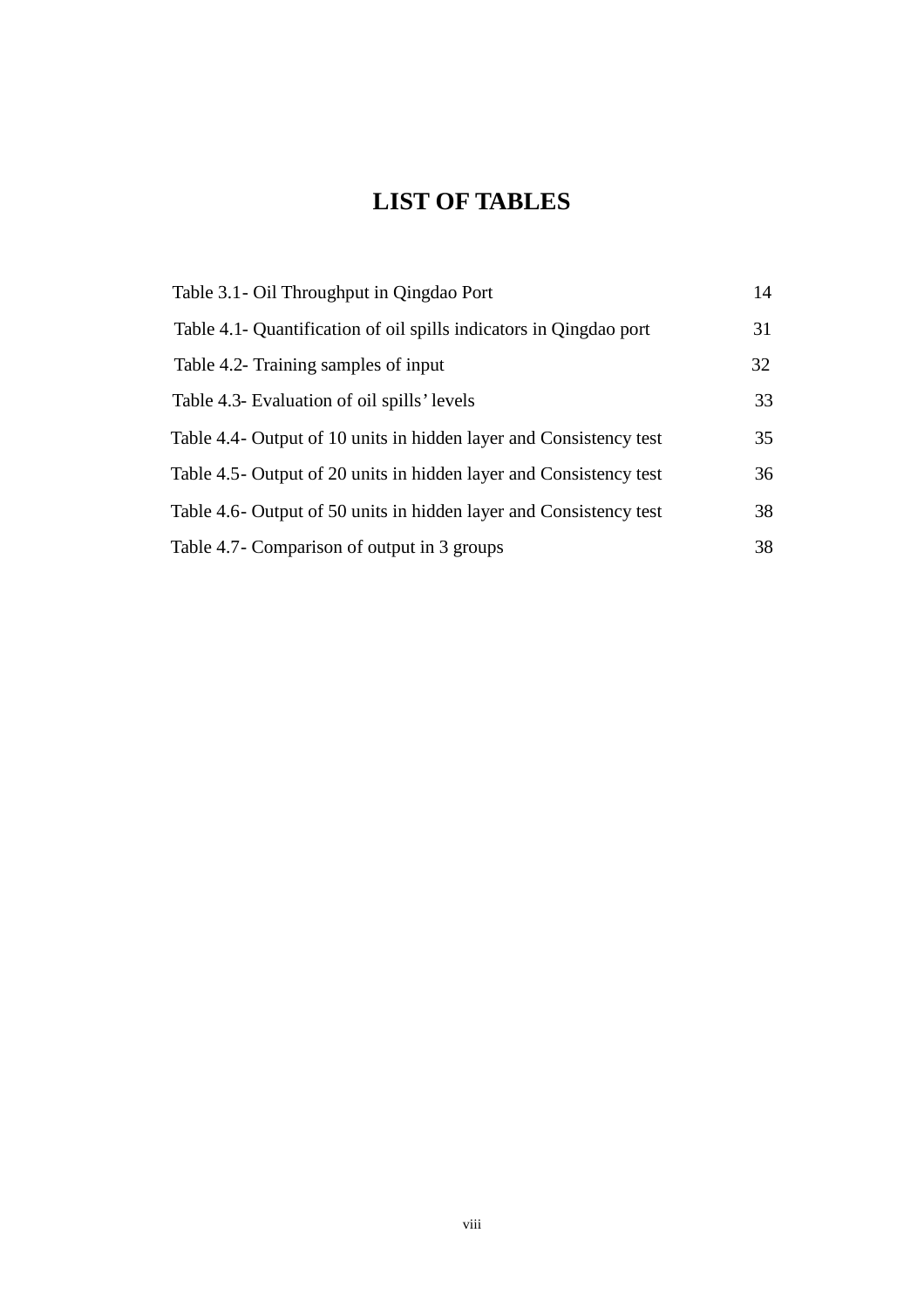# **LIST OF FIGURES**

| Figure 3.1- Position of Qingdao port                             | 13 |
|------------------------------------------------------------------|----|
| Figure 3.2- Oil throughput in Qingdao port                       | 14 |
| Figure 3.3- Four levels of oil spill contingency plans in China  | 17 |
| Figure 3.4- Structure of oil spill emergency response            | 18 |
| Figure 4.1- Structure of BP network                              | 22 |
| Figure 4.2- BP algorithm flow diagram                            | 23 |
| Figure 4.3- Network with 10 units in hidden layer                | 34 |
| Figure 4.4- Training Blue with 5000 epochs                       | 34 |
| Figure 4.5- Network with 20 units in hidden layer                | 35 |
| Figure 4.6- Training Blue with 2500 epochs                       | 36 |
| Figure 4.7- Network with 50 units in hidden layer                | 37 |
| Figure 4.8- Training Blue with 1000 epochs                       | 37 |
| Figure 5.1- Framework of oil spill emergency response system     | 39 |
| Figure 5.2- Framework of emergency organizational command system | 42 |
| Figure 5.3 – Flowchart of graded emergency response measures in  |    |
| Qingdao port                                                     | 43 |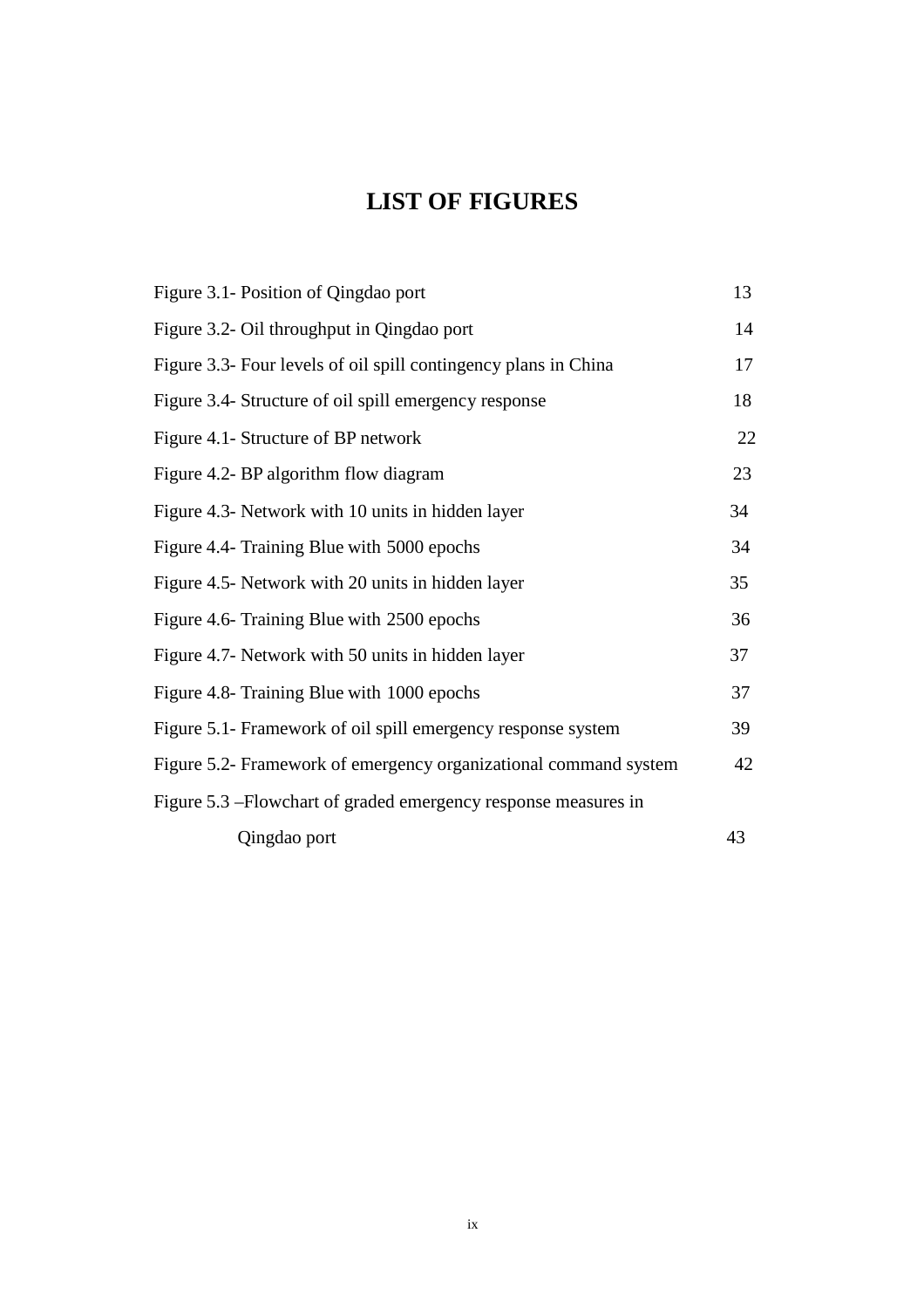# **LIST OF ABBREVIATIONS**

| <b>ANN</b>   | <b>Artificial Neural Network</b>                 |
|--------------|--------------------------------------------------|
| <b>AOF</b>   | <b>Administration of Ocean and Fisheries</b>     |
| AWS          | Administration of Work Safety                    |
| <b>BP</b>    | <b>Back Propagation</b>                          |
| <b>DWT</b>   | Dead Weight Tonnage                              |
| $\mathbf{F}$ | <b>Fatal Accident</b>                            |
| G            | General Accident                                 |
| M            | <b>Moderate Accident</b>                         |
| <b>MSA</b>   | <b>Maritime Safety Authority</b>                 |
| N            | N <sub>o</sub>                                   |
| <b>NEPA</b>  | National Environmental Protection Administration |
| <b>NSF</b>   | North Sea Fleet                                  |
| $\mathbf R$  | <b>Relatively Serious Accident</b>               |
| S            | Serious Accident                                 |
| <b>US</b>    | <b>United States</b>                             |
| Y            | Yes                                              |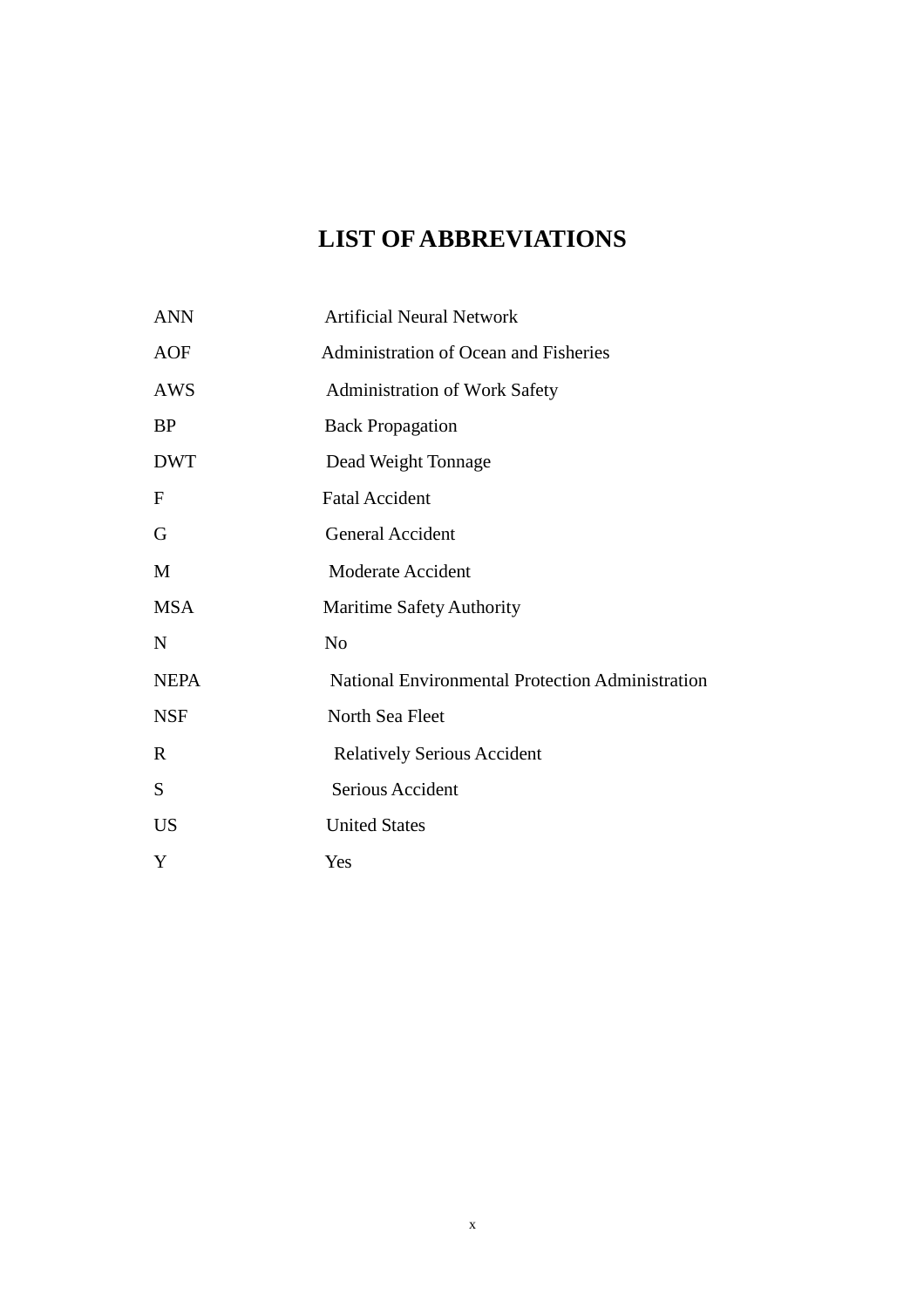# **1. Introduction**

# **1.1 Background**

With the steady increasing of oil consumption and transportation, marine oil spills from ships frequently happen. In recent years, oil transportation in China grows rapidly. Since 1993, China turning from oil-exporting country to oil-importing country, demand for oil reached 200 million tons per year. Qingdao Port has always been the largest import and export oil transit base of China coast in consecutive years, and is an accident-prone area. Between 1974 and 1999, there had happened more than 200 oil spills in Qingdao sea area, among which, for 11 times, the spilled volume of single accident was over 30 tons. Since 2000, with the constant improvement of Qingdao port navigation, gradually standardization of safety management and pollution prevention management of the world major oil tanker companies and the increasing capability of marine monitoring in Qingdao Port, the number of oil spills from ships relatively reduced, and oil spill volume also declined. But oil spills never disappear, and environmental safety situation remains grim.

With protection of the environment, taking the road of sustainable development is one of China's basic national policies. Oil spills will lead serious injury to the sea area of Qingdao port and marine environment of China, and it will also bring tremendous losses to ocean economics. Qingdao, as the outstanding one among coastal cities in China, should definitely put high emphasis on the ocean which it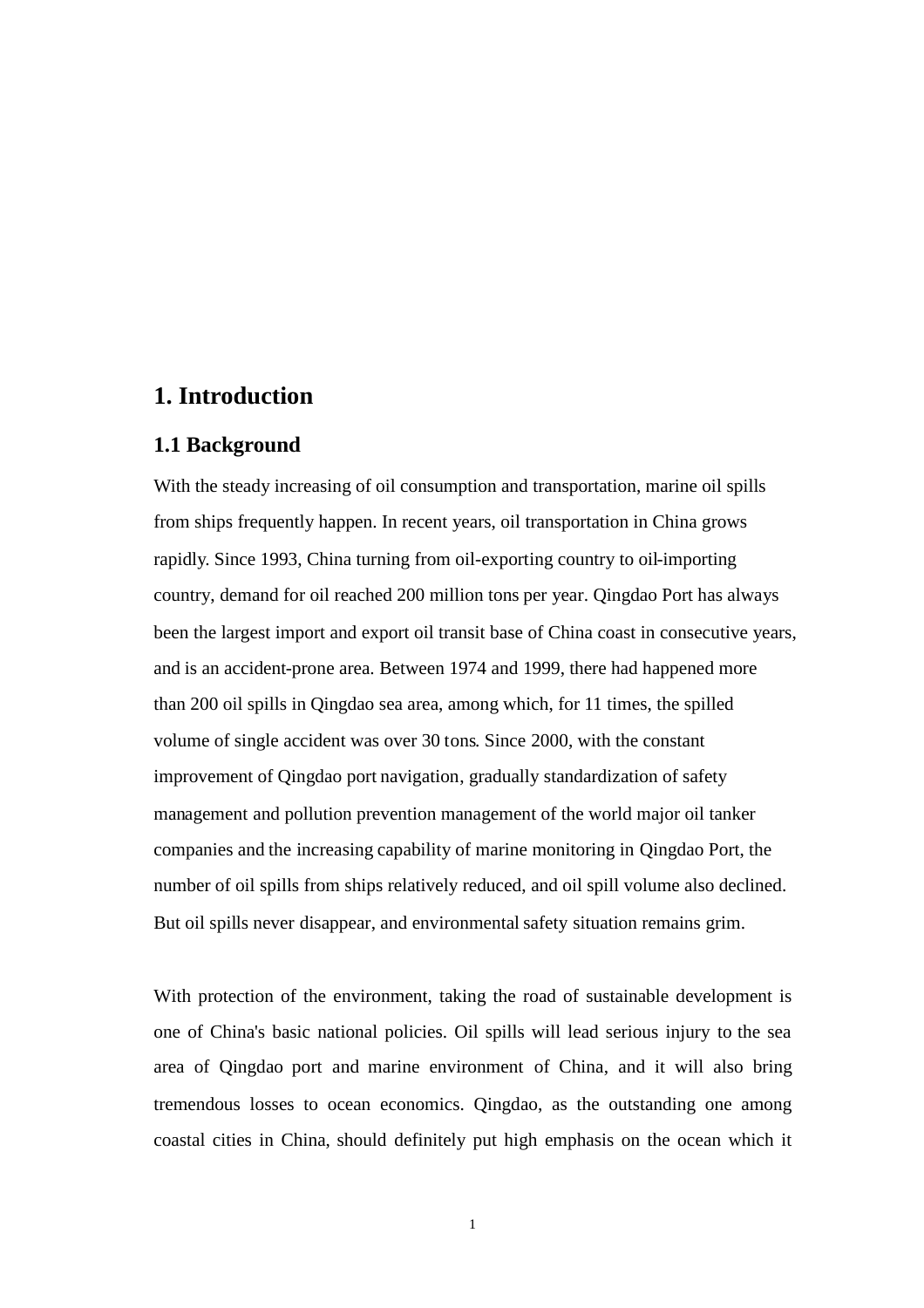depends on surviving and developing. The situation of ocean environment directly affects the sustainable development of Qingdao port, and economic of the city. Therefore, research on oil spills prevention is a great meaning to Qingdao port.

After oil spills, quickly and effectively making the oil spill emergency response and taking emergency measures play a key role to control pollution, reduce the loss of pollution and decontamination. In emergency response, evaluation of oil spill grades will directly impact the operation of oil spills. The correctness will affect environmental protection strategy, arrangement of staff and equipments, efficiency and timeliness to deal with incidents, and so on. Applying advanced software technology to scientifically and effectively judging oil spill grades can provide sufficient evidences to compensations. And it also helps the MSA, government agencies and other units to establish oil spill emergency response systems, to increase the ability to operate sudden oil spills, and to accelerate the removal of oil pollution incidents and the restoration of the environment. The thesis will research on the establishment of oil spill emergency response system in Qingdao port, with enclosing oil spill grades.

# **1.2 Research content**

The proper thesis has six chapters.

- $\triangleright$  Chapter 1, introduction, introduces background and research content;
- $\triangleright$  Chapter 2, literature review, introduces the definition of oil spill emergency response systems, oil spill emergency response systems at home and abroad, features of these systems, and the actuality of research methods of systems;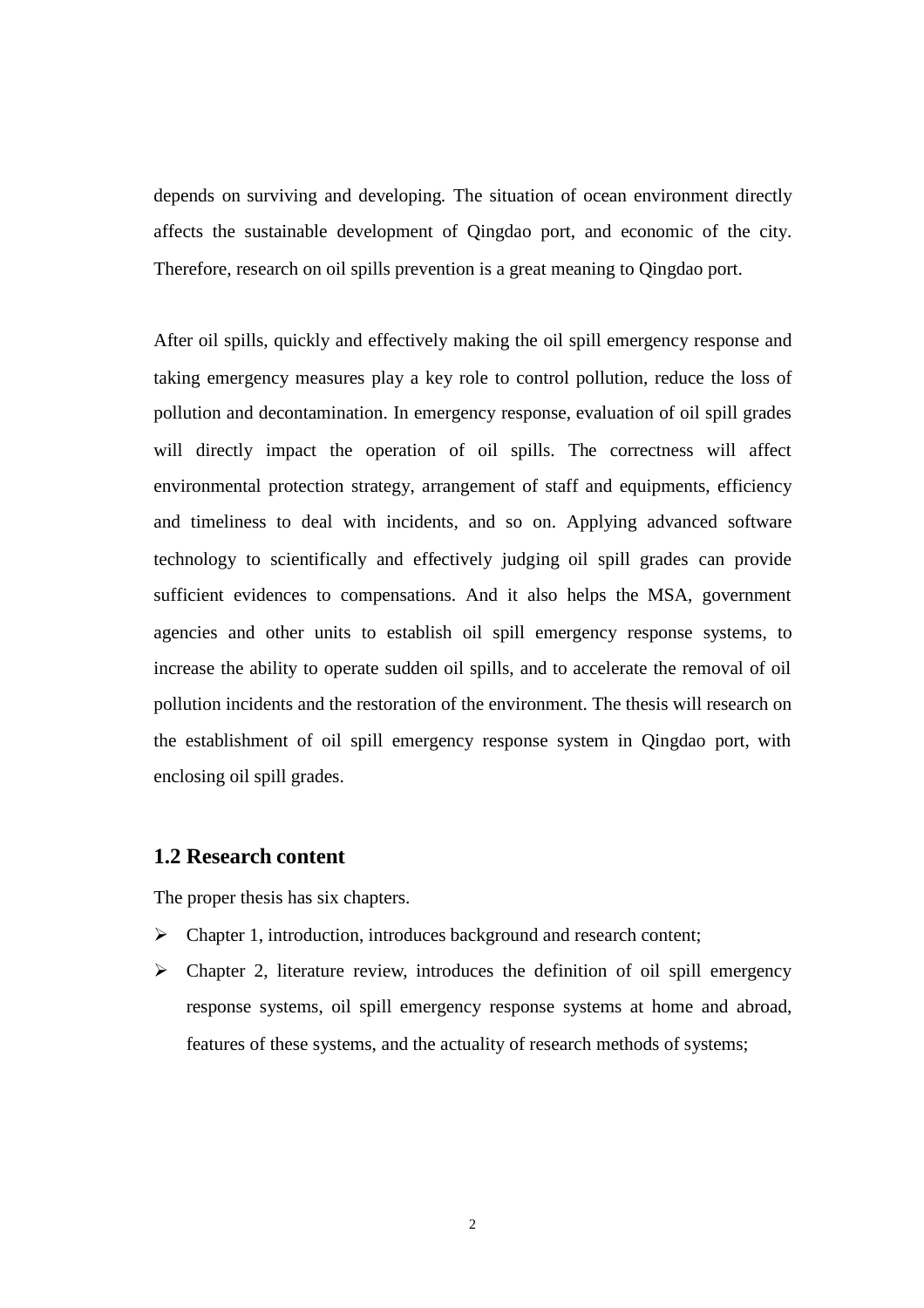- $\triangleright$  Chapter 3, the necessity of establishing oil spill emergency response system in Qingdao port, points Qingdao port status in China, the huge oil spill risks existed in Qingdao port, and the problems of existing oil spill emergency response;
- Chapter 4, oil spill grade judgment based on ANN, introduces theory of BP network in neural network, system and quantification of oil spill judgment indicators, calculations and analysis of oil spill grade evaluation examples based on neural network;
- Chapter 5, establishment of oil spill emergency response system in Qingdao port, introduces the establishment of each part in Qingdao port oil spill emergency response system;
- $\triangleright$  Chapter 6, Conclusion, sums up the thesis.

The proper thesis first introduces the definition of oil spill emergency response system, oil spill emergency response systems at home and abroad, features of these systems, and the actuality of research methods of systems. According to introducing Qingdao port's status in China, the existing oil spill risks, and problems in existing oil spill emergency response measures in Qingdao port, it analyzes the necessity of establishing oil spill emergency response system in Qingdao port. In oil spill emergency response, oil spill grade judgment doesn't only affect the selection of oil spill operations, but also decides the scale and direction of emergency response activities. Only according to the accurate judgment of oil spill grades, we can establish a normally operational oil spill emergency response system. By applying MATLAB6.5 and quoting BP network, the most mature one of neural networks, the proper thesis does scientific judgment on oil spill grades. At last, according to the outcomes of grade judgment, we determine emergency response measures on different levels, confirm transfers of related cleanup equipments and staff, and finish the establishment of oil spill emergency response system in Qingdao port.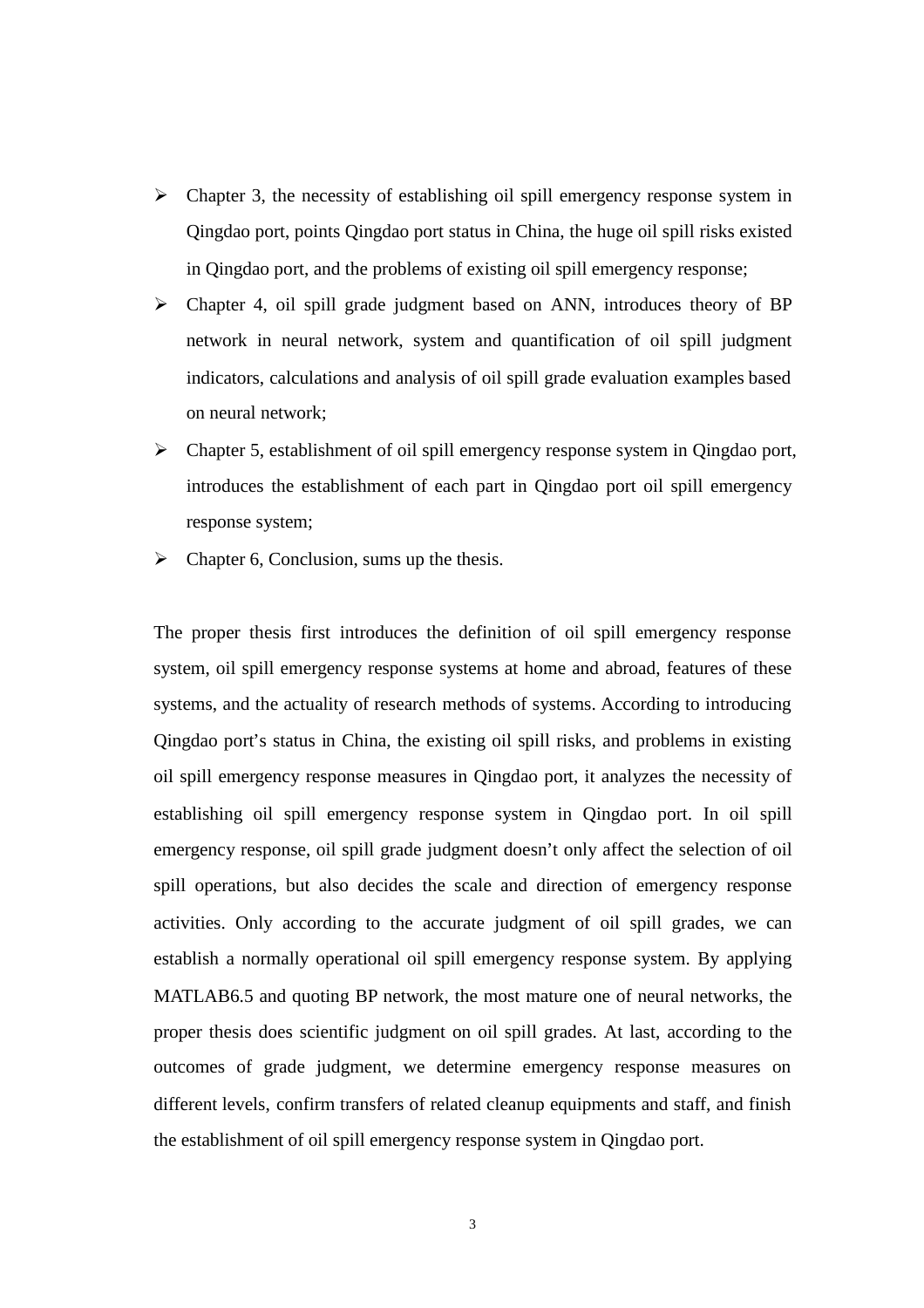# **2. Literature Review**

# **2.1 Definition of oil spill emergency response system**

Emergency response of oil spills is, when oil is spilled into the water in accidents, the maximum measures are taken by the related departments in shortest time, to control and reduce the damages caused by pollutions. Management agencies, emergency groups, the contingency plan, and the accident compensation mechanisms are the indispensable parts of emergency response.

The abilities of organization and coordination in management agencies directly influence the effect of emergency response. As the undertakers of the contingency plan, staff in emergency groups influences the effectiveness of the contingency plan implementation. The contingency plan is essential to the emergency response, but whether it is implemented effectively, depends on the emergency response system's perfection.

The establishment and improvement of emergency response system are the requirements of implementing the contingency plan effectively and improving the emergency response capabilities. Different levels of contingency plans form different levels of emergency response systems. As the differences of tasks, high level emergency response systems focus on the organization and coordination of the overall situation, the rational allocation of resources, and the control of response activities. While, low level emergency response systems focus on the control and removal of the pollutions.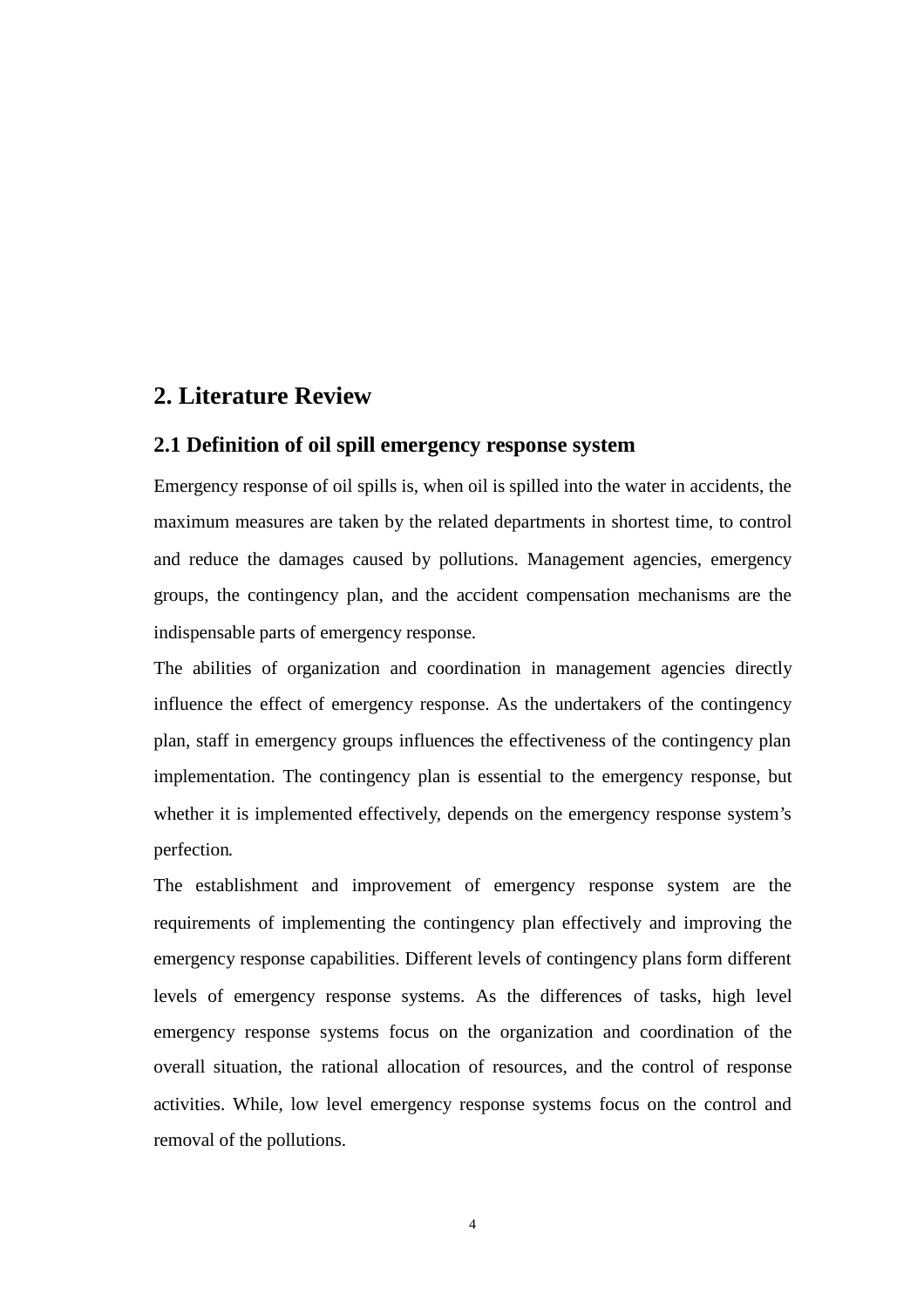# **2.2 Comparison of oil spill emergency response system at home and**

# **abroad**

### **2.2.1 Foreign oil spill emergency response system and features**

## **1. Foreign oil spill emergency response system**

Early in 1970s, developed countries gradually established and improved respective marine pollution emergency response mechanism. They mostly adopt 2-level or 3-level structure.

U.S. divides national oil spill emergency response system into 3 levels: national, regional, and local level. Each level owns respective contingency plan. And by establishing oil spill contingency plan, training and SPEARS, U.S. enhances capabilities of safe management, contingency plan and emergency response.

U.K. divides oil spill emergency response system into 2 levels. The first level is emergency response agencies on governmental-level, such as Sea Pollution Control Board. The other one is emergency response agencies on local level, such as local authorities.

French emergency system is made up of 2 subsystems, marine emergency and land emergency. Each subsystem is divided into 2 levels, governmental and local level.

Although organizational structures are slightly different, oil spill emergency response systems in Sweden and Australia, in principle, are formed by 2 levels, related departments directly under the government and local units.

As a whole, every port in developed countries has its own relatively completed contingency plan. Once oil spills happen, from port to nation, these systems will response by the level to deal with accidents.

## **2. Features of foreign oil spill emergency response system**

All the developed countries' emergency organizations have the following features in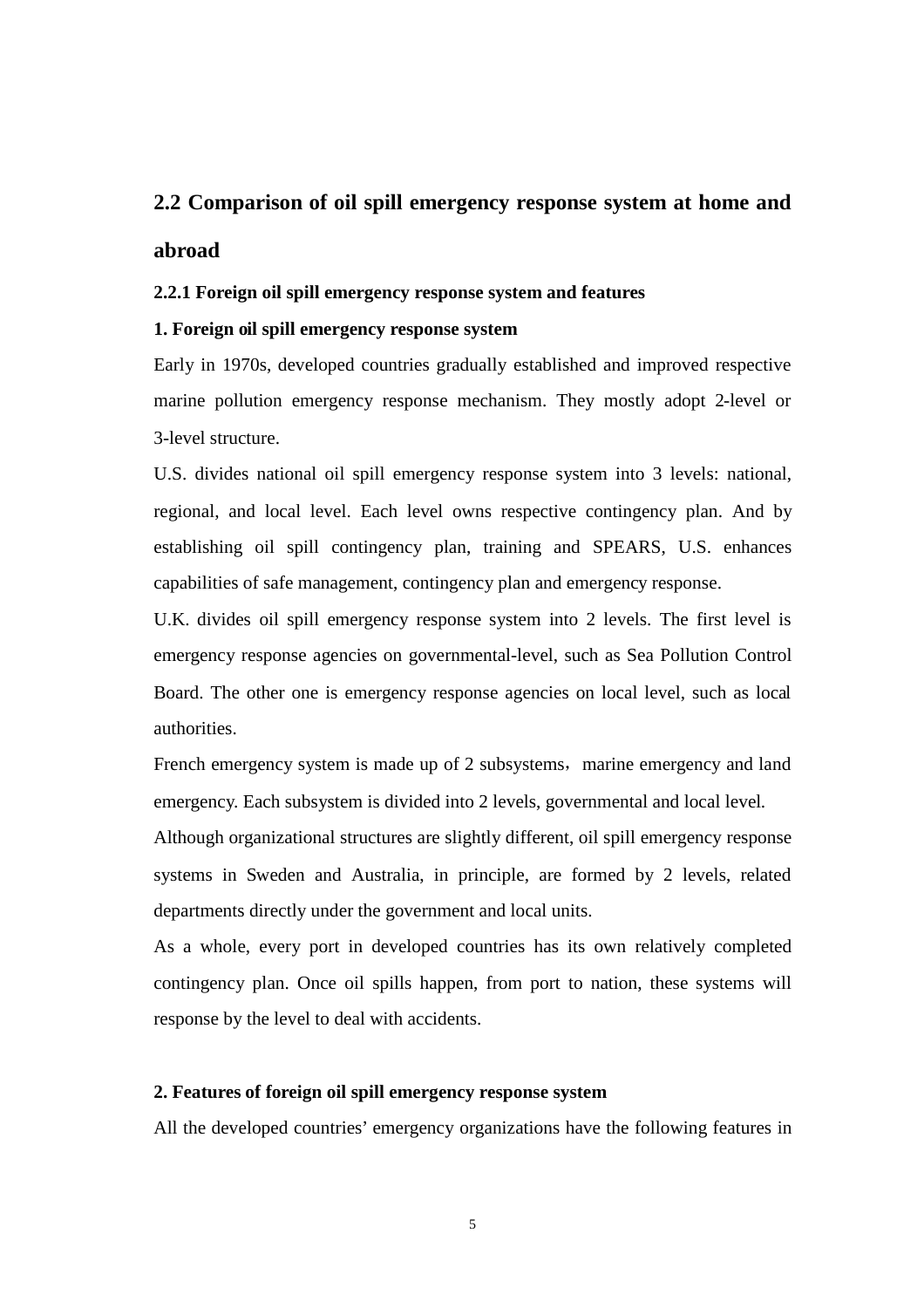common.

a. The systems have completed legal systems, and take national contingency plans as leads. They set up multi-level emergency command and coordination agencies, such as national and local, and define the duties according to scopes of accidents. And, on the basis of groups and professional companies, the governments are deployed with a certain number of emergency teams and equipments.

b. Every country adopts 2-level or 3-level structure, taking government agencies as principle part of the whole organization. The structure is organized and operated by NEPA and related departments. Other related departments actively cooperate during the operation. The emergency organizational department makes full use of social resources, transfers civil antifouling power, and cooperates with enterprises and companies existing potential oil spills danger. All these activities enhance the establishment of oil spill antifouling ability.

c. No matter for 2-level or 3-level structure, each one usually composes management level and operation level. Management level plays a role as directing and coordinating, and operation level focuses on on-site cleanup work.

d. The emergency organizational structures of these countries all set up the most basic institutions, such as 24-hour oil spill alarm agencies and oil spill emergency command center which has the highest decision making right.

Meanwhile, we can find the differences of these organizational structures. Some countries depend on external professional remediation companies to complete oil spill cleanup work. Some countries deal with oil spills by the professional agencies of government. And some others combine both of the two forces to do operations.

6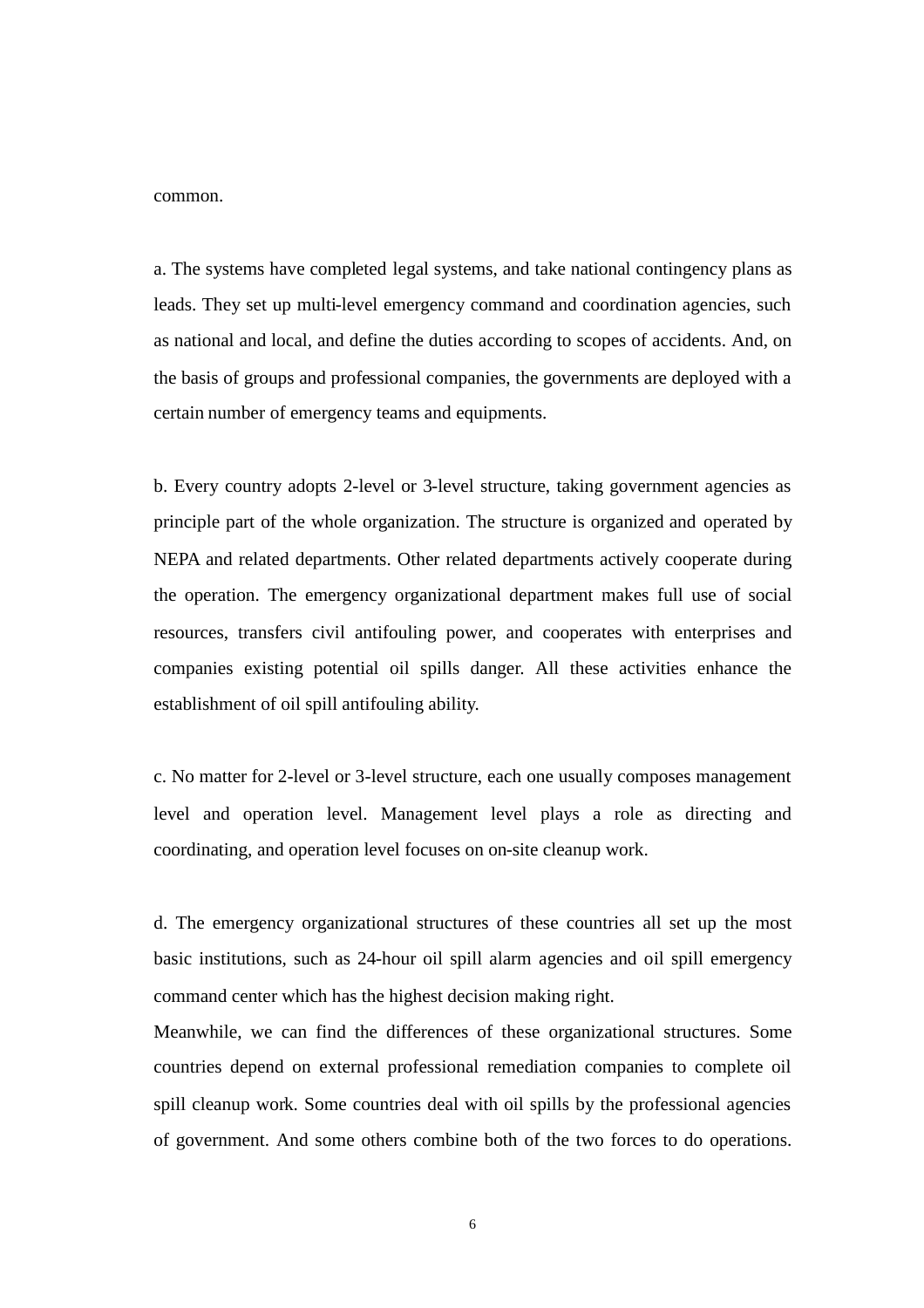For example, oil spill cleanup in U.S. is in the form of contracts to deal with. Cleanup work in France mainly depends on staff and materials from companies and public, and takes the form of temporary lease or requisition. Oil spill cleanup work and expenses in U.K. is burdened by the government.

#### **2.2.2 Domestic oil spill emergency response system and features**

#### **1. Domestic oil spill emergency response system**

At present, water oil pollution contingency plan in China can be divided into 4 levels. The highest level is National Marine Oil Spill Contingency Plan. The second is regional oil spill contingency plan, such as the contingency plans set up in several sea areas in 2000 by MSA of China, North Sea Area Marine Oil Spill Contingency Plan, Taiwan Strait Marine Oil Spill Contingency Plan, and South Sea Area Marine Oil Spill Contingency Plan. The third level is Port Oil Spill Contingency Plan of each port. The forth level is Ship Oil Spill Contingency Plan on board. All plans on each level are linked tightly and indivisible. Different level contingency plans form different level emergency response systems.

Qinhuangdao establishes oil spill response center and related oil spills material database. The oil spill emergency response system is area-port-quay 3 level. The port realizes unified deployment of marine remediation staff and material resources, establishes management system of oil spill emergency supplies, and ensures harmony use, which increases the oil spill emergency response ability.

Lianyungang Marine Oil Spill Contingency Plan, as part of national marine oil spill emergency response system, is the third level. It is below China Marine Oil Spill Contingency Plan and East Sea Marine Oil Spill Contingency Plan, and followed by quay oil spill contingency plan and oil Spill contingency plan on board.

Shenzhen marine oil spill emergency response system is one level system between sea area and port. It can deal with general oil spills, and works well.

7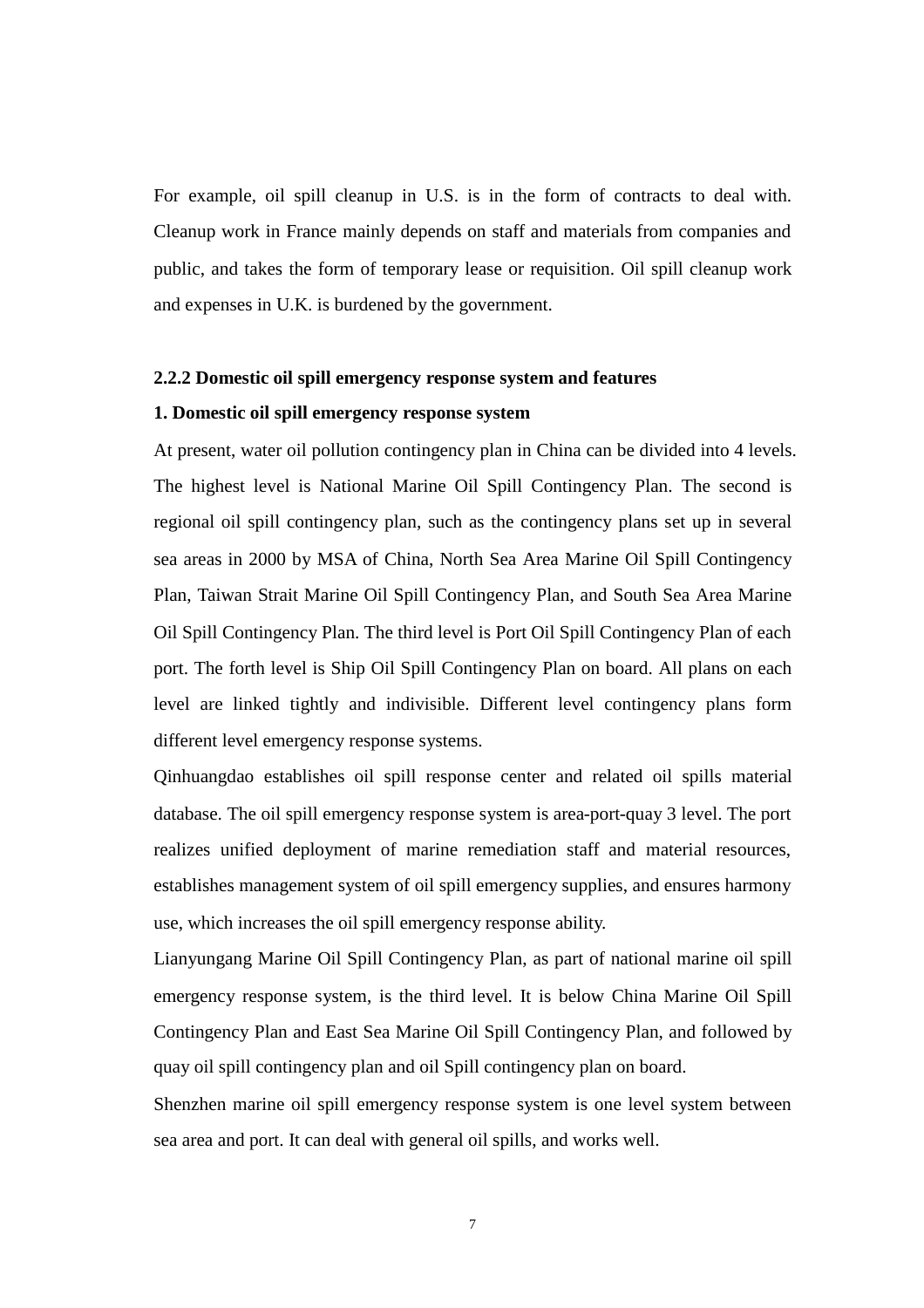#### **2. Features of foreign oil spill emergency response system**

Compared with developed countries, China doesn't have completed national or government emergency mechanism yet, which is reflected on the following 3 parts.

First, China is lack of legal and political base to establish national emergency mechanism. Since 1970s, China has issued a series of marine environmental protection regulations. But there are still no fundamental requirements on the oil spill contingency plans establishment and equipping relevant emergency equipments.

Second, governments don't have the unified pollution emergency commands or coordinated organizations. Related government departments focus on marine sewage management, and enterprises take care of emergency operations just by themselves.

Third, governments don't have ability to control pollutions. Only several harbor affair companies in China are equipped with a small amount of cleanup equipments. The level of emergency forces in China is relatively low. It is lack of coordination among ports. All ports, as dealing with oil spills on their own, don't have ability to solve large oil spills.

# **2.3 Actuality of research methods on oil spill emergency response systems**

# **2.3.1 Actuality of research methods on oil spill emergency response systems among state**

Although there are some differences of oil spill emergency response systems among states, all the systems are made up of four parts, emergency organization structure, emergency response process, emergency activity, and emergency resources.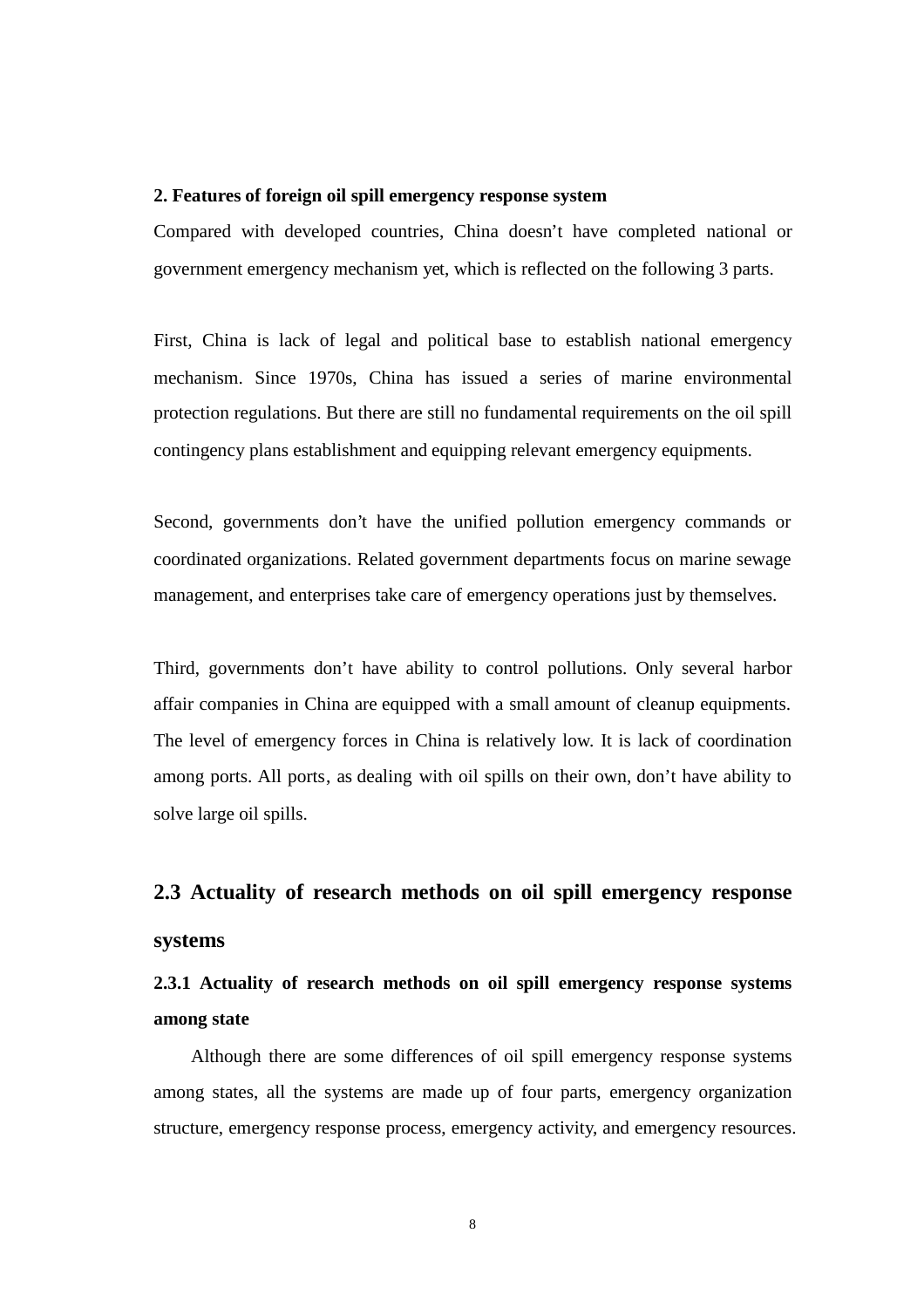Emergency response software system is the precondition of cleanup work. Developed countries put great emphasis on the establishment of emergency response software during establishing emergency response systems.

OSTM, as a part of Australia oil spill contingency plan, is to complete the simulation of oil spill activities and provide foundation to the contingency plan establishment. RIAM and COMBOS are the simulating software focusing on Japan Sea and Tokyo Gulf, which are the basis of Japanese oil spill emergency response system establishment.

OILMAP in U.S., OSIS in U.K., MS4 in Holland, and MU-SLICK in Belgium are the technical supports to the establishment of oil spill emergency response system in these countries. These software are mainly involves environment dynamics, oil spill activities and other prediction models.

In China, Zhujiang port set up the oil spill emergency response system on the basis of marine oil spills dynamic prediction system in Zhujiang sea area by Xiong Deqi. With the development of oil simulating technology, many researchers begin to develop oil spill information management systems and intelligent systems, on the basis of existing oil spill activity simulations, which provide more scientific evidences to establishment of oil spill emergency systems.

In the establishment of oil spill emergency response system in Dalian port, Xiong Deqi adds the geographical information, related to geographical environment and sensitivity in oil spill regions, into the existing oil simulating system.

Oil spill emergency response system in Zhoushan port is on the basis of Zhoushan oil spill simulating information system by Sunjun, consulting the oil track simulating software OLIMA of ASA (Applied Science Associates, Inc.).

The oil spill intelligent information system, is relatively completed software, developed by Qiao Bing and used by Shenzhen MSA.

9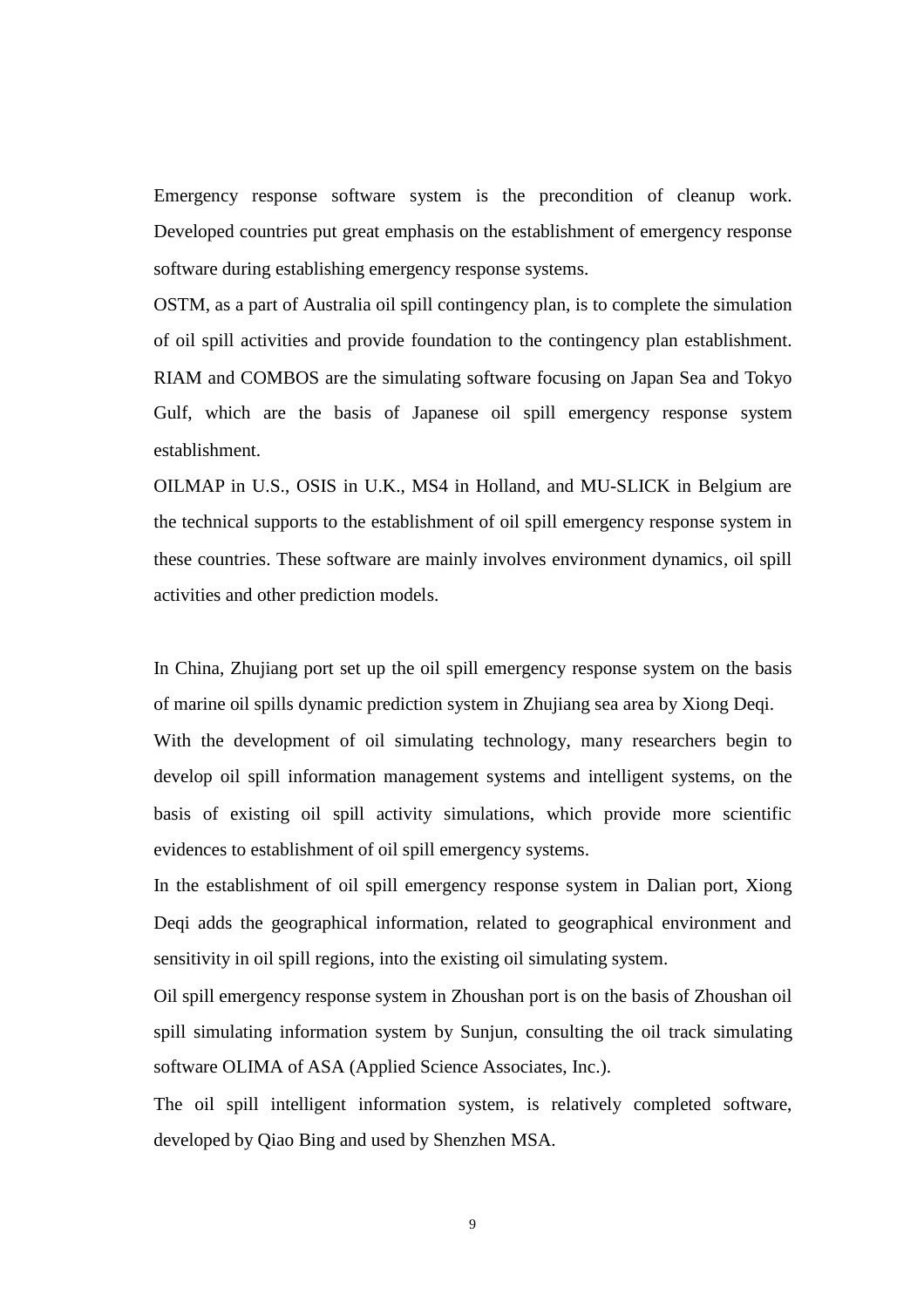Evaluation of oil spill grades belongs to oil spill emergency response software system, which directly affects the scientific judgment and accuracy of oil spill emergency decision making. However, the research methods of ports above rarely refer it. The proper thesis will take the oil spill grade judgment as the basis, and establish Qingdao port oil spill emergency response system.

### **2.3.2 Actuality of oil spill grade judgment**

When oil spills occur, first we need to get the related information of accidents, investigate, and collect the data of oil performance, oil volume and polluted regions. Then, we should ensure the polluted evaluation and oil spill cleanup measures. In the process of dangerous extent evaluation, selection of indicators is particularly important, which determines the accuracy of oil spill grade judgment. Because the operational decision making mainly depends on the evaluation of adverse effects to environment by oil spills.

London of U.K. evaluating the oil spill effects is mainly on the basis of oil spill volume. And according to the oil spill volume as indicator, oil spills are divided into six levels from tiny to fatal level.

In 1990, W.Koops from Holland provided DLSA model to judge the grades of oil spills. He used 9 indicators to evaluate oil spills, oil toxicity in water, accumulating of biology, persistence of oil, toxicity in air, danger of explosion, danger of burning, radioactive damage, corrosive damage, and carcinogenic danger.

The former one evaluates the pollution extent by oil self characteristics, which is just a part of oil spill grade judgment. The latter, on the basis of the former, provides some other indicators effecting oil spill grades according to outside factors, which is relatively accurate to the grade evaluation.

But both of the papers don't consider the effects of weather and ships to oil spills. Weather and ship types are greatly influence the oil spill threat extents. Good weather

10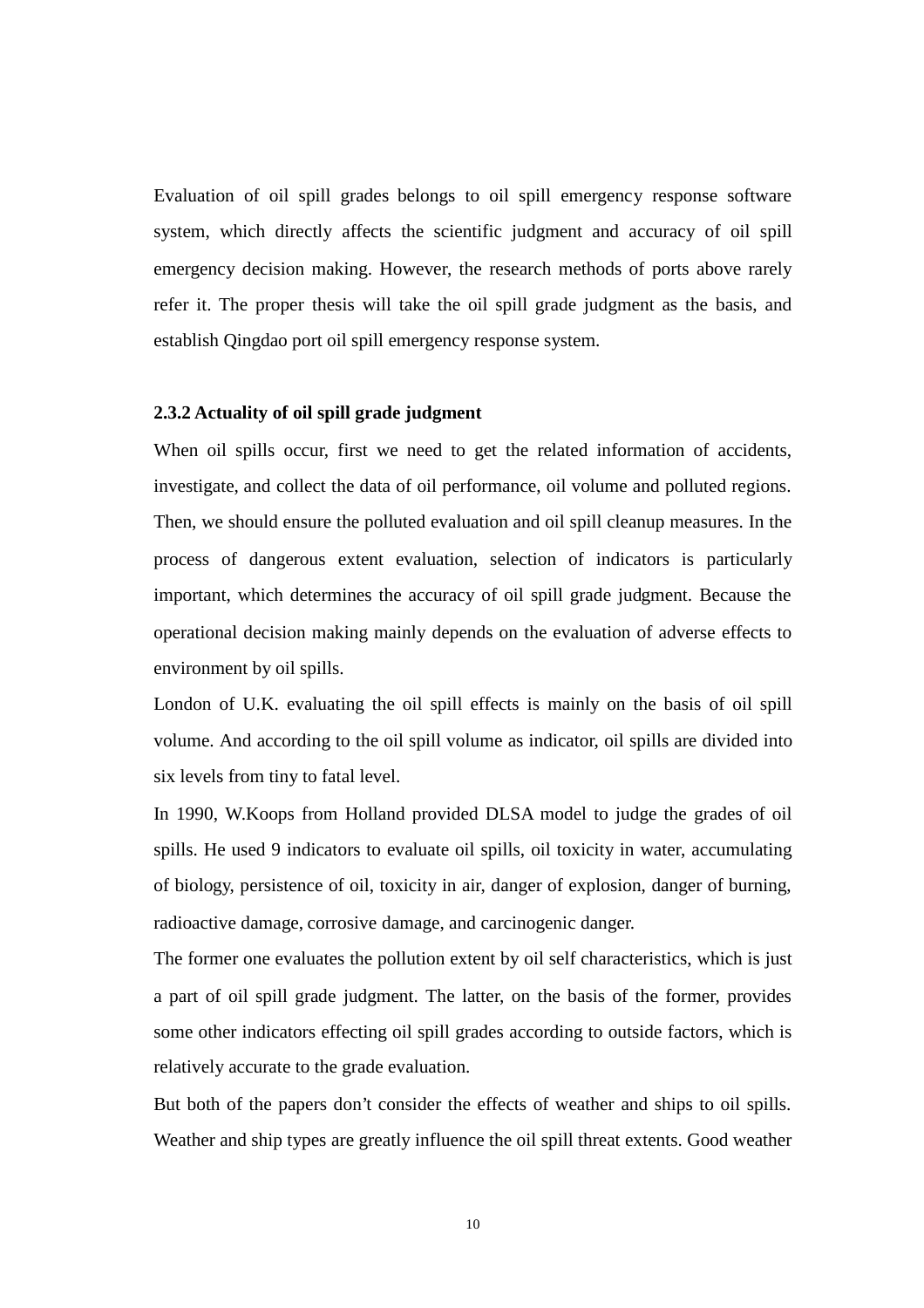can help control oil spills. Tankers with potential oil spill risks, when loading huge amount of oil, are hard to control during accidents. Wind, wave, and flow also influence operations of the oil recovery equipments and the effects are different according to different types of equipments.

Above all, the factors effecting oil spill threat extent are many, and they link and affect with each other. The proper thesis will select damage of ships, age of oil spill ships, ship tonnage, ship type, weather, combining with oil spill volume, oil spill position, oil toxicity, flammability, and persistence, these ten factors as indicator system of oil spill grade judgment. We classify and quantify each of the indicators by mathematics method, and use neural network model. We judge the oil spill grades by multi-factor method, hoping to get a relatively completed evaluation.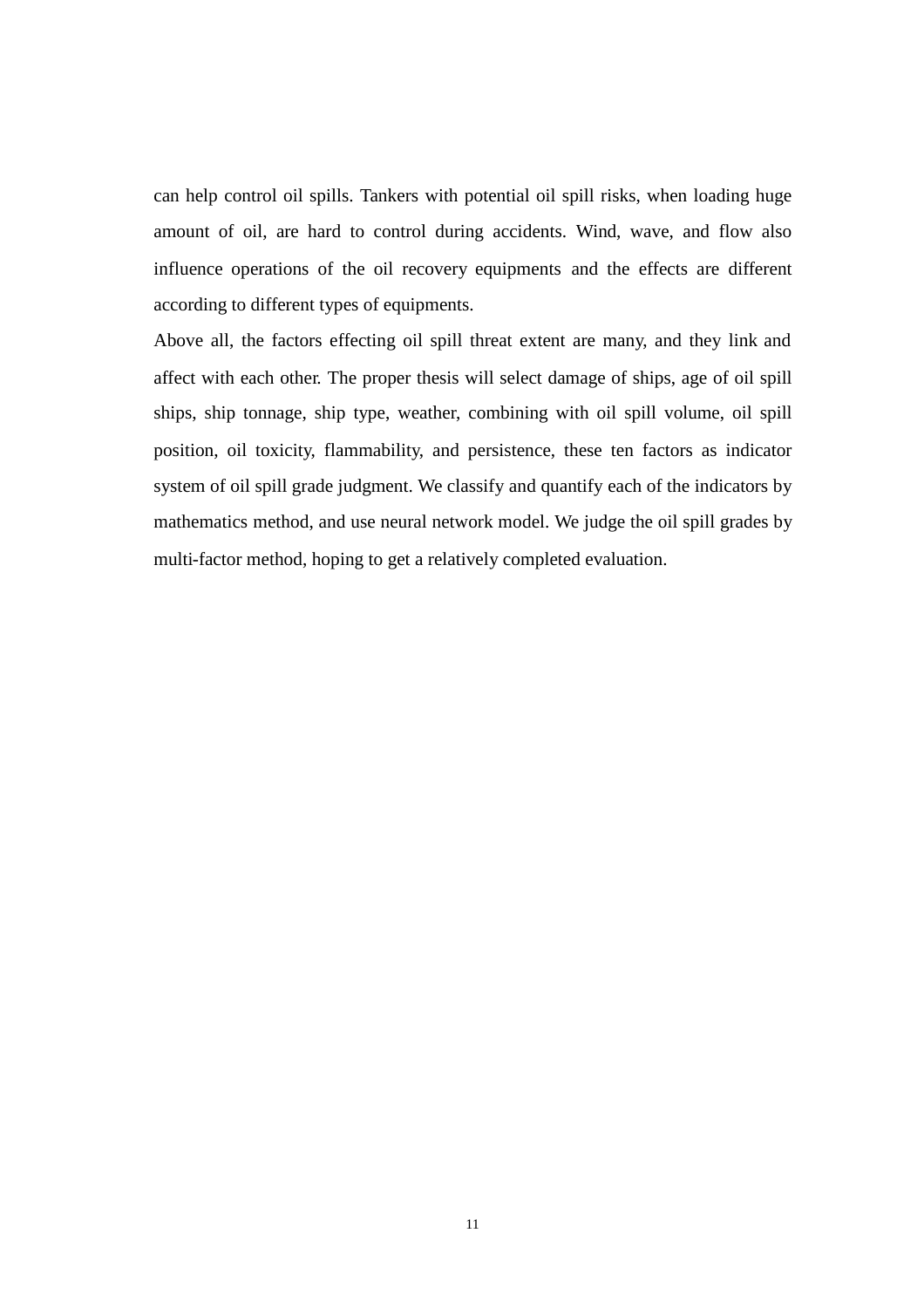# **3. The necessity of establishing oil spill emergency response system in Qingdao port**

Establishing oil spill emergency response system is very necessary, which is directly related to the ocean environment and the future development of Qingdao port. This chapter will analyze the necessity of establishing oil spill emergency response system in Qingdao port according to five facets. All facets obviously show the urgent need to do the establishment.

# **3.1 Analysis of oil transportation in Qingdao port**

## **3.1.1 General situation of Qingdao port**

Qingdao port was built in 1892, with history of 115 years. It is one of China's key state-owned enterprises, China's second-largest port handling throughput of 100 million tons on foreign trade, one of important international trade ports on Pacific west coast and a key sea transport hub.

Qingdao geographical coordinate is N36°04'00", E120°19'5". (See Figure 3.1) Qingdao port sector is divided into two parts, waters and land. Qingdao port is no siltation all year round, ice-free, and the location and natural conditions are superior. It's a rare natural deep water harbor in China.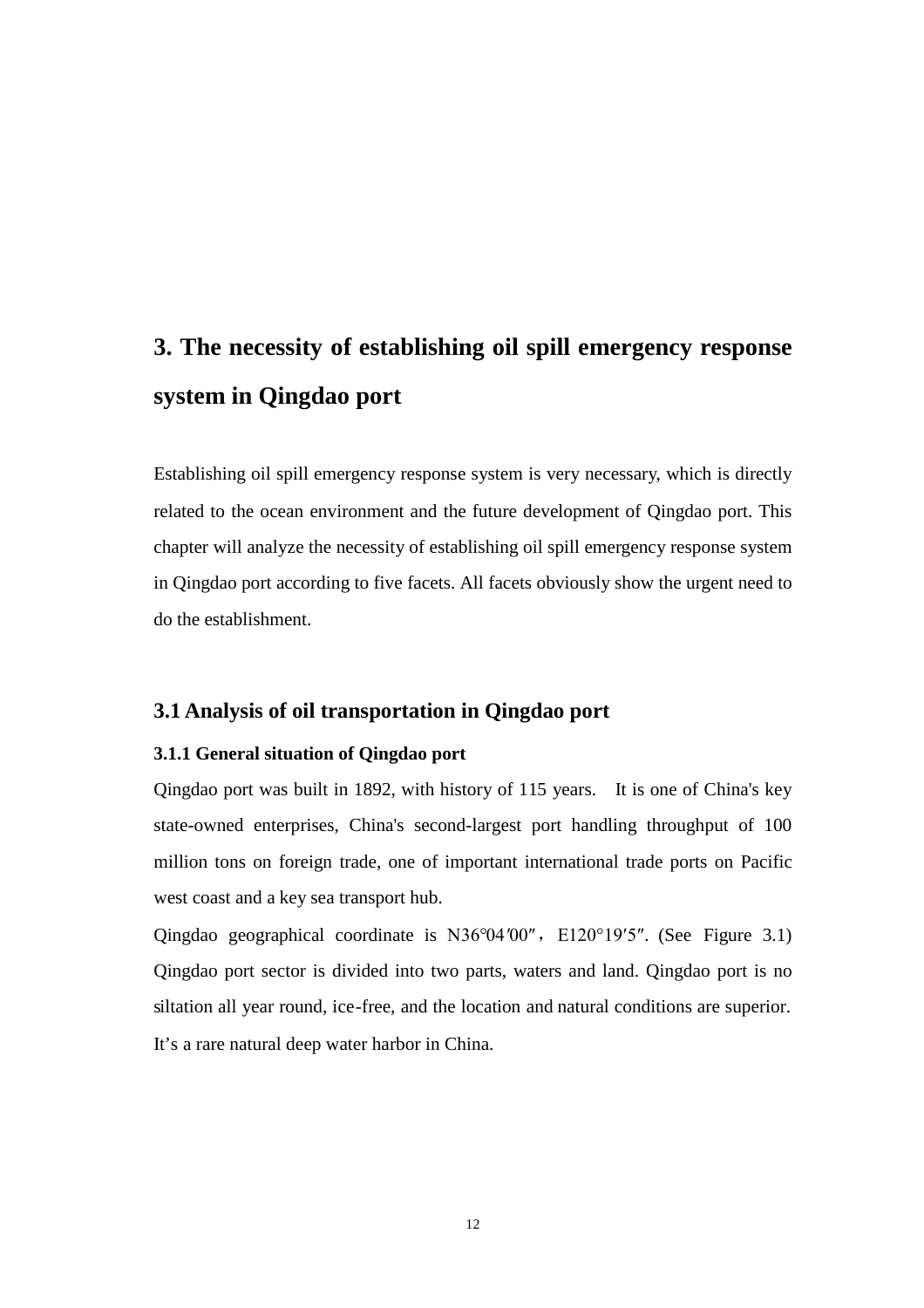

Figure 3.1- Position of Qingdao port Source: Jiaozhou Bay Map. http://www.laitour.com/n49480c84.aspx

# **3.1.2 Oil transportation of Qingdao port**

Qingdao port, as one of the important ports in North China, keeps rapid developing always. In recent years, oil throughput continuously develops, which makes Qingdao port steadily be the top one among China ports. We have searched some information of oil throughput in Qingdao port from internet, port materials, and port conference records. And we tidy the data up. (See Table 3.1 and Figure 3.2)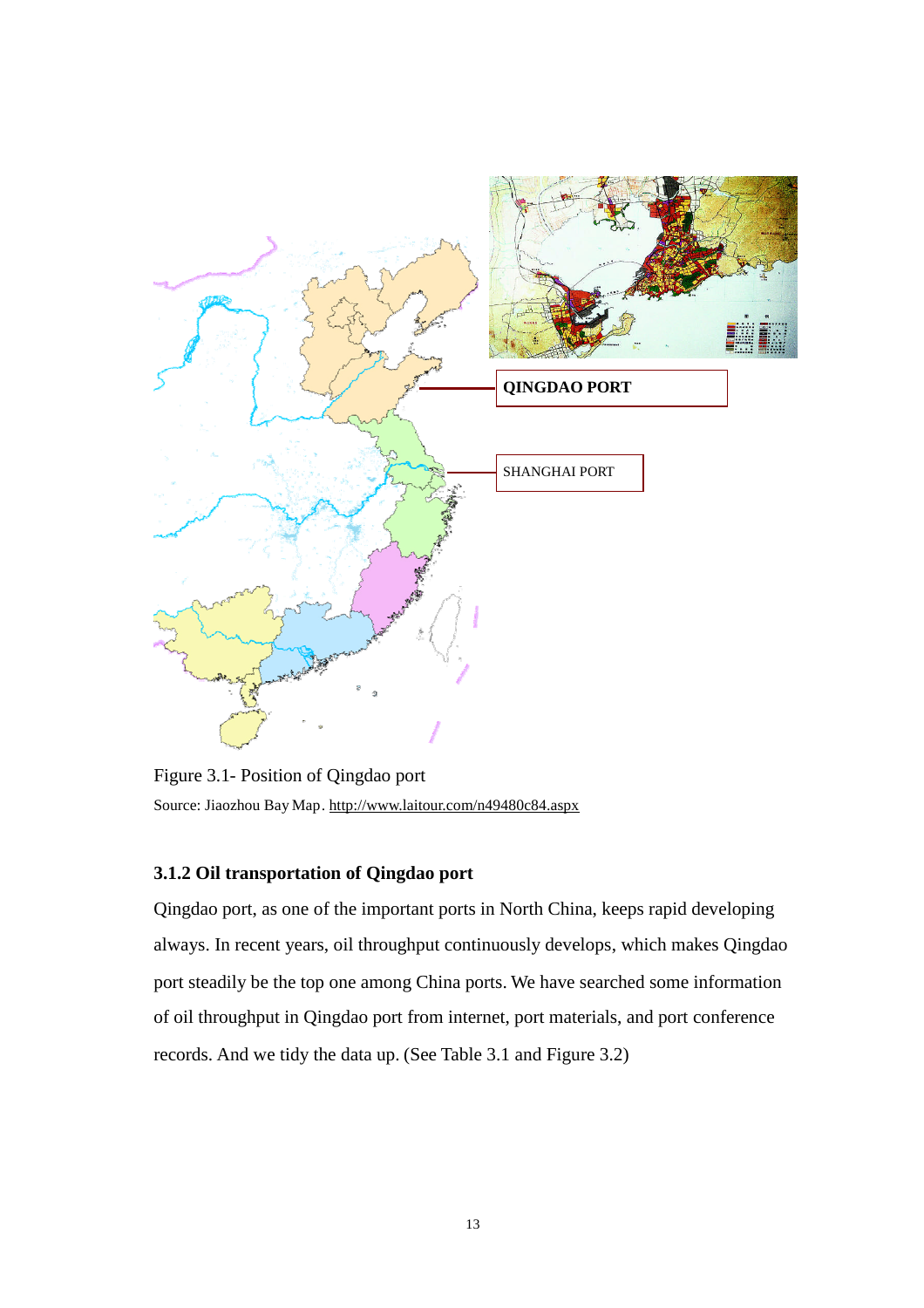Table 3.1- Oil Throughput in Qingdao Port

| Source: Qingdao Port. http://www.qdport.com |      |       |       |       |       |       |  |  |
|---------------------------------------------|------|-------|-------|-------|-------|-------|--|--|
| Year                                        | 1994 | 2000  | 2003  | 2004  | 2005  | 2006  |  |  |
| Million Tons                                |      | 23.87 | 25.85 | 31.06 | 33.54 | 39.07 |  |  |



Figure 3.2- Oil throughput in Qingdao port Source: Qingdao Port. http://www.qdport.com/

Qingdao port owns the 200,000-ton quay, which is the biggest crude oil transfer quay in China Mainland, and 1,000,000m<sup>3</sup> steel floating roof tank groups. Qingdao port is equipped world's advanced oil transportation systems and measurement devices, with pipeline access capability of above  $10,000m<sup>3</sup>$  per hour. Qingdao port can berth 300,000-ton super tankers, and it used to successfully load and discharge 322,000-ton super tanker "Bankers". Between 2000 and 2005, the adding up crude oil imports loaded and discharged in Qingdao port take 18% of the total crude oil imports in China. Thus, Qingdao port plays a key role in China oil transportation.

# **3.2 The huge risks of oil spills in Qingdao port**

# **3.2.1 Oil spill risks from ships**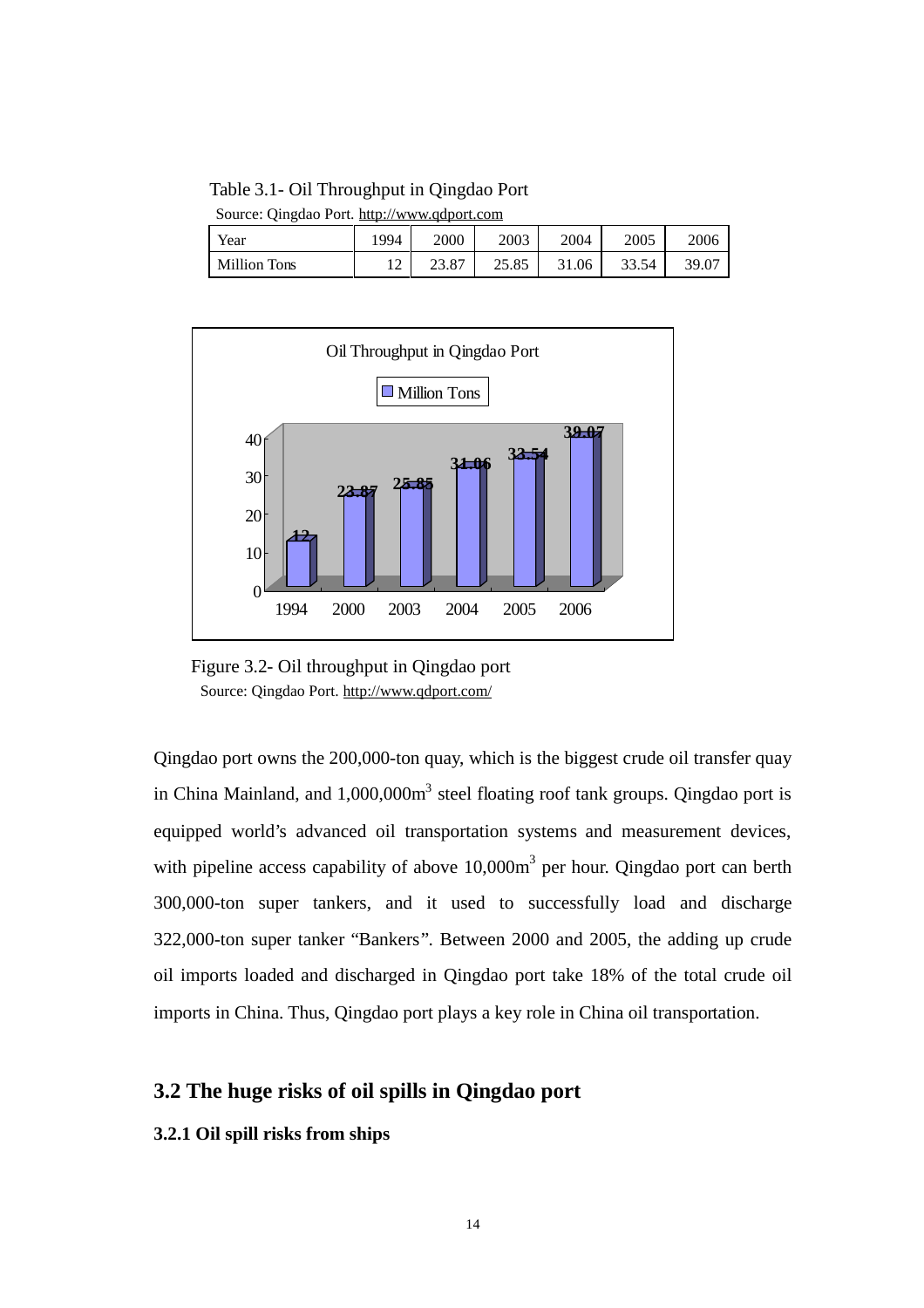As the increasing number of ships accessing Qingdao port and density of navigation, it is easy to cause collisions, groundings, fires, explosion with oil spills occurring. On 1986 Oct.18<sup>th</sup>, "Daqing No.245" of Guangzhou shipping department exploded in Huangdao port, spilled more than 100 tons oil, and polluted shoreline 100 km long; On 2001 Sep, Kuwaiti tanker "Shamidui" loading 260 thousand tons crude oil, cracked in the hull when entering Qingdao port. According to statistics, 2005-2006, there totally happen 17 oil spills in Qingdao port, as collision, grounding, or damage of hull.

### **3.2.2 Oil spill risks of tankers**

As the increasing volume of oil transportation and number of large tankers, Qingdao port has risks of serious oil spill accidents.

In 1974, Chinese tanker "Daqing 31" grounded in the harbor, which leaded 900 tons of oil to spill out.

On 1979 June.23<sup>rd</sup>, Brazilian tanker "Kabes Cyrus President" shattered pipeline in Huangdao port, leading to oil spills 355.35 tons. Coastal beaches, the reefs were seriously polluted, oil sewage poured into seafood breeding ponds and farms, leading all scallop larva, sea cucumber larva, and some of the prawn die. The total loss reached 1.5 million RMB.

On 1983 Nov.25<sup>th</sup>, Brazilian tanker "East Ambassador" grounded at Zhongsha Reef in Qingdao port, spilled 3343.6 tons oil, and polluted 320 km shoreline of Jiaozhou Bay. The most serious sector was 4.7 km long, and the area was 147 thousand km2. The shore and reef of tourism attractions were polluted as 900 thousand km2. The loss was 17.75 million RMB (included loss in aquaculture).

On 1984 Sep.28<sup>th</sup>, Brazilian tanker grounded at Zhongsha Reef, and spilled 757.5 tons oil. The polluted shoreline was 103.3 km long. The accident increased the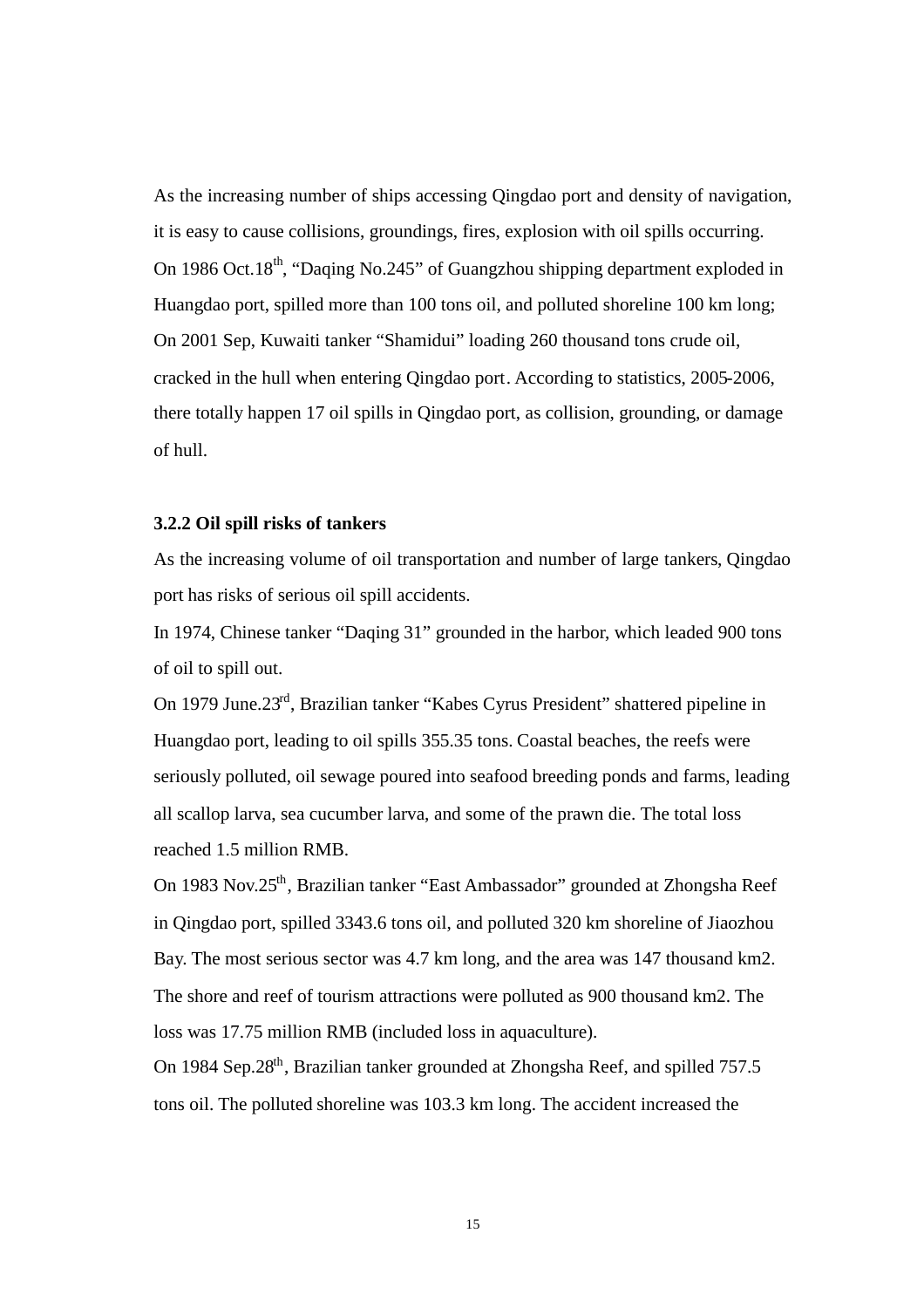serious extent of Jiaozhou Bay environment; On 2005 July, Singaporean tanker "Titan Giants"spilled oil, which leaded dozens of tons of cargo oil to pour into sea.

#### **3.2.3 Risks of oil spills and explosion on oil storages**

The storage devices of oil in Qingdao port are under-developed, which are easy to spill oil or explode.

On Aug.8th, 1975, 200 tons oil spilled from Huangdao terminal station of Shengli Oilfield; On 1980 Oct.8<sup>th,</sup> oilcan of Oingdao fertilizer plant spilled 60 tons oil, and polluted Jiaozhou Bay and Hongshiya mussel breeding district, which caused serious losses to fishery and aquaculture; On 1989 Aug.12<sup>th</sup>, No.5 can of Huangdao oil storage exploded, then caused No.1 to No.4 explosion, with crude oil spills more than 630 tons, and polluted large area of Jiaozhou Bay and 130 km shoreline.

After suffering so many oil spill accidents, the ocean environment of Qingdao port is damaged to a large extent. And now, with the steady increasing of oil transportation, Qingdao port exist larger potential risks. If we don't take any measures to prevent oil spills, there will be fatal consequences.

## **3.3 Lack of contingency plan and mechanism**

Establishing oil spill contingency plans is to fulfill the requirements of International Conventions. China is member of OPRC90 Convention and MARPOL 73/78 Convention. Both of the two conventions require ships, oil loading and discharging devices, and ports to establish contingency plans, and equip enough decontamination facilities. Establishing oil spill contingency plans is the requirement of Marine Environmental Protection Law, whose  $69<sup>th</sup>$  rules that, oil loading and discharging ports, quays, stations, and ships must establish oil spill contingency plans, and equip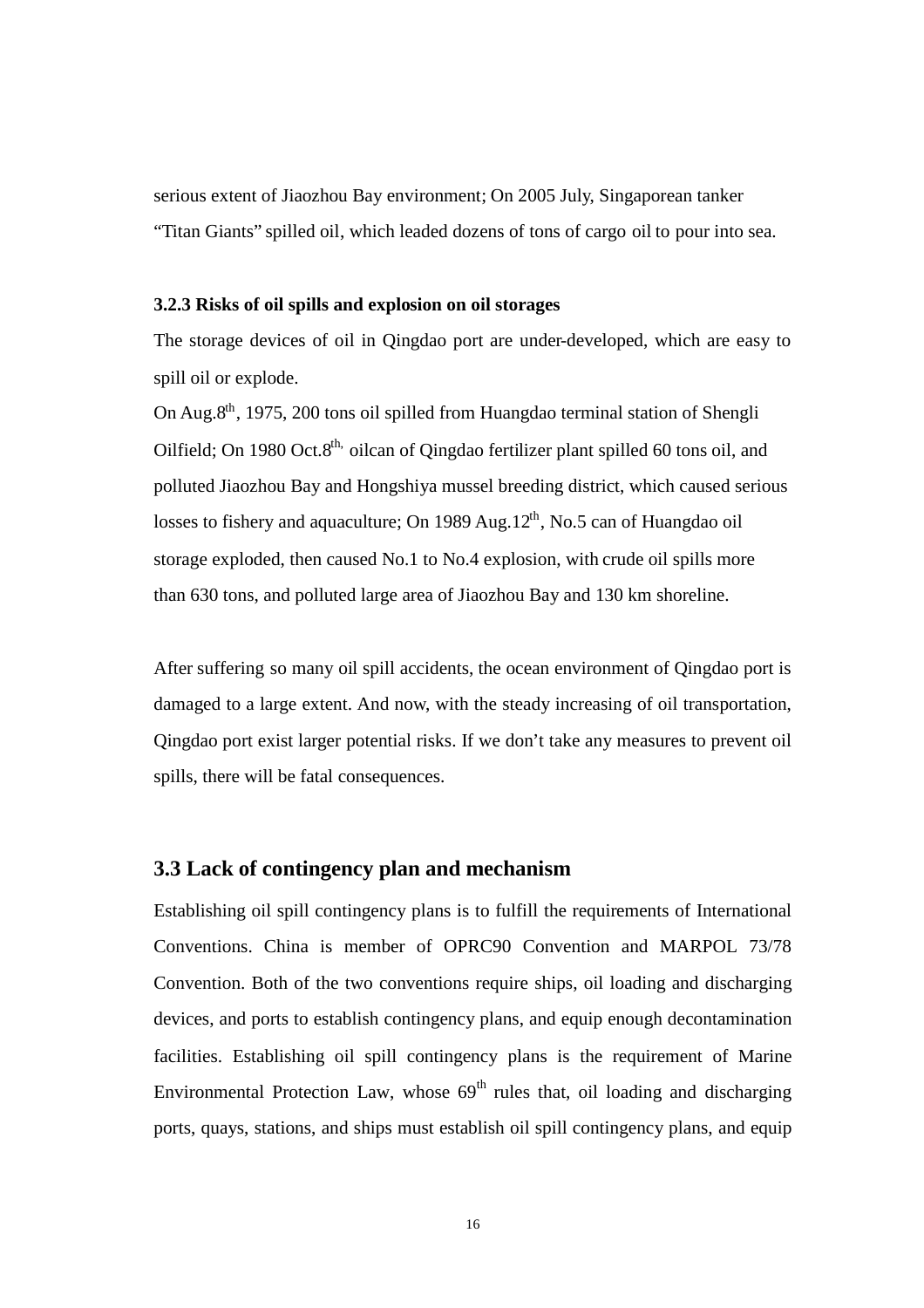related oil spill emergency devices and facilities.

As Chapter 2 has mentioned, Chinese government classify oil spill contingency plans into 4 levels, and has promulgated national and sea regional oil spill contingency plans. (See Figure 3.3)



Figure 3.3- Four levels of oil spill contingency plans in China

Now many ports in China haven't established their own oil spill contingency plans. So does Qingdao port. General oil spill accidents depend on ship oil spill contingency plans, and fatal accidents use sea regional oil spill contingency plans. While, there exists a clear disjunction. Once non-fatal oil spills happen, ship oil spill contingency is not applicable, and if we start sea regional contingency plan, it will be a great waste, on either staff or materials.

Also, the extents of pollution and measures from different level oil spills are different. If a port contingency plan is unilateral, it will be hard to implement. Thus, when establishing port oil spill contingency plans, we should consider in the round, and take different measures against different level accidents.

Meanwhile, ports in China generally don't have the specialized departments for emergency response. Qingdao port just doesn't have the unified pollution emergency command or coordination organization. Because of the distemperedness of emergency response command and coordination mechanism, and slow progress and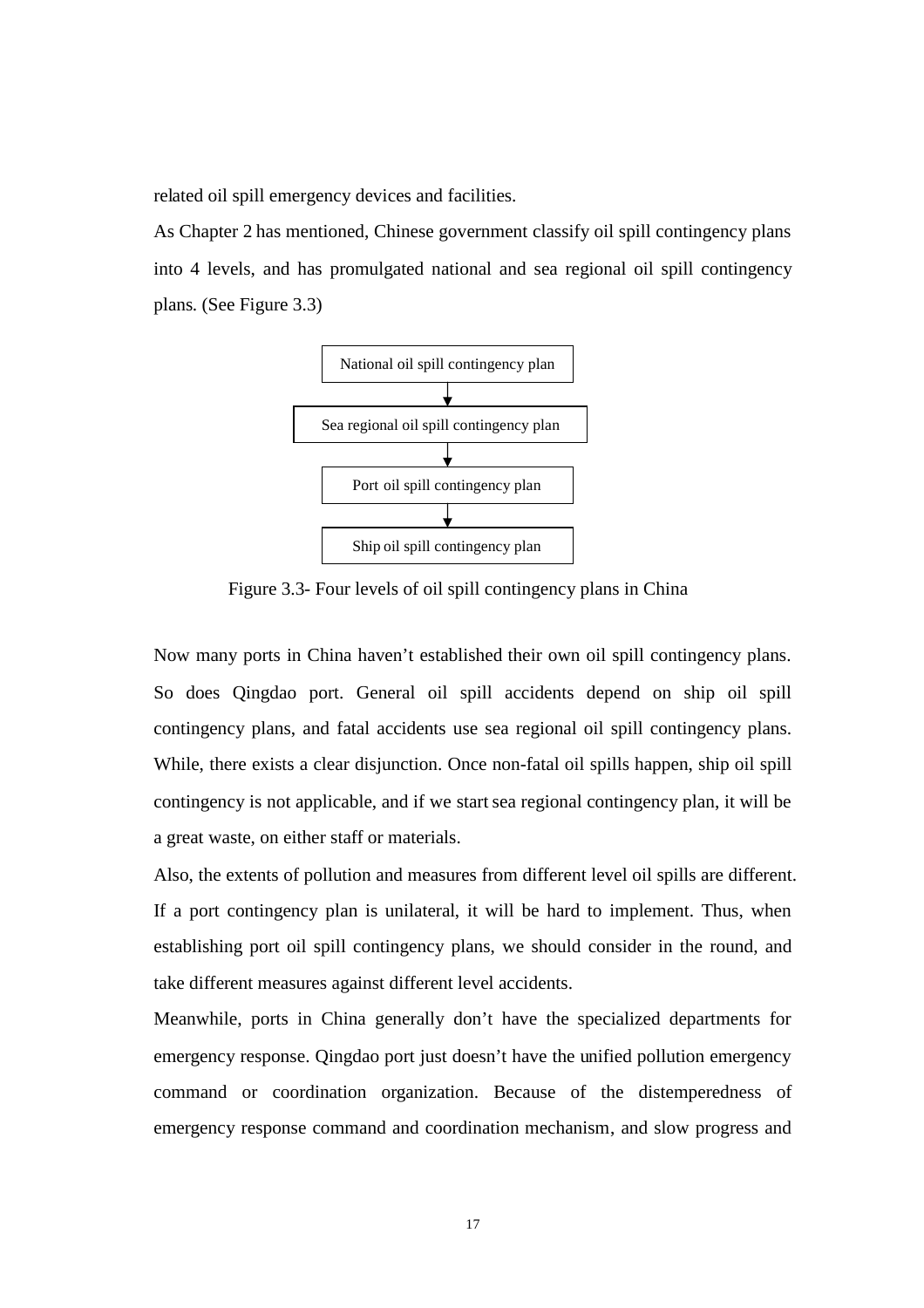weakness of emergency response measures, the overall effect of oil spill disposal in Qingdao port is relatively bad.

Above all, the structure of oil spill emergency response is not sufficient and emergency response mechanism needs improving.

# **3.4 Insufficiency of emergency response**

When oil spills happen, the emergency response is taken as Figure 3.4.



Figure 3.4- Structure of oil spill emergency response

Source: Zhao, J.Q., Deng, S.X. (1995). Assessment of oil spill effects and Decision of cleanup. *Environmental Protection in Transportation, 17 (1), 11-16*.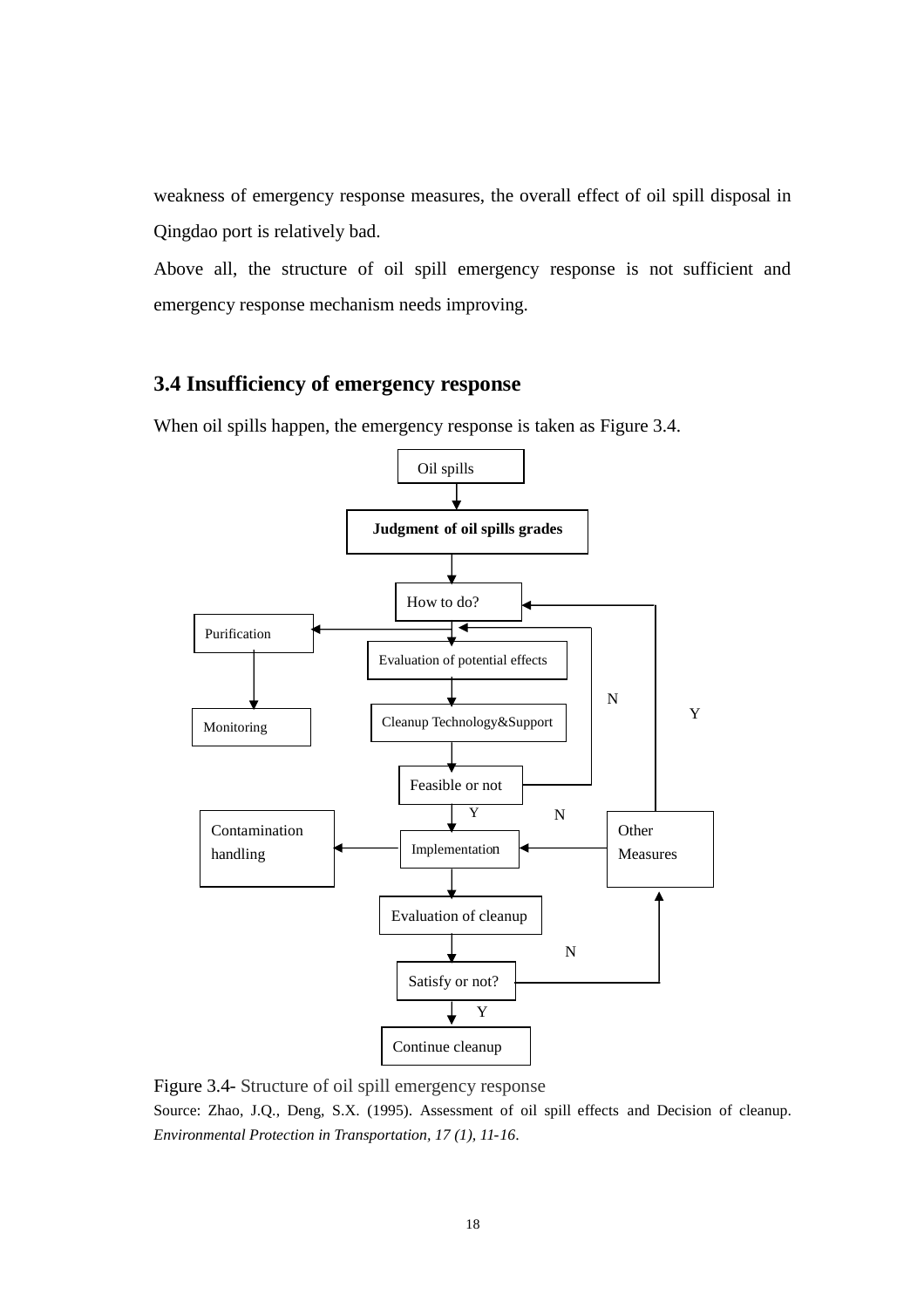According to Figure 3.4, we can find the first step to do emergency response is to do the accurate evaluation of oil spills. This evaluation depends on software. Emergency response software is the initially important part of oil spill emergency response system. Without it, we don't know the oil spill grades, and we also don't know how to take measures to deal with oil spills. The whole emergency response can't progress. Developed countries all have advanced oil spill emergency response software in their emergency response systems. But, software in China doesn't develop well. As lack of support from emergency response software, when dealing with oil spills, Oingdao port is hard to gain high accurate and timely data, which will affect the efficiency of the whole oil spill disposal, and may even lead more serious pollutions to sea areas. Therefore, emergency response software is the absolutely necessarily part, and it also plays a key role during the oil spill emergency response. We will research it further more in Chapter 4.

# **3.5 Lack of emergency equipments and staff**

At present, Qingdao port only has a small amount of equipments for preventing pollutions on sea, such as barriers, skimmers, sorbent materials, dispersants, and skimmer vessels. With these equipments, Qingdao port can deal with small scale oil spill volume. But facing large scale oil spills, Qingdao port will be helpless.

An emergency group with effective organization command and quick response is the key point to successfully deal with oil spills. However, qualities of emergency staff and command personnel are mixed. The marine oil spill emergency group in Qingdao port is mainly made up of part-time personnel of MSA, harbor affairs, salvage departments, oil quays, oil stations, and cleanup companies, which is lack of professional emergency response capability. When serious oil spills happen, the group can't be effectively organized to take measures. And, lack of training and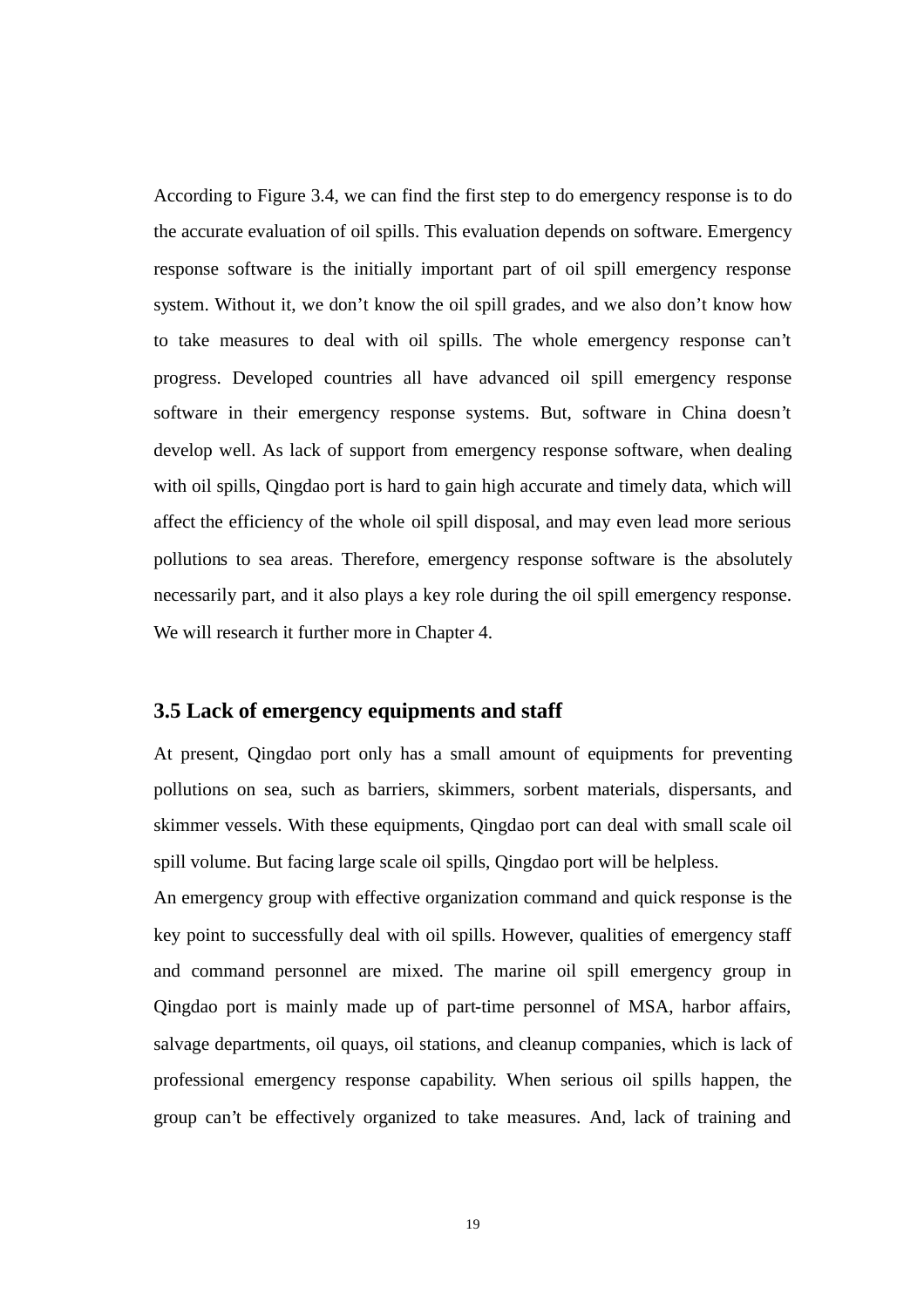drilling, the group can't satisfy the increasingly strict requirements of preventing oil spills from ships.

Above all, according to the important status of Qingdao port in Chinese oil transportation, and the huge oil spill risks Qingdao port facing, there is a great necessity to establish oil spill emergency response system in Qingdao port. But, nowadays, there are some problems existing in emergency response of Qingdao port. It is obvious that, if we want to build up a completed and well-operational oil spill emergency response system in Qingdao port, we must solve the relative problems during establishment.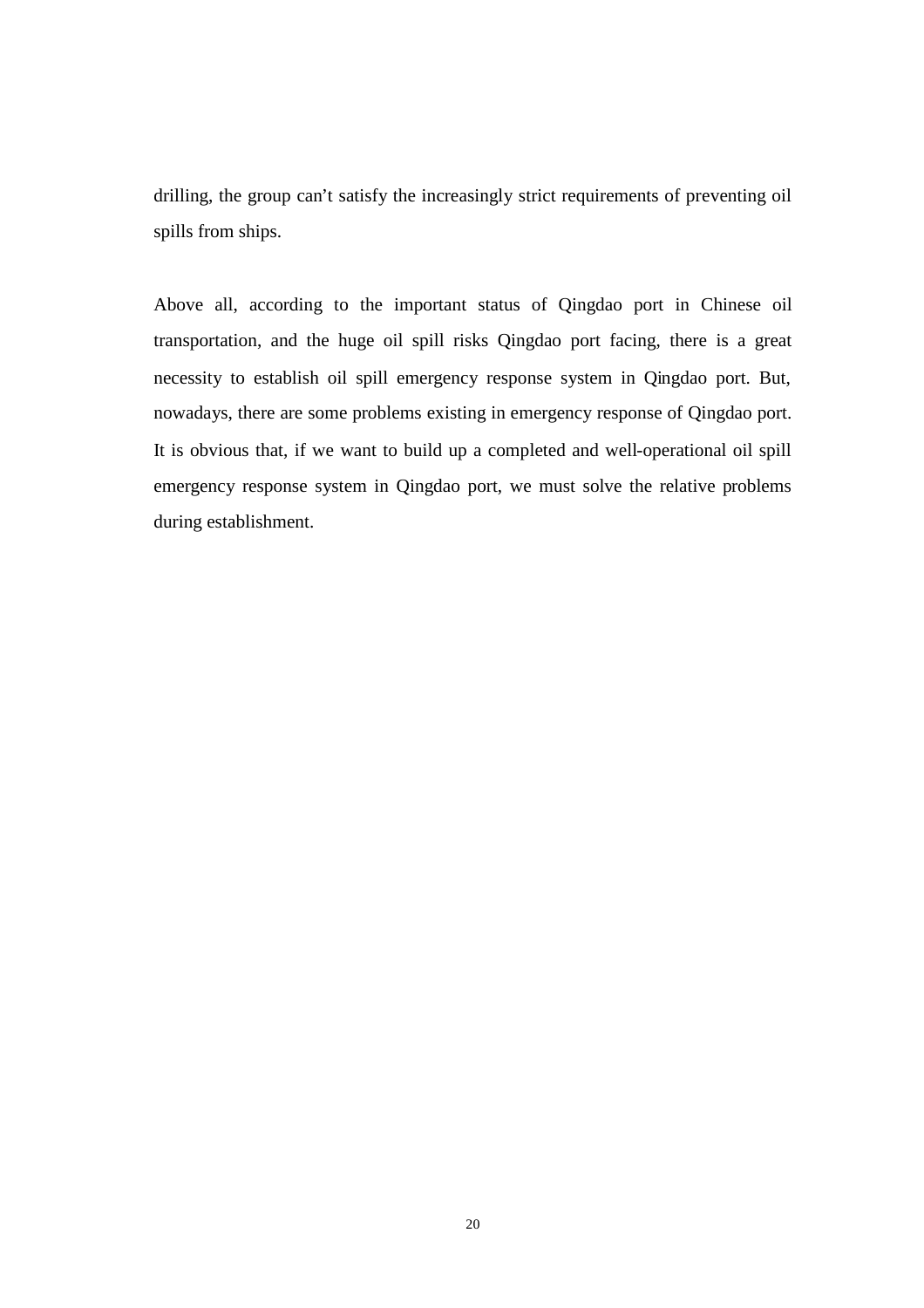# **4. Oil spills grade judgment based on ANN**

# **4.1 Theory of BP neural network**

# **4.1.1 Introduction of neural network**

ANN is a research field of simulation of the human brain thinking. ANN belongs to soft computing, an effective calculation method, which is just for very similar but not exact solutions. In modern operational research, soft computing occupied a very important position. Genetic algorithms simulated annealing, as well as "back-propagation algorithm" to solve many problems in operational research field play an important role. "Back Propagation Algorithm" is a Soft Algorithm of ANN algorithm, BP algorithm for short, raised by Rumelhart and McClelland made in 1986. In the composition of BP algorithm, nonlinear theory and methods in operational research are used. Moreover, the algorithm is optimal content, and can solve some operational research problems in complex systems, such as forecasting, control, and so on.

#### **4.1.2 Theory of Back propagation NN**

Back Propagation NN is a one-way transmission of multi-layer forward networks, whose structure is shown in Figure 4.1. In addition to the network input and output nodes, there are one or more layers of hidden nodes, without any coupling in the same layer of nodes. Model input from the input layer nodes came across the hidden nodes in turn, and then spread to the output nodes. The output nodes of each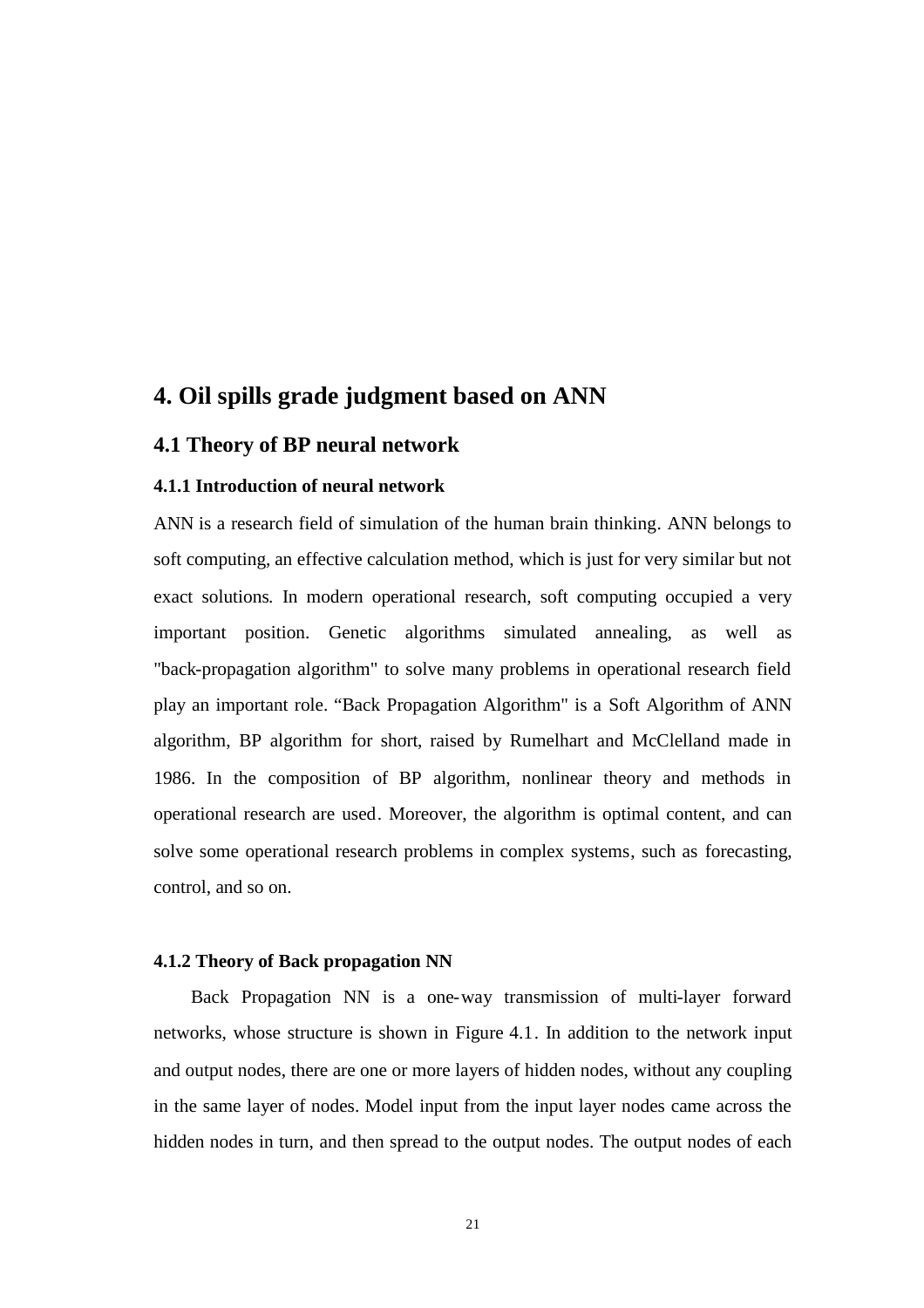layer only influence the next output of layer of nodes. The node (transfer function) is usually Sigmoid - f (x) =1/ (1+exp (B x)) (B>0), but in the output layer, node module characteristics are sometimes linear.



Figure 4.1- Structure of BP network Source: Wang, W. (2004). *Calculation of Neural Network*. Higher Education Press.

## **1. BP algorithm flow structure (see Figure 4.2)**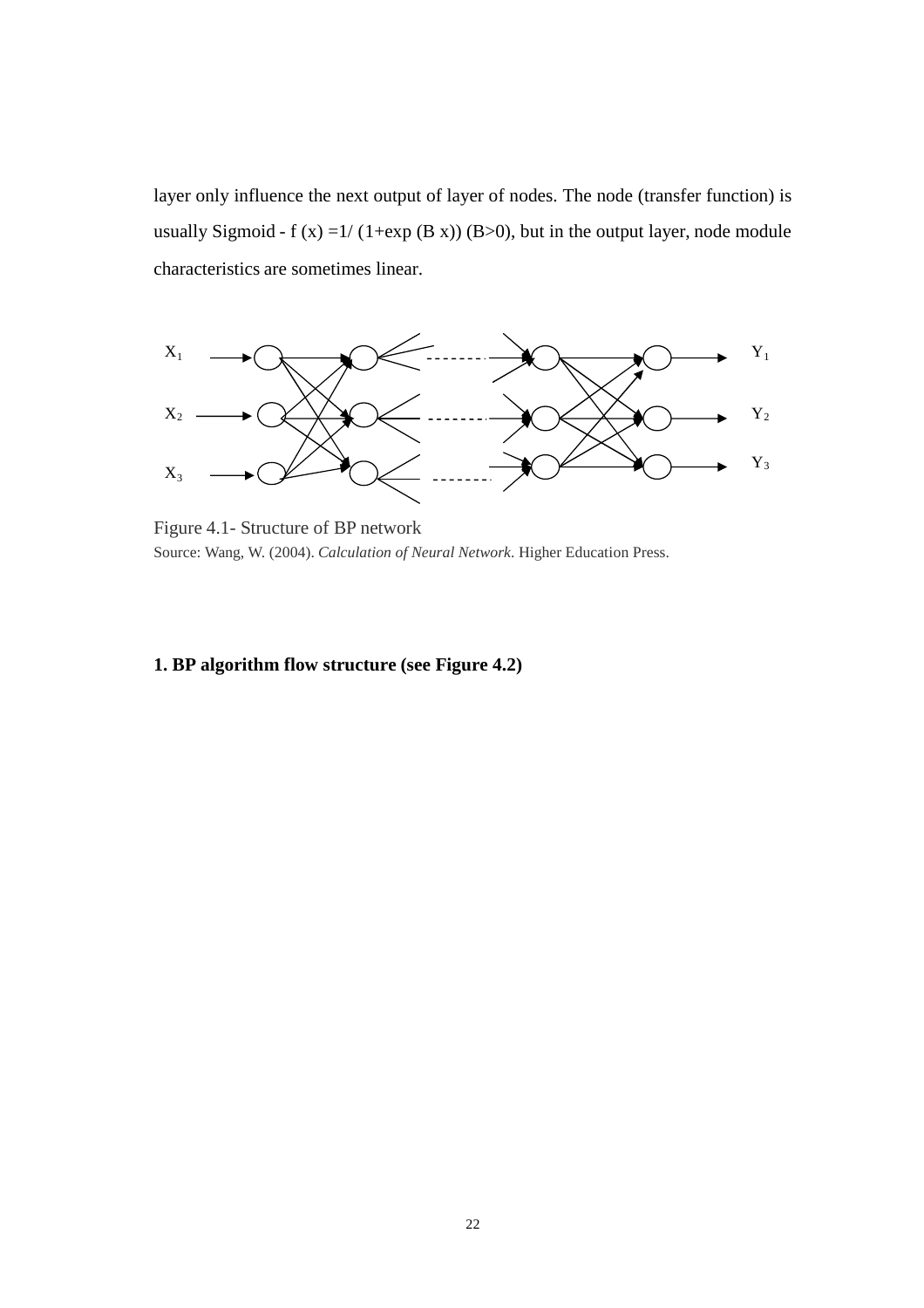

Figure 4.2- BP algorithm flow diagram

Source: Li, J.C. (1996). *Neural Network Theory*. Xian: Xian Electronic Science and Technology University.

## **2. Improved Algorithm**

Toolbox of neural network, focusing on BP algorithm introduces several types of functions to train BP network, such as trainbpx and trainlm. Trainbpx takes the methods of additional momentum and adaptive learning efficiency to increase learning speed and reliability of arithmetic. Momentum method slows the sensitivity of partial details in error surface, which efficiently inhibits grid into partial minima. Adaptive learning efficiency method helps shorten the learning time. And trainlm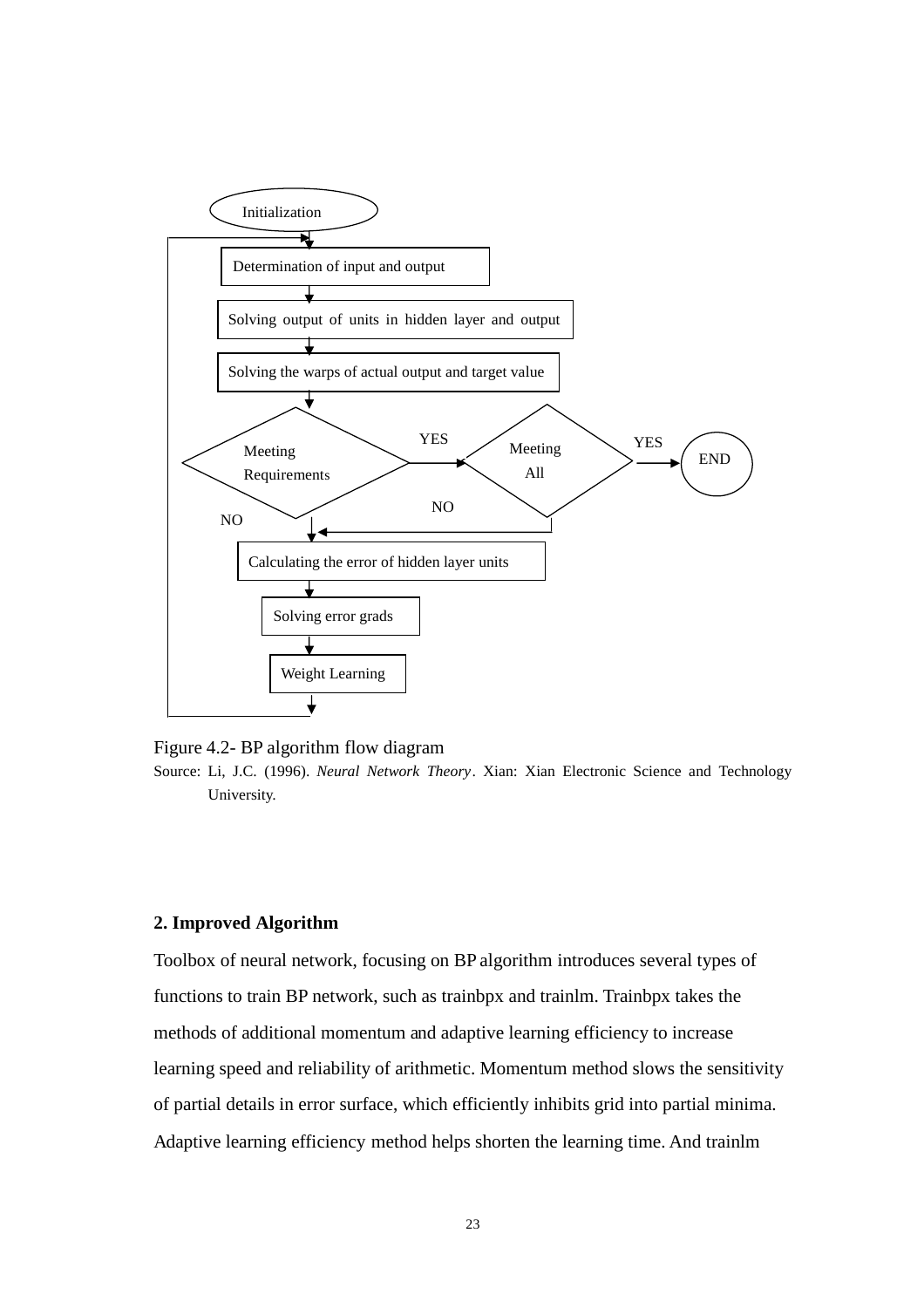uses Levenberg-Marquardt optimal method, which further shortens the learning time. Therefore, the thesis adopts function trainlm with short and effective learning time.

# **3. Determination of number of neural network layers and the middle layer neurons units**

Generally, there are no theory evidences to take more than two middle layers. For most practical problems, one middle layer (3 networks) is enough. According to experience, we haven't found any advantage by taking more than 2 middle layers. The more middle layers we use, the longer the learning time takes. The reasons are as follows.

a. More middle layers will make the calculation of difference's back propagation process more completed, and learning time highly increase.

b. If number of middle layers increases, partial minimum difference will also increase. During the training process of network, the weight of network is easy to get into partial minima, and hard to adjust to the minimum.

# **4.2 Qingdao oil spills assessment system and quantitative indicators**

# **4.2.1 Oil spills assessment indicators and their quantization**

When using ANN to judge marine oil spills, we should firstly ensure the factors which affect the threat extents of oil spill. As these factors are the input layer of neural network, we classify them, quantify them, and restrict the value between 0 and 1.

## **1. Oil spill volume**

Generally, the volume is larger, the threat extent is greater. The thesis divides volume into 6 levels. 0-40 kg is tiny accident, 40-330 kg is little, 330kg-1t is moderate, 1-50 t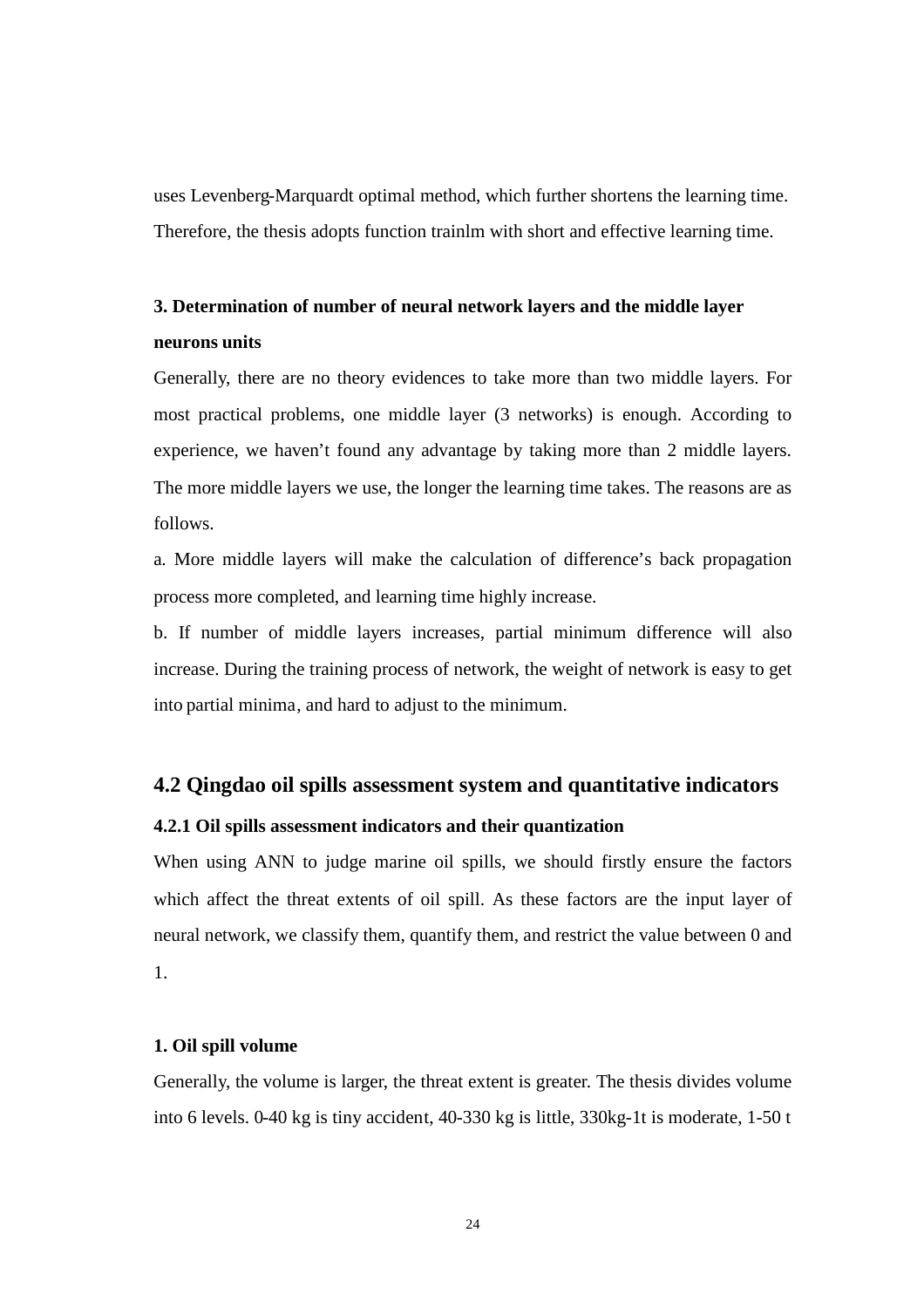is big, 50-250 t is severe, and more than 250 t is fatal level. The relevant value is, 0-0.2, 0.2-0.4, 0.4-0.6, 0.6-0.8, 0.8-1, and 1.

## **2. Integrated Sensitivity**

Oil spill positions can be divided into sensitive and non-sensitive areas. If oil spills happen in sensitive areas, the threat extent is higher. Sensitive area can be classified according to its unique, danger, damage, economical value and season.

#### a. Unique

Unique means the specialization and importance of the program we evaluate. If some resource is especially important in the whole nation, the sensitivity is definitely high. If it is only important in some region, the sensitivity is moderate. And if it is only important in local area, the sensitivity is low. The sensitivity is divided into 3 levels, low, moderate and high by unique. The values are, 0.1-0.3, 0.4-0.7, and 0.8-1.

### b. Dangerous

Dangerous is the possibility of pollution and the degree of withstanding pollution for sensitive regions. For sensitive regions such as aquatic resources regions and nature resources regions, the ability to withstand pollution of biology determines the dangerous of oil spills. The shoreline features and practical value of beaches and tourist areas determine their sensitivity to the oil spills. The sensitivity according to dangerous is divided into 3 levels, low, moderate, and high. The values are 0.1-0.3, 0.4-0.7, and 0.8-1.

## c. Loss

Loss is the potential damage by pollutions. The loss evaluation is directly related to economical value, unique, and other value. It is divided into low, moderate and high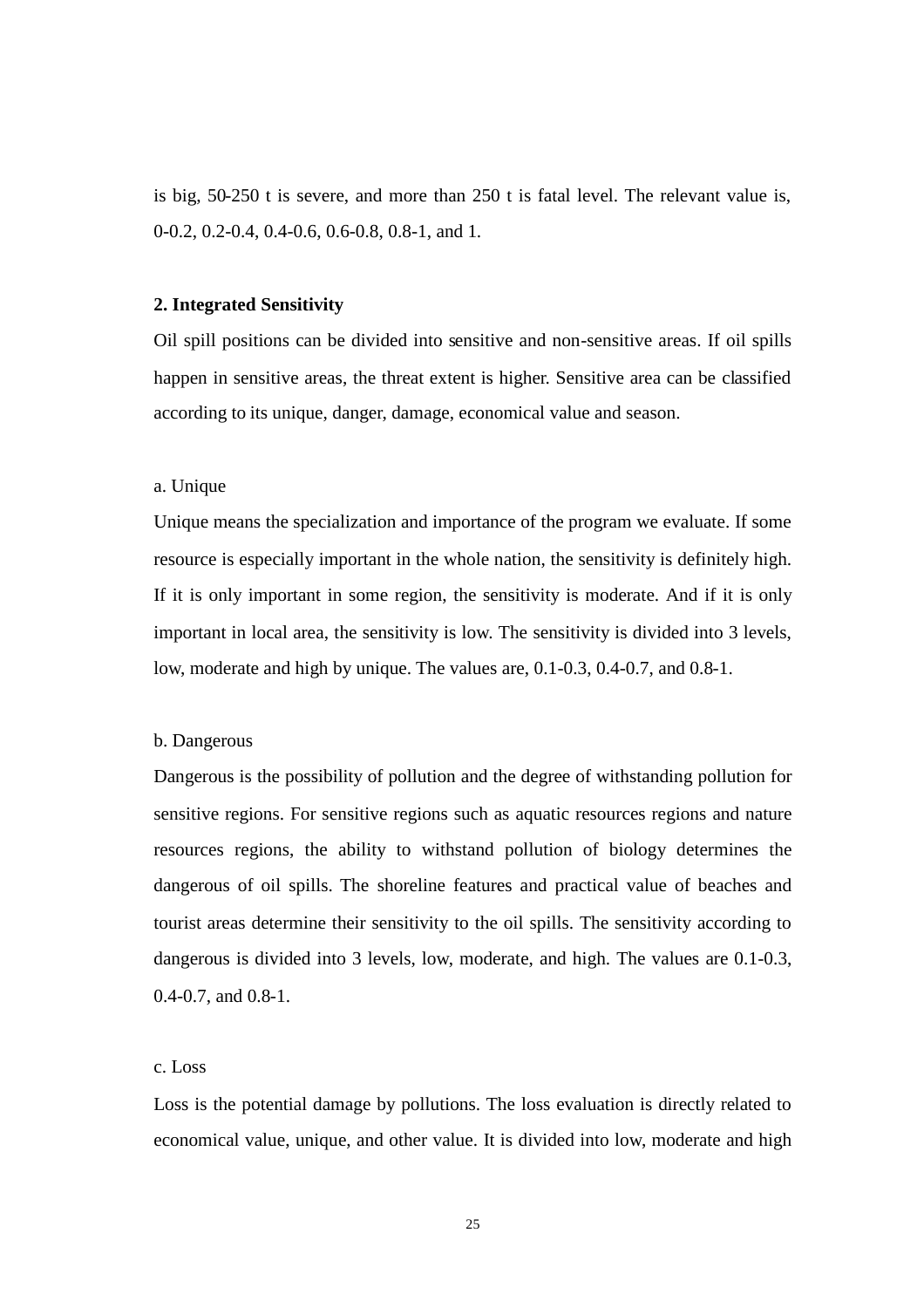level. The values are 0.1-0.3, 0.4-0.7, and 0.8-1.

## d. Economical value

Economical value is not included in the integrated sensitive value, and it is just a reference of loss evaluation.

#### e. Season

Season is not included in the integrated sensitive value. And it is a reference to classification of unique, dangerous and loss in sensitive regions.

Above all, we give each the three sensitivity indicators a relative weight, which is to show the relative importance of the indicator in oil spills. Suppose unique, dangerous and loss as  $r_1$ ,  $r_2$ ,  $r_3$ , the relative weights of them are  $\varphi_1$ ,  $\varphi_2$ ,  $\varphi_3$ , and they satisfy the following relationships.

$$
\varphi_1 + \varphi_2 + \varphi_3 = 1
$$

Then, the integrated sensitivity is,

$$
TS = r_1 \bullet \varphi_1 + r_2 \bullet \varphi_2 + r_3 \bullet \varphi_3
$$

## **3. Oil properties**

Oil properties level can be divided by toxicity, persistence, and flammability. Toxicity is the measurable indicator of impact to biology in oil spill regions, and reflects the possible threat of oil spills. Persistence is to measure the time of oil existing in the ocean. Flammability represents the possibility of spilled oil burning. The three indicators represent threat extent of oil spills according to different facets.

a. Toxicity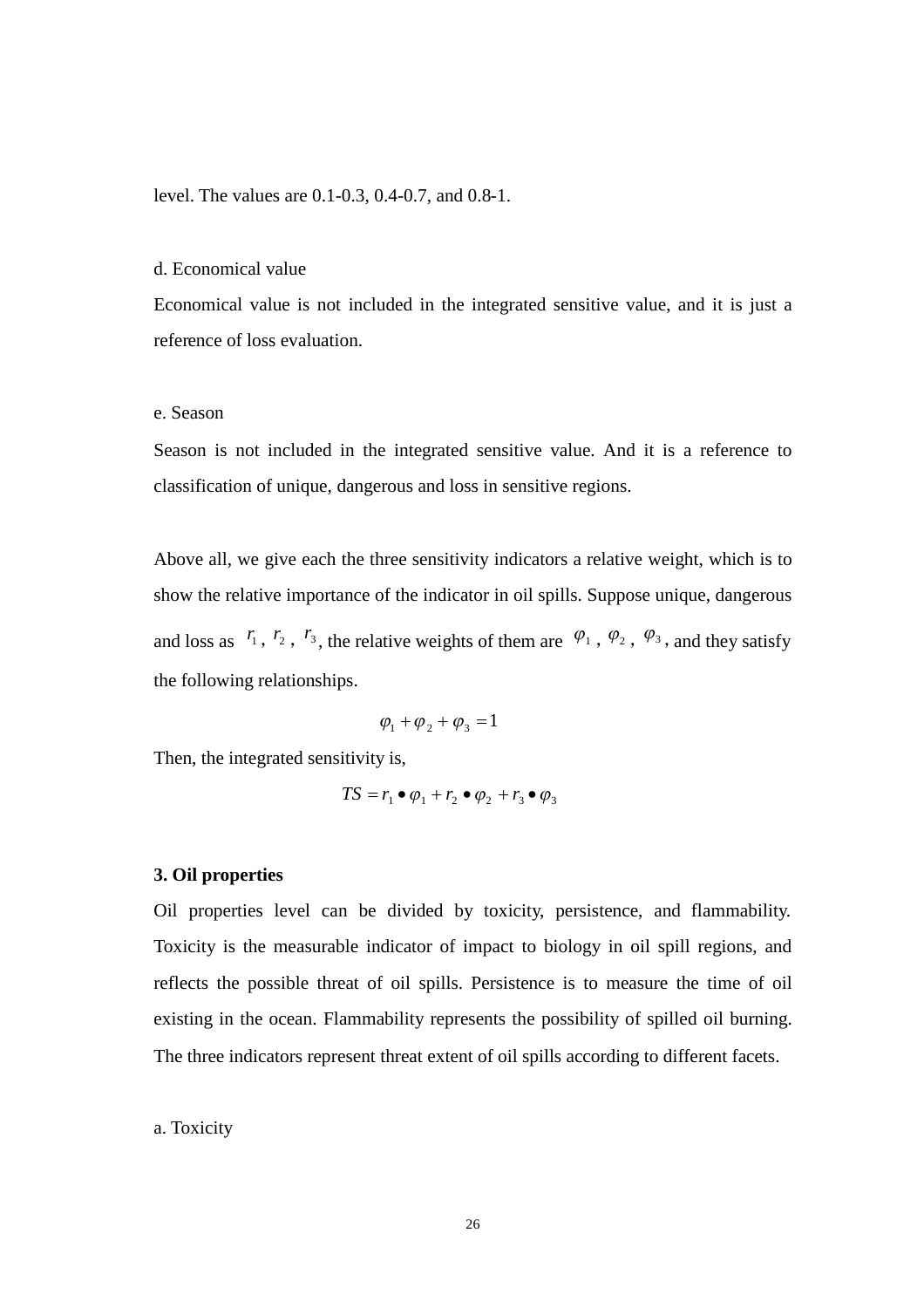Oil toxicity tests show that, in most cases, toxicity of oil products and soluble derivatives of aromatic hydrocarbon in them is direct proportion. Toxicity of refining oil, such as gasoline and kerosene is higher than that of crude oil. Quantify the toxicity of oil. 0.7-1.0 is high toxicity oil, such as gasoline, light kerosene, and oil with more aromatic hydrocarbon. 0.4-0.6 is moderate toxicity oil, such as heavy kerosene, heavy oil with less aromatic hydrocarbon. 0.1-0.3 is low toxicity oil, such as heavy oil almost insoluble in water or non-aromatic hydrocarbon.

## b. Persistence

Oil is a production of natural substances, which is easy to be oxidative degraded or biodegraded. The degradation depends on several factors, such as oil thickness, light intensity, ventilation, and the attaining conditions of nutrition. According to oil chemical nature, the smaller the oil molecular weight, the stronger the volatility is, and the weaker the persistence is. But the volatility of oil with more aromatic hydrocarbon is also strong. Persistence of light oil, such as gasoline and kerosene, is very weak. Quantify the persistence of oil. 0.7-1 is long persistence oil. For example, heavy oil is easy to be emulsified to solid, which will exist for a long time. 0.4-0.6 is the moderate persistence oil, such as heavy kerosene and light crude oil, with part emulsification, and part volatility. 0.1-0.3 is short persistence oil, such as gasoline, and light diesel oil.

#### c. Flammability

Flammability is classified according to the temperature of flash point. Gasoline, with flash point below -18℃, is taken as flammable liquid. Kerosene, with flash point 23℃-61℃, is relatively flammable liquid. While heavy oil is non-flammable products. Quantify flammability of oil. 0.7-1.0 is high flammable oil, such as gasoline, light kerosene. 0.4-0.6 is moderate flammable oil, such as heavy kerosene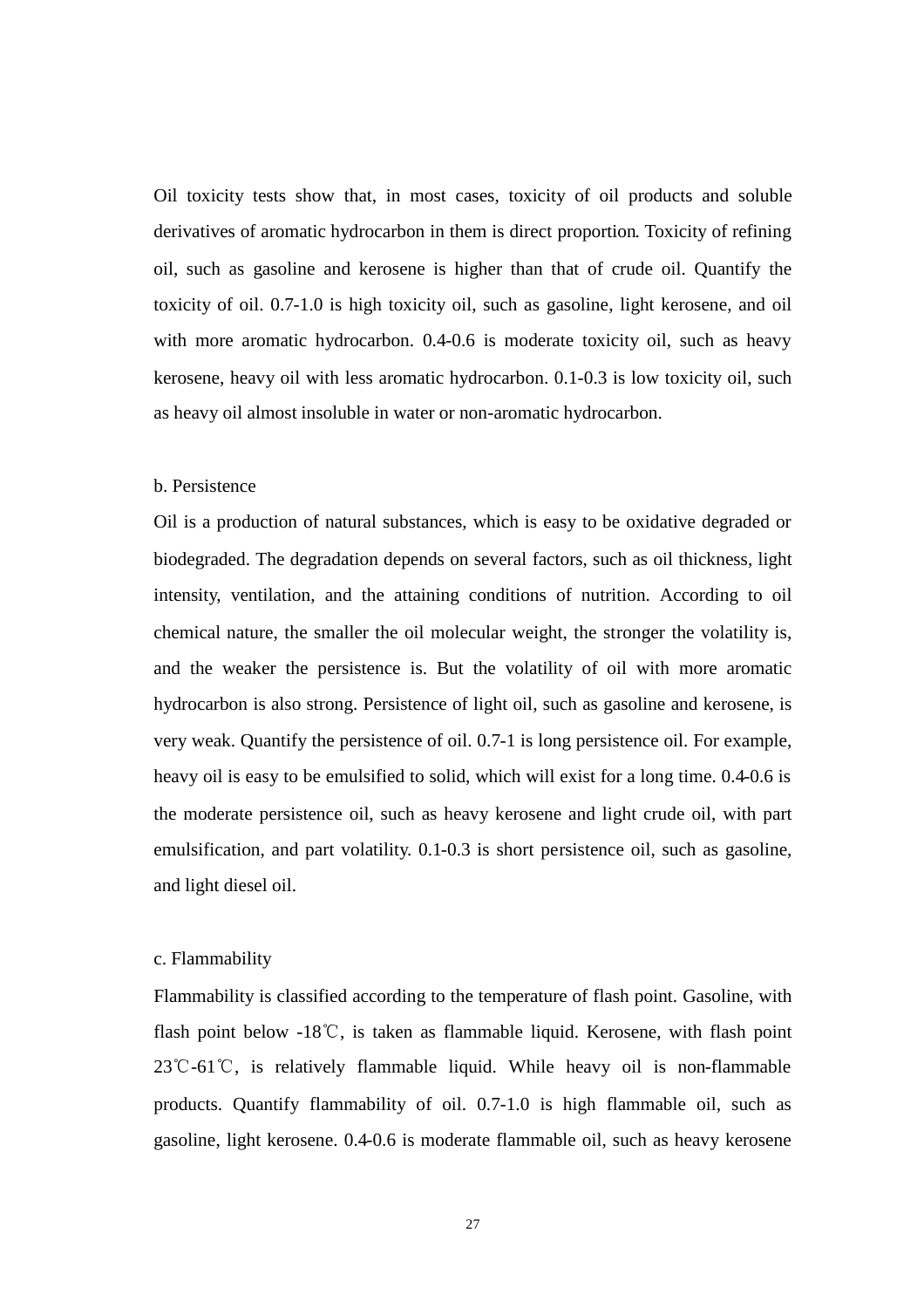and light crude oil. 0.1-0.3 is low flammable oil, such as heavy oil and heavy crude oil.

## **4. Ship status**

Ship status can be considered according to four facets, damage of ships, age of ships, tonnage, and type.

#### a. Damage of ships

Small-scale damage, which means the ship doesn't lose navigation capability and ability to control oil spills, is quantified as 0.1-0.3. Moderate-scale damage, which means the ship doesn't totally lose navigation capability and ability to control oil spills, is quantified as 0.4-0.7. Large-scale damage, which means the ship totally loses the capabilities or sinks, is quantified as 0.8-1.

## b. Age of ships

New ships means ships are used for a relatively short time, and own advanced equipments which can deal with a certain amount of oil spills. The age level is quantified as 0.1-0.3. Moderate age ships, are used for relatively long time, and own the equipments not satisfying Pollution Convention, but own good obturations of cabins. The age level is quantified as 0.4-0.7. Old age ships are the ships close to or exceed the use life. The equipments are old, and obturations are bad. The age level is quantified as 0.8-1.

# c. DWT

With the development of shipbuilding, ship tonnage is larger and larger. We classify and quantify the ships into three levels. Small level is 0.1-0.3, moderate level is 0.4-0.7, and large level is 0.8-1.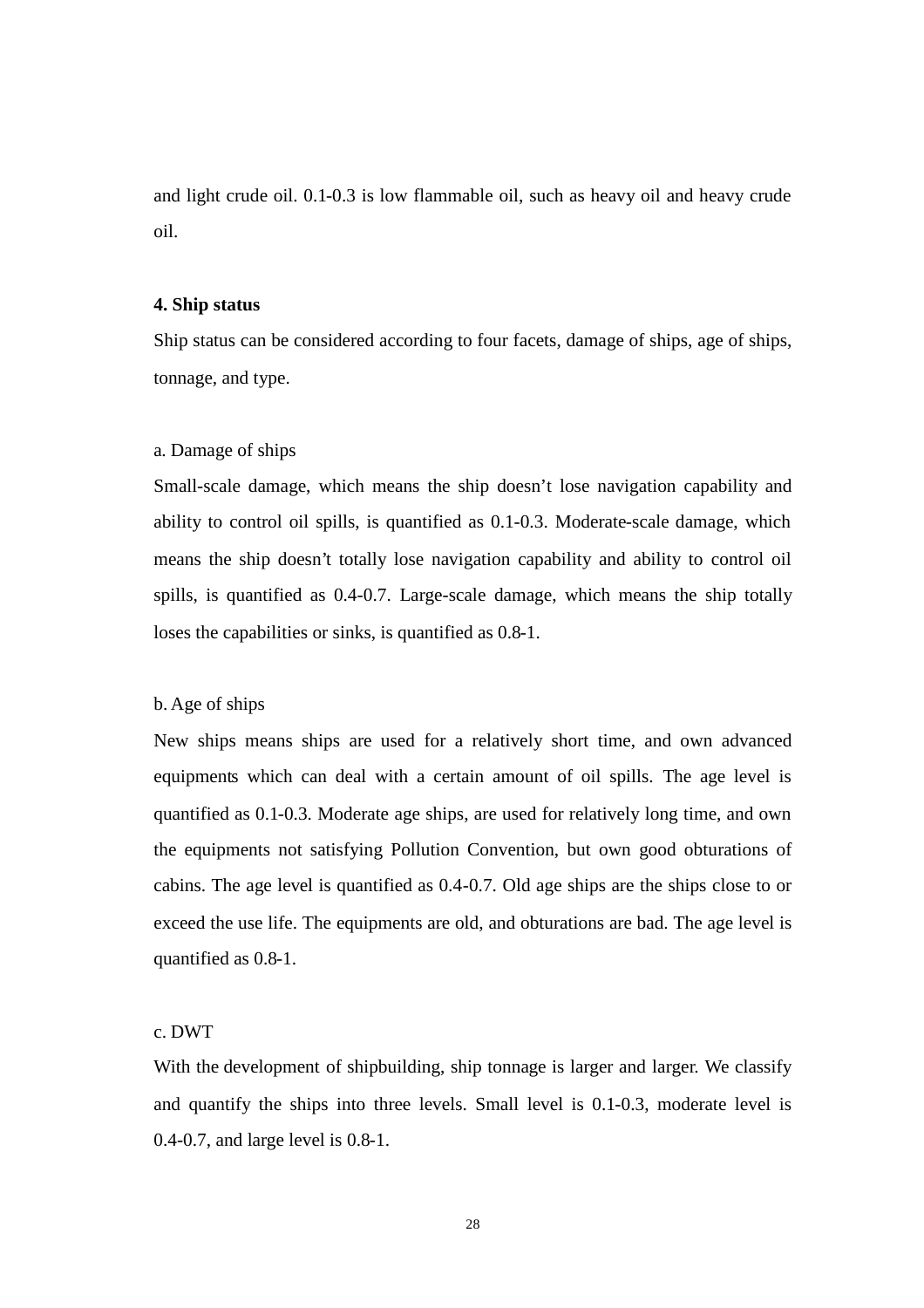#### d. Types

According to the flexibility and the threat to oil spills, we classify and quantify the ships into three levels. High threat level is 0.7-1, such as liquid ships, such as tankers, LNG, and LPG. Moderate threat level is 0.4-0.6, such as barges. Low threat level is 0.1-0.3, such as bulk ships and container ships.

#### **5. Weather**

When oil spills occur, bad weather will affect the oil spill cleanup work. And the wind and billow will interrupt the operations. So, we quantified weather as follows. 0.8-1 is fog and gale weather. 0.7-0.4 is wind weather with slow speed. 0.1-0.3 is good weather.

#### **6. Quantification of output indicators in ANN**

The purpose of setting up a neural network by training samples is to practical application, which is to judge the grades of oil spills. The threat extent is uncertainty. We consider all the factors related to oil spills, and make a qualitative division. The five levels are general, moderate, relatively serious, serious, and fatal level. As the output of neural network, the values are quantified as 0-0.1, 0.2-0.3, 0.4-0.6, 0.7-0.8, and 0.9-1.

We can judge the degrees of training samples by the following additional evaluation criteria.

a. Fatal accident

- $\triangleright$  Oil spills exceed 330 kg with high toxicity in sensitive regions;
- $\triangleright$  Oil spills exceed 250 tons in popularly sensitive regions;
- $\triangleright$  Oil spill ship tonnage is large, and oil is high flammability;
- $\triangleright$  Age of oil spill ship is old, and oil is long persistence;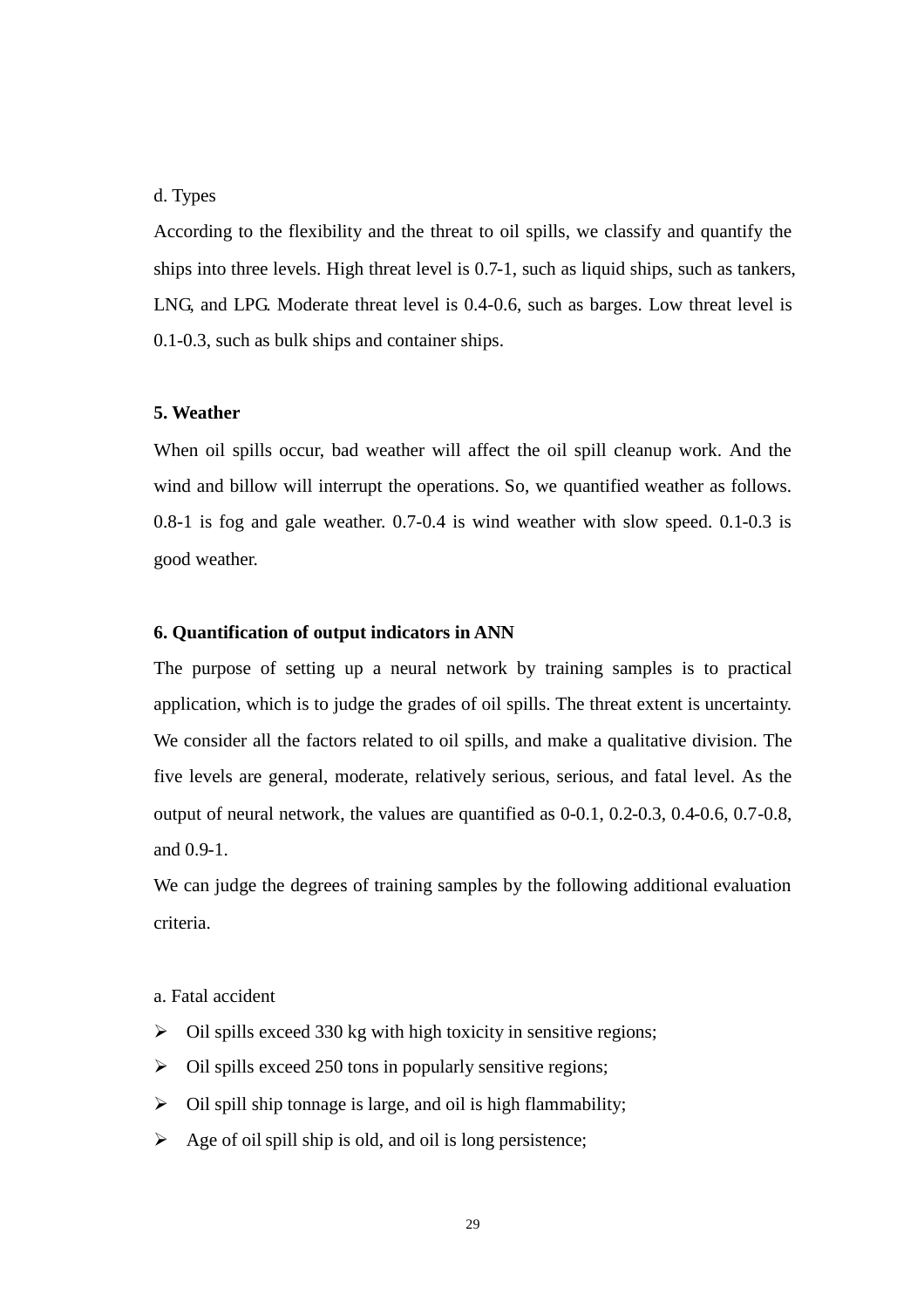$\triangleright$  Oil spill ship is a tanker, and the weather is bad for operation.

# b. Serious accident

- $\triangleright$  Oil spills 40-330 kg, with high toxicity in sensitive regions;
- $\triangleright$  Oil spills 50-250 tons in popularly sensitive regions;
- $\triangleright$  Oil spills exceed 330 kg, with moderate toxicity in aquaculture areas.
- $\triangleright$  Age of oil spill ship is old, and oil is low persistence.

# c. Relatively serious accident

- $\triangleright$  Heavy crude oil spills 0-40 kg, with high toxicity in aquaculture areas;
- $\triangleright$  Oil spills 40-330 kg in aquaculture areas, with low toxicity;
- $\triangleright$  Oil spills 1-50 tons in popularly sensitive waters;
- $\triangleright$  Light oil spills 40-330 kg in sensitive areas, such as nature reserves;
- > Tanker tonnage is moderate level, and spilled oil is high flammable;
- $\triangleright$  Age of ship is moderate, and spilled oil is long persistence.

# d. Moderate accident

- $\triangleright$  Crude oil spills 0-40 kg in aquaculture areas, with moderate toxicity;
- $\triangleright$  Tanker tonnage is small, and spilled oil is high flammable;
- $\triangleright$  Light oil spills 0-40 kg in sensitive areas;
- $\triangleright$  Oil spills 330 kg-1 ton in popularly sensitive areas;
- $\triangleright$  Age of ship is moderate, and spilled oil is low persistence.

# e. General accident

- $\triangleright$  Other type ships, such as container ships and bulk ships, spill oil in good weather;
- $\triangleright$  Oil spills 0-330 kg in popularly sensitive areas;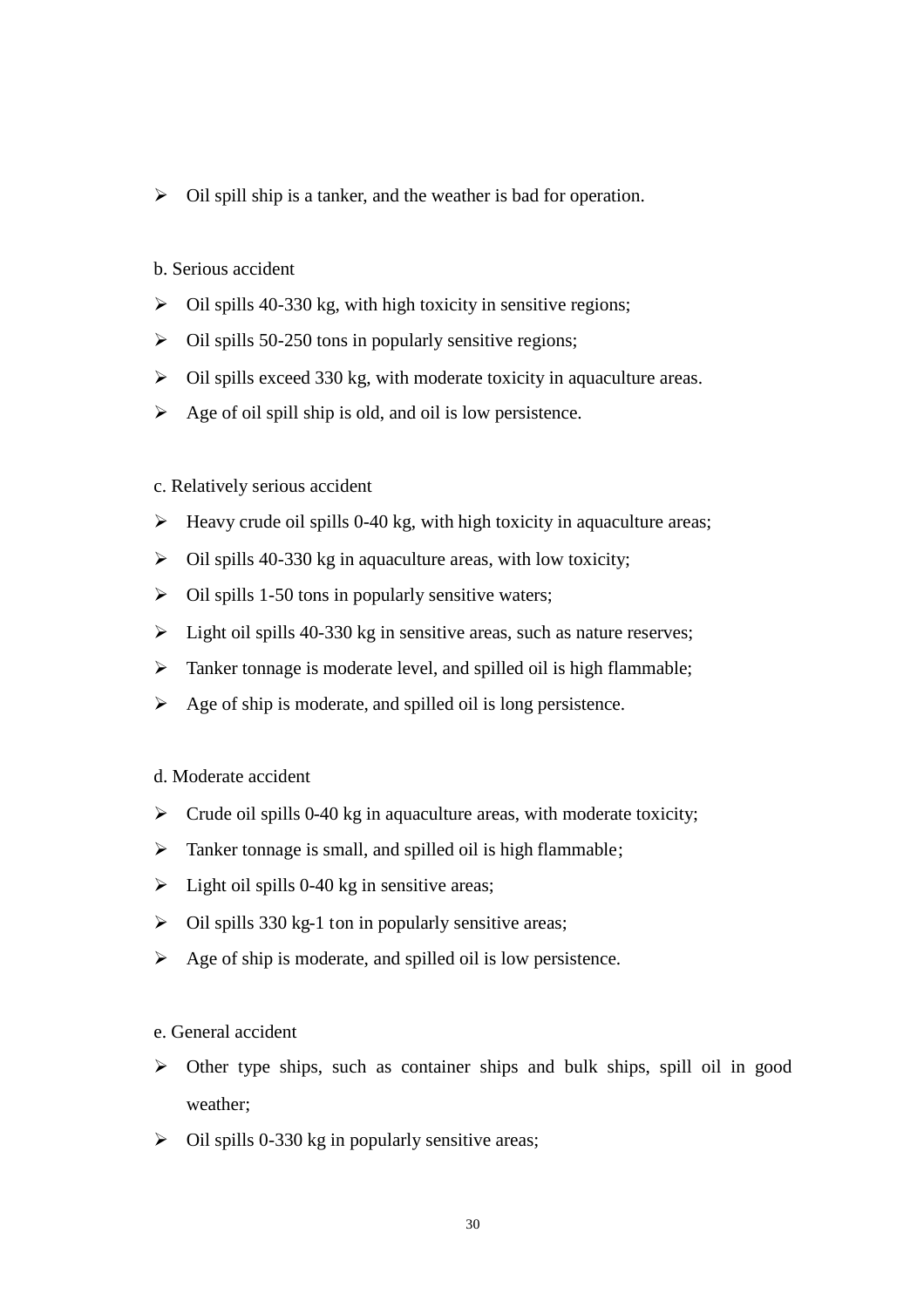- $\triangleright$  Tanker tonnage is small, and spilled oil is low flammable;
- $\triangleright$  Age of ship is young, and spilled oil is low persistence.

# **4.2.2 Qingdao oil spills indicators quantization**

The proper thesis quantifies the indicators according to the criteria and the oil spills of Qingdao port in 2005 and 2006.

The weights of integrated sensitivity is determined under Qingdao port conditions,

with  $r_1 = 0.3$ ,  $r_2 = 0.4$ ,  $r_3 = 0.3$ .

Because of secrecy of these practical accidents, we hide the vessel names. The quantified values are shown in Table 4.1.

Table 4.1- Quantification of oil spills indicators in Qingdao port Source: Li, G.X. (2005). *2005 Pollution Prevention Cases*. China Shandong MSA. Lin, B. (2006). *2006 Pollution Prevention Cases*. China Shandong MSA.

|             |           |             |          |          |          |          | Age   |            |      |         |
|-------------|-----------|-------------|----------|----------|----------|----------|-------|------------|------|---------|
| Date of oil | Oil spill | Integrated  |          | Persiste | Flammabi | Damage   | of    |            |      |         |
| spills      | Volume    | sensitivity | Toxicity | -nce     | -lity    | of ships | ships | <b>DWT</b> | Type | Weather |
| 2005.7.22   | 0.7       | 0.1         | 0.2      | 0.5      | 0.5      | 0.6      | 0.7   | 0.5        | 0.8  | 0.8     |
| 2005.9.14   | 0.6       | 0.1         | 0.9      | 0.2      | 0.9      | 0.1      | 0.8   | 0.1        | 0.1  | 0.4     |
| 2000.6.18   | 0.5       | 0.1         | 2        | 0.8      | 0.2      | 0.1      | 0.8   | 0.1        | 0.1  | 0.5     |
| 2006.9.29   | 0.2       | 0.1         | 0.7      | 0.2      | 0.7      | 0.1      | 0.7   | 0.1        | 0.1  | 0.3     |
| 2006.2.17   | 0.6       | 0.1         | 0.8      | 0.1      | 0.8      | 0.4      | 0.5   | 0.2        | 0.1  | 0.3     |
| 2006.4.17   | 0.1       | 0.1         | 0.9      | 0.2      | 0.7      | 0.2      | 0.1   | 0.1        | 0.1  | 0.3     |
| 2006.11.18  | 0.1       | 0.1         | 0.7      | 0.1      | 0.8      | 0.3      | 0.5   | 0.1        | 0.1  | 0.2     |
| 2006.3.13   | 0.1       | 0.1         | 0.7      | 0.1      | 0.7      | 0.1      | 0.2   | 0.1        | 0.1  | 0.2     |
| 2006.6.5    | 0.5       | 0.3         | 0.9      | 0.5      | 0.5      | 0.1      | 0.6   | 0.2        | 0.7  | 0.4     |
| 2006.9.16   | 0.3       | 0.1         | 0.7      | 0.2      | 0.8      | 0.2      | 0.6   | 0.8        | 0.5  | 0.4     |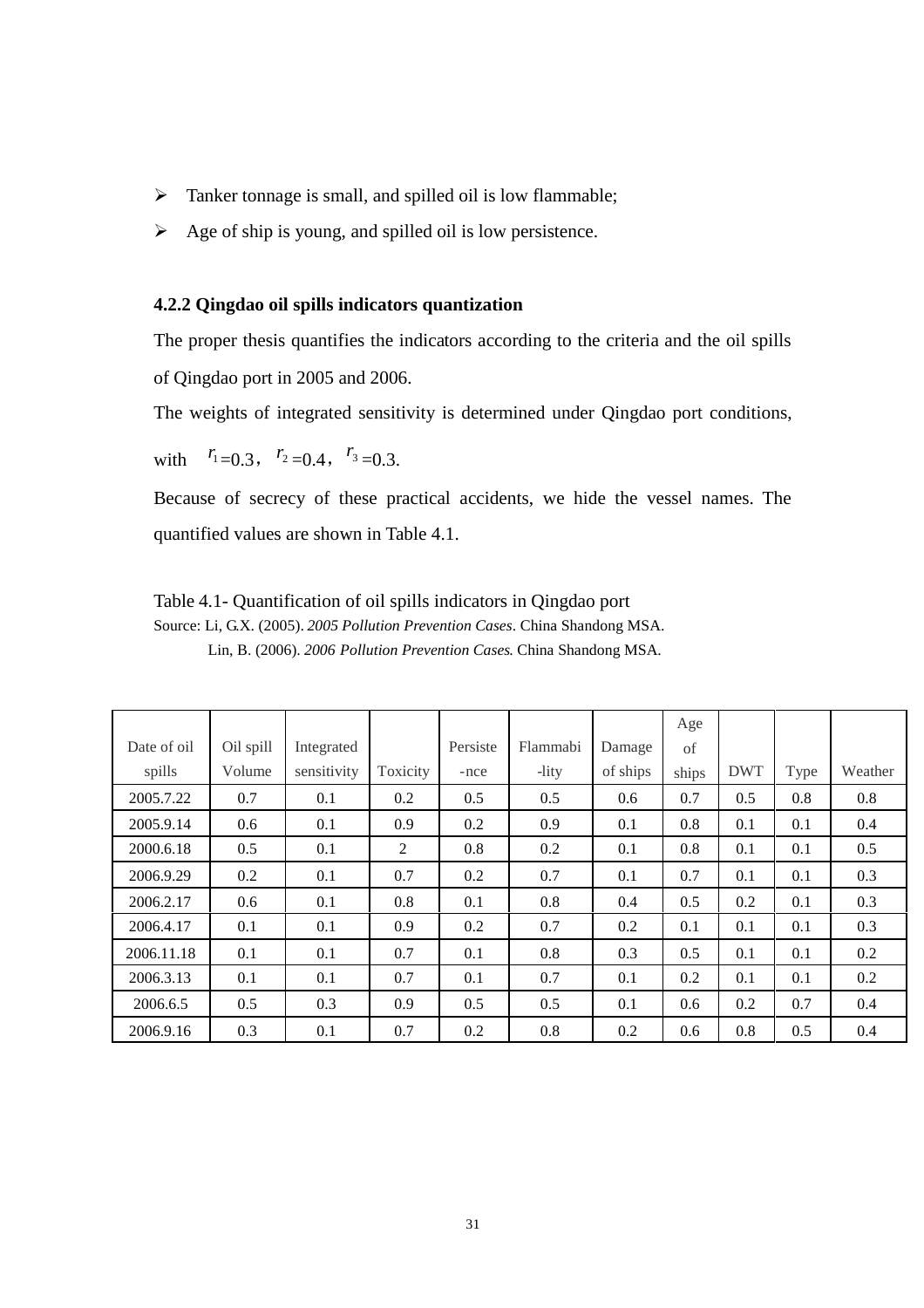# **4.3 Neural network evaluation method examples of accident levels**

#### **4.3.1 Determination of the number of input and output layer neurons units**

According to above analysis, we set the neural units number of input layer in BP is ten, which represents oil volume, integrated sensitivity, toxicity, persistence, flammability, damage of ships, age of ships, tonnage, type, and weather. And we set the units number of output layer is five, which represents grades of oil spills, general, moderate, relatively serious, serious, and fatal level. Number of neural units in middle layer will be determined during the training process.

## **4.3.2 Selection of training sample data**

We take 21 oil spills as evaluation criteria and use their quantified indicators (see Table 4.2) to train neural network. After training, the network will has good learning ability. Then, we will use the network to test samples.

Table 4.2- Training samples of input

Source: Liu, S.Y. (2005).*Study on Marine Oil Spill Emergency and Decision Making*. Master's Thesis, Shanghai Maritime University, Shanghai, China.

| Indicators     |              |             |          |          |         |          | Age   |            |      |         |
|----------------|--------------|-------------|----------|----------|---------|----------|-------|------------|------|---------|
| No.            | Oil spill    | Integrated  |          | Persiste | Flamma  | Damage   | of    |            |      |         |
|                | Volume       | sensitivity | Toxicity | -nce     | -bility | of ships | ships | <b>DWT</b> | Type | Weather |
| 1              | 0.74         | 0.14        | 0.9      | 0.1      | 0.9     | 0.1      | 0.4   | 0.2        | 0.7  | 0.8     |
| 2              | 0.95         | 0.32        | 0.2      | 0.7      | 0.2     | 0.2      | 0.5   | 0.3        | 0.7  | 0.1     |
| 3              | 0.67         | 0.60        | 0.7      | 0.3      | 0.8     | 0.1      | 0.3   | 0.1        | 0.1  | 0.5     |
| $\overline{4}$ | 0.67         | 0.30        | 0.7      | 0.3      | 0.8     | 0.1      | 0.2   | 0.4        | 0.7  | 0.1     |
| 5              | 0.45         | 0.26        | 0.7      | 0.3      | 0.8     | 0.1      | 0.6   | 0.4        | 0.7  | 0.5     |
| 6              | $\mathbf{1}$ | 0.64        | 0.6      | 0.9      | 0.3     | 0.7      | 0.7   | 0.8        | 0.9  | 0.2     |
| 7              | 0.63         | 0.10        | 0.2      | 0.9      | 0.2     | 0.2      | 0.5   | 0.9        | 0.7  | 0.1     |
| 8              | 1            | 0.36        | 0.1      | 0.9      | 0.1     | 0.6      | 0.3   | 0.8        | 0.9  | 0.4     |
| 9              | 0.62         | 0.32        | 0.7      | 0.3      | 0.8     | 0.8      | 0.6   | 0.6        | 0.2  | 0.4     |
| 10             | 0.74         | 0.14        | 0.2      | 0.9      | 0.3     | 0.3      | 0.2   | 0.4        | 0.8  | 0.1     |
| 11             | 0.24         | 0.1         | 0.1      | 0.9      | 0.1     | 0.1      | 0.2   | 1          | 0.1  | 0.5     |
| 12             | 0.62         | 0.12        | 0.2      | 0.9      | 0.3     | 0.6      | 0.5   | 0.3        | 0.6  | 0.9     |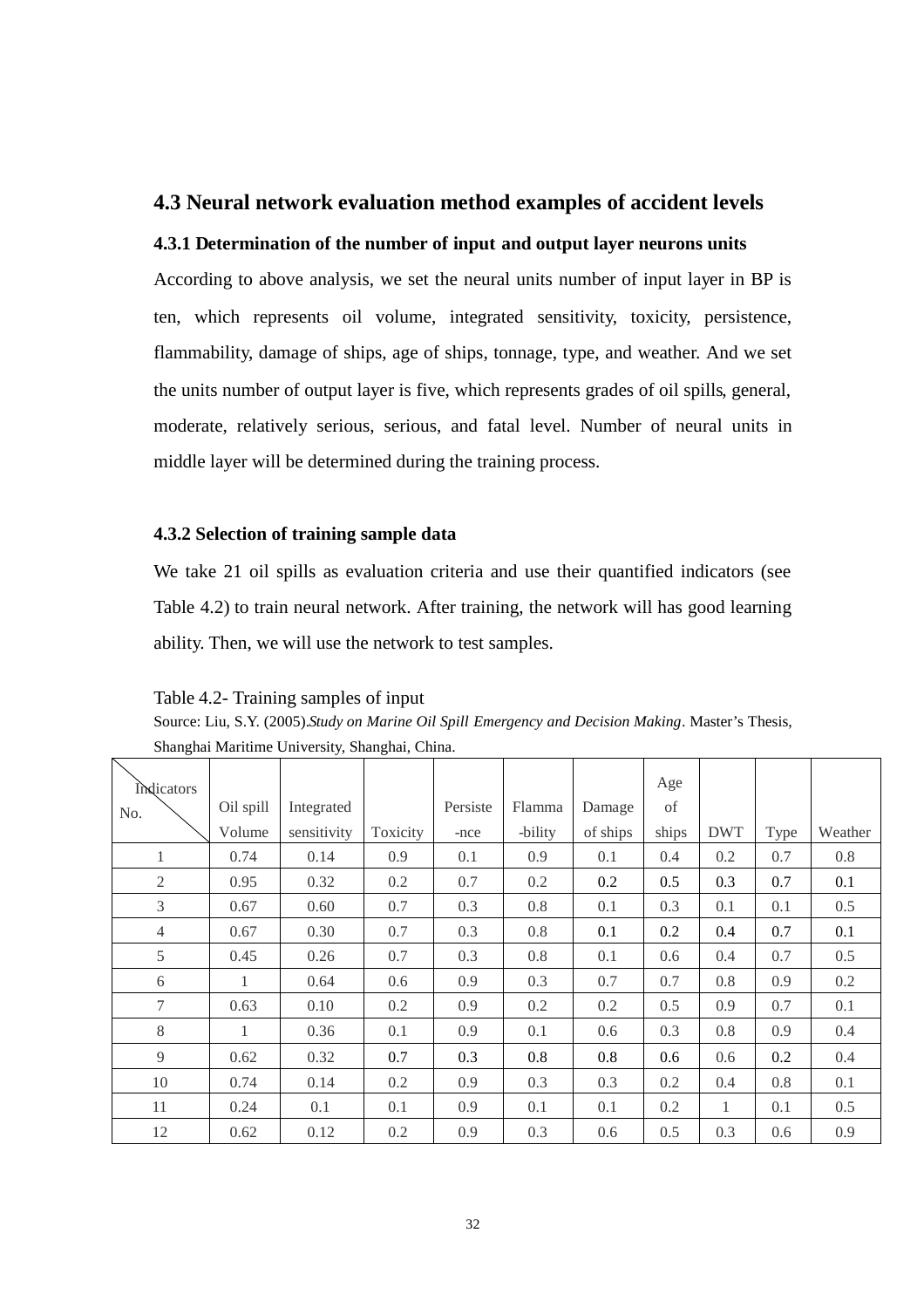| 13 |      | 0.26 | 0.2 | 0.9 | 0.3 | $0.6^{\circ}$ | 0.8 |     |     | 0.4 |
|----|------|------|-----|-----|-----|---------------|-----|-----|-----|-----|
| 14 | 0.62 | 0.14 |     | 0.1 |     | 0.1           | 0.2 | 0.8 | 0.7 | 0.4 |
| 15 |      | 0.36 |     | 0.1 |     | 0.5           | 0.4 | 0.5 | 0.5 | 0.1 |
| 16 |      | 0.12 | 0.6 | 0.9 | 0.3 | 0.7           | 0.8 | 0.7 | 0.1 | 0.3 |
| 17 | 0.63 | 0.10 | 0.6 | 0.7 | 0.7 | 0.1           | 0.2 | 0.2 | 0.7 | 0.9 |
| 18 | 0.31 | 0.1  | 0.6 | 0.7 | 0.7 | 0.3           | 0.5 | 0.2 | 0.5 | 0.1 |
| 19 | 0.83 |      | 0.6 | 0.7 | 0.7 | 0.4           | 0.5 | 0.8 | 0.2 | 0.6 |
| 20 | 0.45 | 0.98 | 0.4 | 0.5 | 0.2 | 0.1           | 0.3 | 0.2 | 0.5 | 0.7 |
| 21 |      | 0.14 | 0.2 | 0.9 | 0.3 | 0.9           | 0.7 | 0.5 | 0.5 | 0.6 |

And, according to the criteria of evaluating accident levels, we evaluate the 21 oil spills'levels. (See Table 4.3)

Table 4.3- Evaluation of oil spills'levels

Source: Liu, S.Y. (2005).*Study on Marine Oil Spill Emergency and Decision Making*. Master's Thesis, Shanghai Maritime University, Shanghai, China.

| No.              | General<br>Accident | Moderate<br>Accident | Relatively<br>serious<br>Accident | Serious<br><b>Fatal Accident</b><br>Accident |                  |
|------------------|---------------------|----------------------|-----------------------------------|----------------------------------------------|------------------|
| $\mathbf{1}$     | $\boldsymbol{0}$    | $\boldsymbol{0}$     | 0.15                              | 0.8                                          | 0.05             |
| $\mathbf{2}$     | $\mathbf{0}$        | 0.05                 | 0.05                              | 0.9                                          | $\boldsymbol{0}$ |
| 3                | $\mathbf{0}$        | $\mathbf{0}$         | 0.4                               | 0.6                                          | $\boldsymbol{0}$ |
| $\overline{4}$   | $\boldsymbol{0}$    | 0.1                  | 0.8                               | 0.1                                          | $\boldsymbol{0}$ |
| 5                | 0.1                 | 0.7                  | 0.2                               | $\mathbf{0}$                                 | $\overline{0}$   |
| 6                | $\mathbf{0}$        | $\mathbf{0}$         | $\overline{0}$                    | 0.05                                         | 0.95             |
| $\boldsymbol{7}$ | $\mathbf{0}$        | 0.3                  | 0.7                               | $\boldsymbol{0}$                             | $\boldsymbol{0}$ |
| 8                | $\mathbf{0}$        | $\boldsymbol{0}$     | 0.05                              | 0.10                                         | 0.85             |
| 9                | $\boldsymbol{0}$    | $\boldsymbol{0}$     | 0.9                               | 0.1                                          | $\boldsymbol{0}$ |
| 10               | $\overline{0}$      | 0.15                 | 0.85                              | $\boldsymbol{0}$                             | $\boldsymbol{0}$ |
| 11               | 0.9                 | 0.10                 | $\boldsymbol{0}$                  | $\boldsymbol{0}$                             | $\boldsymbol{0}$ |
| 12               | $\boldsymbol{0}$    | 0.05                 | 0.75                              | 0.20                                         | $\boldsymbol{0}$ |
| 13               | $\mathbf{0}$        | $\mathbf{0}$         | $\overline{0}$                    | $\mathbf{0}$                                 | $\mathbf{1}$     |
| 14               | $\boldsymbol{0}$    | $\boldsymbol{0}$     | 0.95                              | 0.05                                         | $\boldsymbol{0}$ |
| 15               | $\boldsymbol{0}$    | $\boldsymbol{0}$     | $\boldsymbol{0}$                  | $\boldsymbol{0}$                             | $\mathbf{1}$     |
| 16               | $\boldsymbol{0}$    | $\boldsymbol{0}$     | $\boldsymbol{0}$                  | 0.05                                         | 0.95             |
| 17               | $\mathbf{0}$        | $\boldsymbol{0}$     | 0.70                              | 0.30                                         | $\boldsymbol{0}$ |
| 18               | 0.85                | 0.1                  | 0.05                              | $\boldsymbol{0}$                             | $\boldsymbol{0}$ |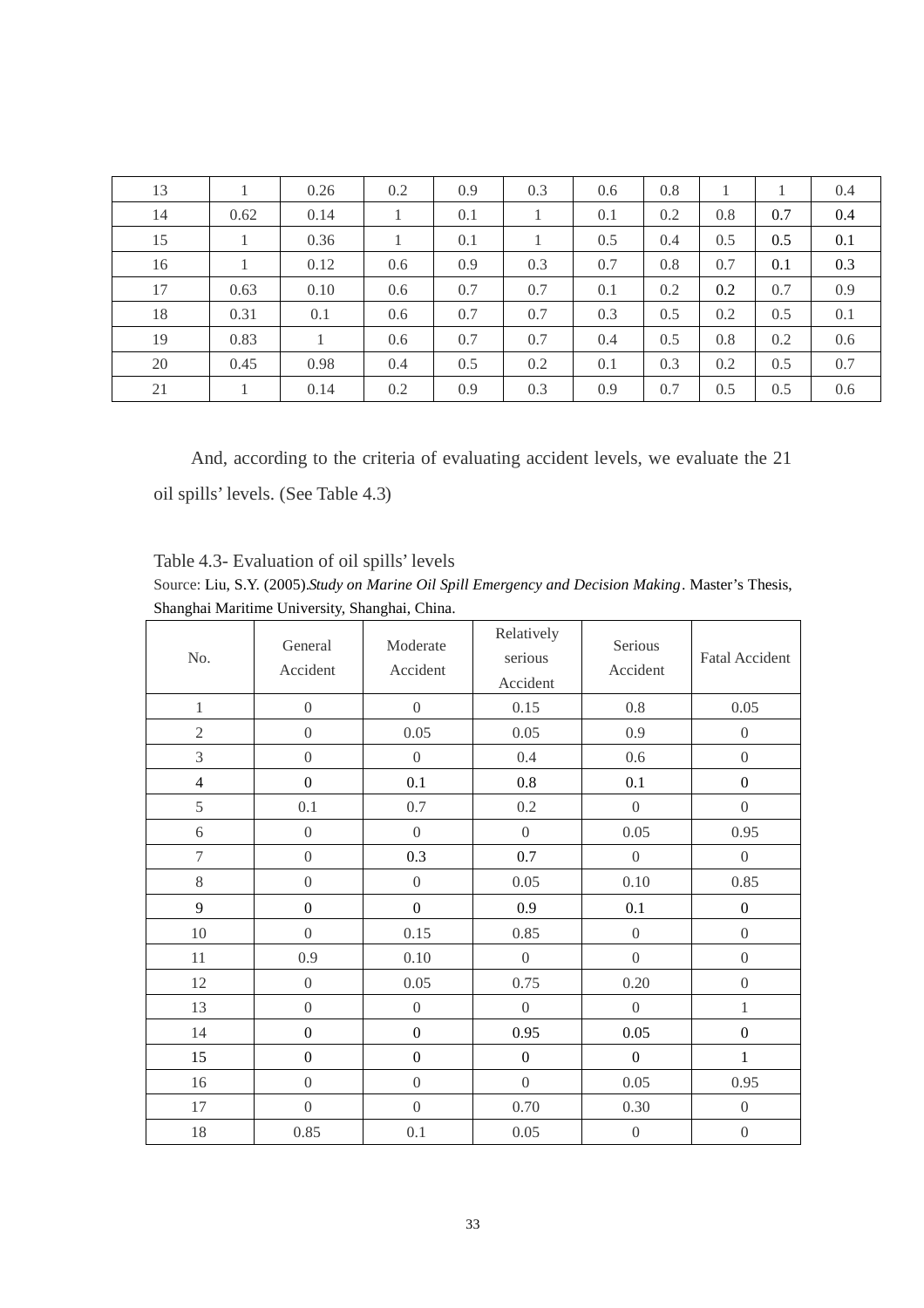|     |                               | $\cup \cdot \cup$ |  |
|-----|-------------------------------|-------------------|--|
|     | $\mathsf{U} \cdot \mathsf{L}$ | $\sim$ $\epsilon$ |  |
| - 1 |                               |                   |  |

# **4.3.3 Analysis of neural network training**

1. Number of neural units in hidden layer is 10, network training time is 3'33, and the outcome is shown in Figure 4.4.



Figure 4.3- Network with 10 units in hidden layer



Figure 4.4- Training Blue with 5000 epochs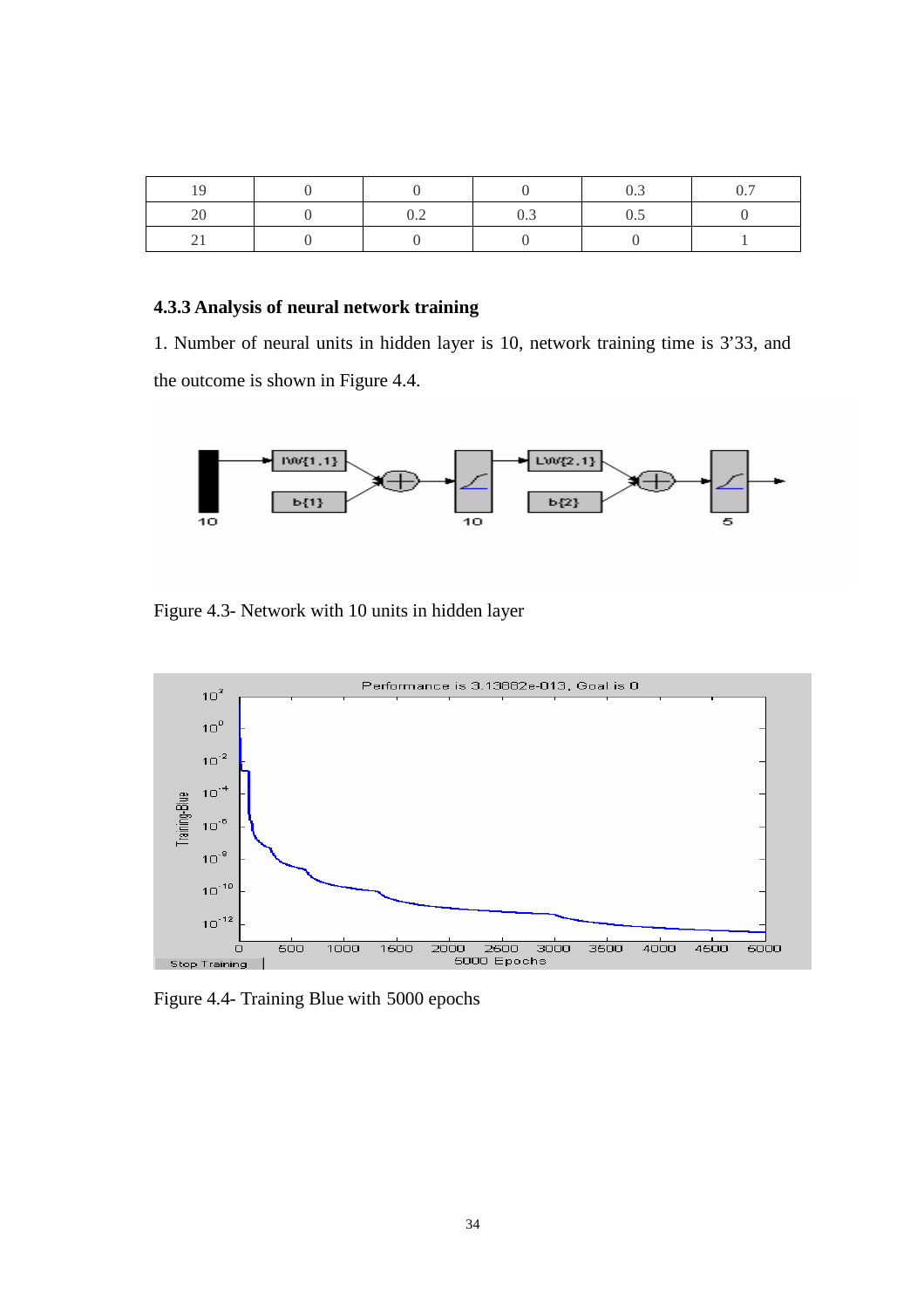Input the test samples into the trained network, the output isshown in Table 4.4.

| General<br>Accident | Moderate<br>Accident | Relatively<br>serious<br>Accident | <b>Serious</b><br>Accident | Fatal<br>Accident | <b>Network</b><br>Judgment | Actual<br>Level | Consistency |
|---------------------|----------------------|-----------------------------------|----------------------------|-------------------|----------------------------|-----------------|-------------|
| $\theta$            | 0.24611              | 0.2018                            | 0.0018448                  | 0.8262            | $\mathbf{F}$               | F               | Y           |
| 0.043406            | $\mathbf{0}$         | $\theta$                          | $\theta$                   | 0.82017           | $\mathbf{F}$               | M               | N           |
| 0.43889             | $\mathbf{0}$         | $\overline{0}$                    | $\overline{0}$             | 0.063925          | G                          | M               | N           |
| 0.96774             | 0.32685              | 0.78873                           | $\theta$                   | $\Omega$          | G                          | G               | Y           |
| $\theta$            | 0.00013628           | 0.99913                           | 0.00043379                 | $\theta$          | $\mathbb{R}$               | $\mathsf{R}$    | Y           |
| 0.00044446          | $\Omega$             | 0.64575                           | 0.26405                    | $\Omega$          | R                          | G               | N           |
| 0.84967             | 0.020604             | 0.80254                           | $\theta$                   | $\theta$          | G                          | G               | Y           |
| 0.029803            | $\Omega$             | 0.59019                           | 0.00012757                 | $\Omega$          | $\mathbf R$                | G               | N           |
| 0.0026559           | 0.0061756            | $\theta$                          | $\theta$                   | $\Omega$          | M                          | M               | Y           |
| 0.90921             | 0.58507              | 0.66469                           | $\theta$                   | $\theta$          | G                          | G               | Y           |

Table 4.4- Output of 10 units in hidden layer and Consistency test

2. Number of neural units in hidden layer is 20, network training time is 6'25, and the outcome is shown in Figure 4.6.



Figure 4.5- Network with 20 units in hidden layer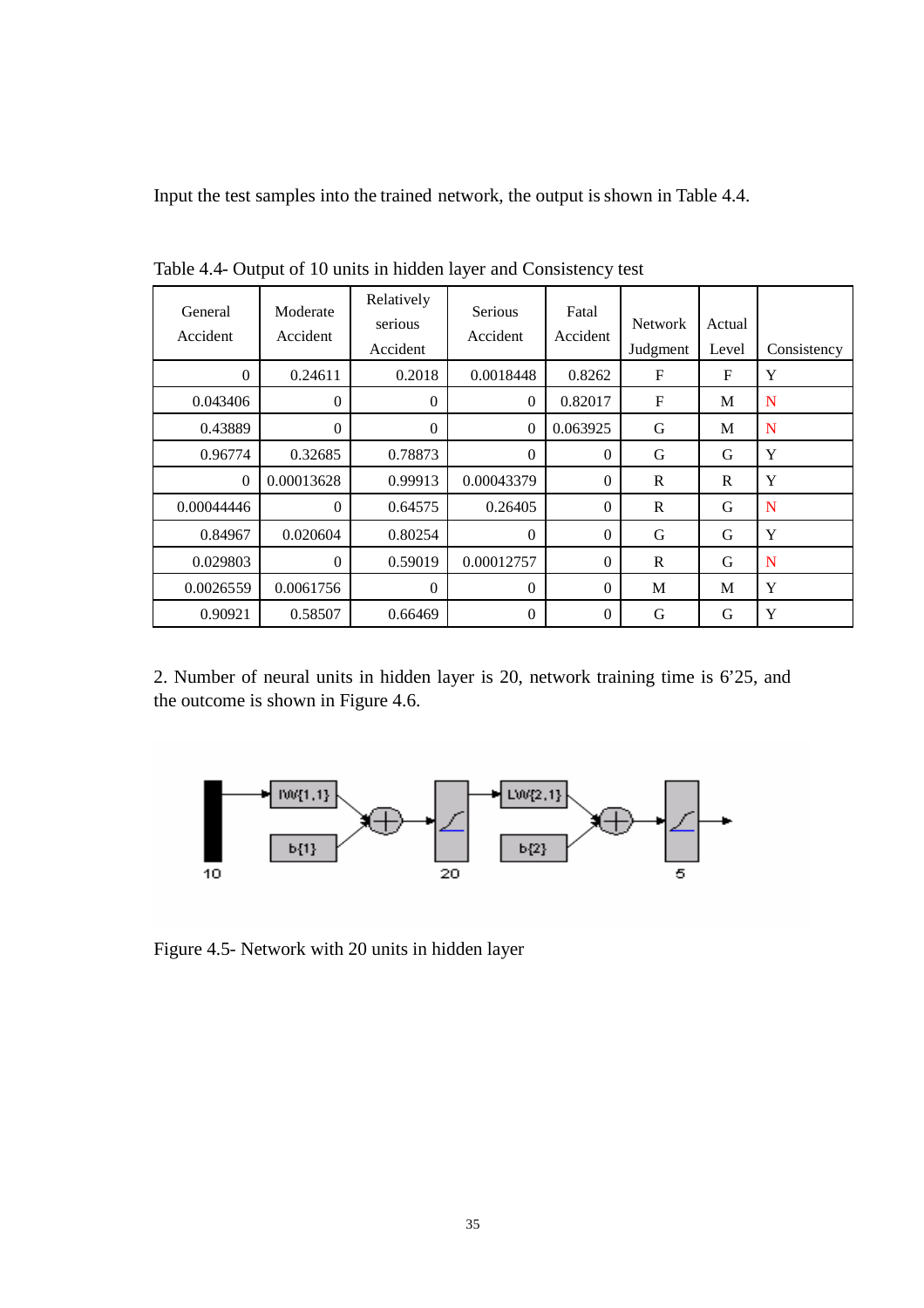

Figure 4.6- Training Blue with 2500 epochs

Input the test samples into the trained network, the output is shown in Table 4.5.

| General<br>Accident | Moderate<br>Accident | Relatively<br>serious<br>Accident | <b>Serious</b><br>Accident | Fatal<br>Accident | <b>Network</b><br>Judgment | Actual<br>Level | Consistency |
|---------------------|----------------------|-----------------------------------|----------------------------|-------------------|----------------------------|-----------------|-------------|
| $\Omega$            | 0.00061447           | 0.0059595                         | 0.00047191                 | 0.37182           | F                          | $_{\rm F}$      | Y           |
| 0.60416             | 0.000477706          | 0.0074542                         | 0.00078271                 | $\Omega$          | G                          | M               | N           |
| 0.33047             | $\theta$             | 0.036594                          | 0.18792                    | $\theta$          | G                          | M               | N           |
| 0.99931             | 0.085772             | 0.0083475                         | $\overline{0}$             | $\theta$          | G                          | G               | Y           |
| $\Omega$            | $\overline{0}$       | 0.95999                           | 0.89662                    | $\theta$          | $\mathsf{R}$               | R               | Y           |
| 0.92865             | 0.0068373            | 0.073178                          | $\Omega$                   | $\theta$          | G                          | G               | Y           |
| 0.9991              | 0.81676              | 0.16317                           | $\Omega$                   | $\Omega$          | G                          | G               | Y           |
| 0.98601             | 0.68953              | 0.060996                          | $\Omega$                   | $\theta$          | G                          | G               | Y           |
| 0.0016315           | 0.42589              | 0.95492                           | 0.00052402                 | $\theta$          | $\mathsf{R}$               | M               | N           |
| 0.91415             | 0.16081              | 0.097053                          | $\Omega$                   | $\theta$          | G                          | G               | Y           |

Table 4.5- Output of 20 units in hidden layer and Consistency test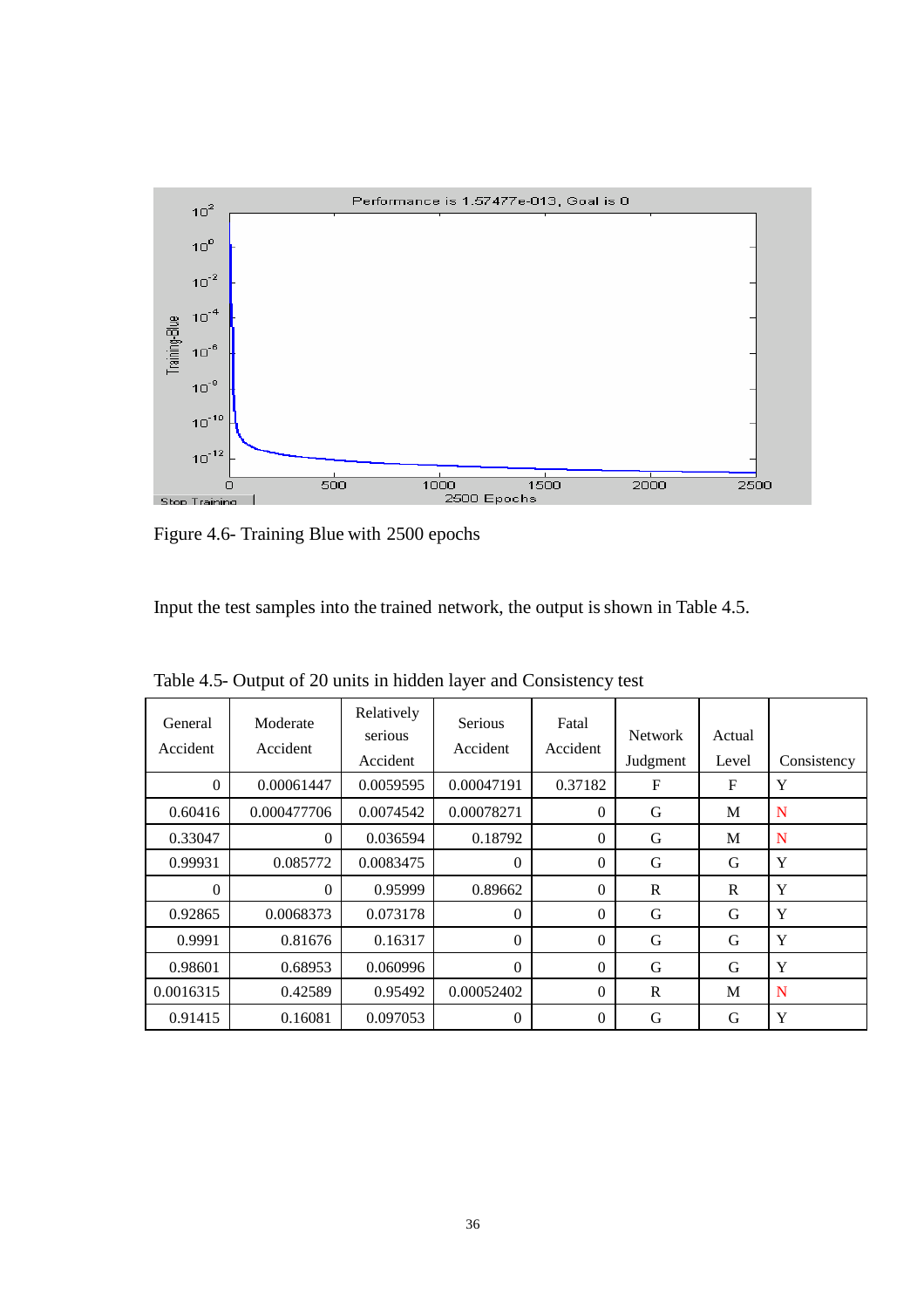3. Number of neural units in hidden layer is 50, network training time is 27'16, and the outcome is shown in Figure 4.8.



Figure 4.7- Network with 50 units in hidden layer



Figure 4.8- Training Blue with 1000 epochs

Input the test samples into the trained network, the output isshown in Table 4.6.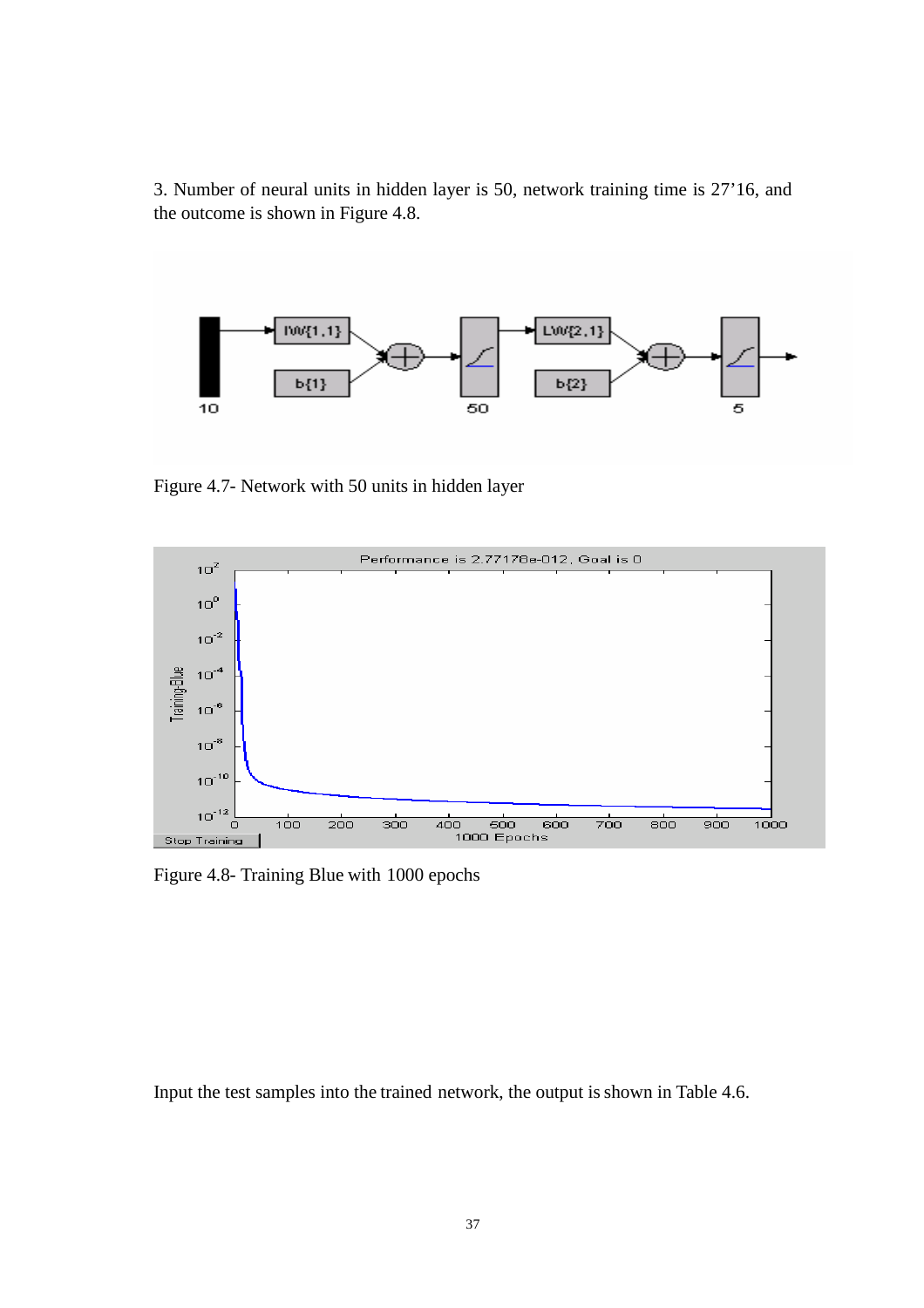| General<br>Accident | Moderate<br>Accident | Relatively<br>serious<br>Accident | <b>Serious</b><br>Accident | Fatal<br>Accident | <b>Network</b><br>Judgment | Actual<br>Level | Consistency |
|---------------------|----------------------|-----------------------------------|----------------------------|-------------------|----------------------------|-----------------|-------------|
| $\mathbf{0}$        | 0.00061431           | 0.14331                           | 0.00034436                 | 0.0086127         | $\mathbb{R}$               | F               | N           |
| 0.084564            | 0.64255              | 0.0030423                         | 0.00022659                 | $\theta$          | M                          | M               | Y           |
| 0.31522             | 0.00050993           | $\theta$                          | 0.11384                    | $\overline{0}$    | G                          | M               | N           |
| 0.99972             | 0.97862              | 0.0038918                         | $\Omega$                   | $\theta$          | G                          | G               | Y           |
| 0.0014118           | 0.0005327            | 0.68928                           | 0.00031092                 | $\boldsymbol{0}$  | R                          | R               | Y           |
| 0.10114             | 0.0013679            | 0.9901                            | 0.014841                   | $\theta$          | R                          | G               | N           |
| 0.99202             | 0.079122             | 0.039938                          | $\Omega$                   | $\theta$          | G                          | G               | Y           |
| 0.66282             | 0.033999             | 0.5626                            | 0.00091371                 | $\theta$          | G                          | G               | Y           |
| 0.0092186           | 0.95424              | 0.16602                           | 0.001024                   | $\theta$          | M                          | M               | Y           |
| 0.46321             | 0.0051722            | 0.46283                           | $\Omega$                   | $\theta$          | G                          | G               | Y           |

Table 4.6- Output of 50 units in hidden layer and Consistency test

#### **4.3.4 Analysis of output**

We train neural networks by gradually increasing the number of neural units in hidden layer, and take the accuracy of network judgment and calculation speed as the main indicators. The comparison of output is shown in Table 4.7.

Table 4.7- Comparison of output in 3 groups

| No. of Neural Units  |      | ാറ   |       |
|----------------------|------|------|-------|
| <b>Training Time</b> | 3'33 | 6'25 | 27'16 |
| Accuracy             | 60%  | 70%  | 70%   |

Clearly, when unit number is 20, the judgment to test samples by trained networks is the most accurate, and calculation speed is fastest. By comparison, if we reduce the unit number, calculation speed is fast, but accuracy reduces. And if we increase the unit number, accuracy is the same with the second output, and the calculation speed is too slow. Therefore, number of neural units in hidden layer is 20 is our best choice. When oil spills happen, we can input the 10 quantified indicators, and select neural units 20. The software will judge oil spill grades the most effectively.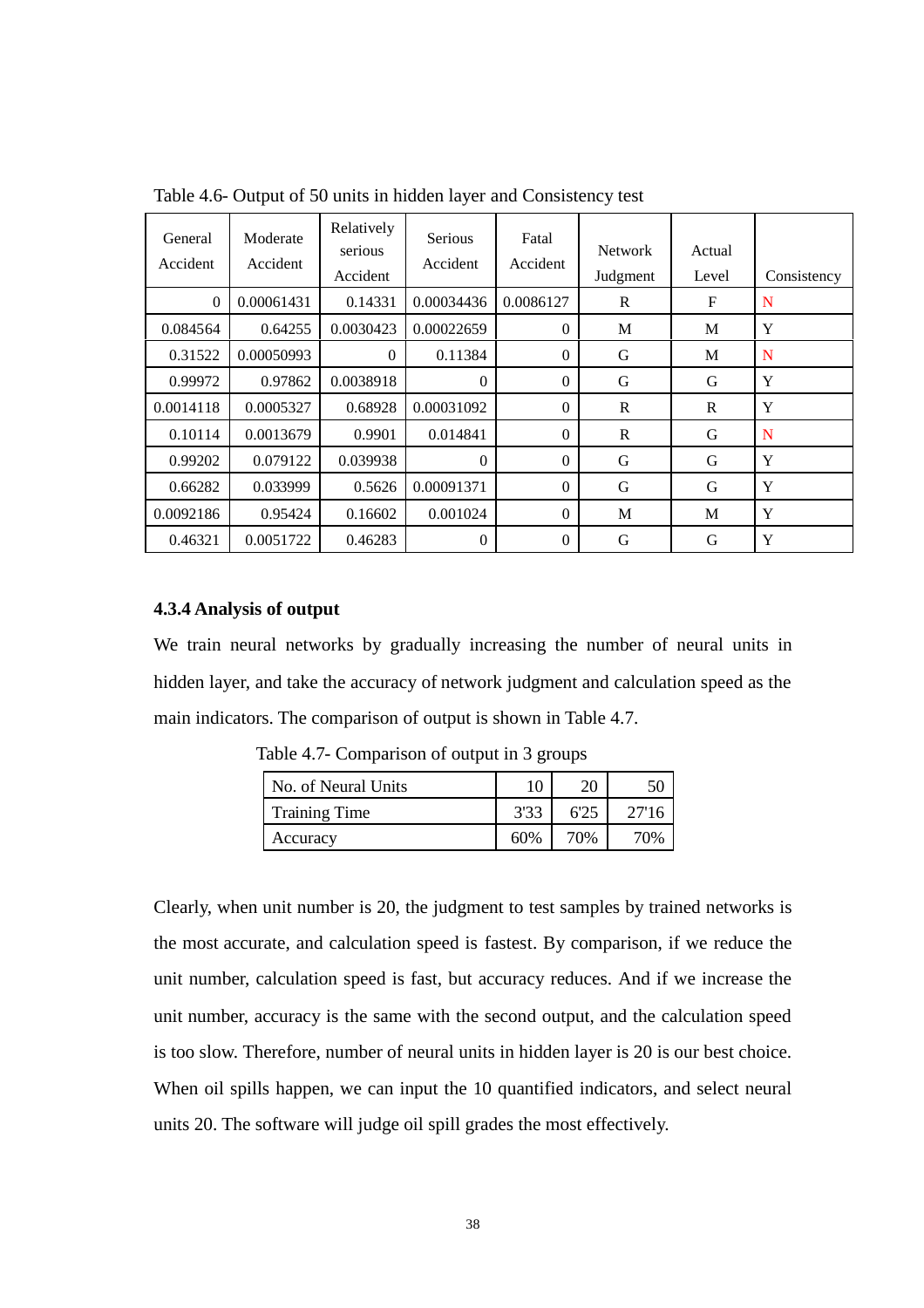# **5. Establishment of oil spill emergency response system in Qingdao port**

All the oil spill emergency response systems are made up these parts shown in Figure 5.1. As Chapter 3 has mentioned, the system we will establish in Qingdao port is the third level oil spill emergency response system, whose contingency plan is below national, and sea regional, but above ship contingency plan.

Oil spill emergency response software, as the key of emergency response, has got the solution in Chapter 4. With the accurate judgment of oil spill grades, emergency response can operate smoothly in the gradually improving emergency response system. In this chapter, we will take the oil spill grade judgment as scientific evidences to make graded responses in the process of establishing oil spill emergency response system.



Figure 5.1- Framework of oil spill emergency response system

Source: Shi, Y.Q., Chen, L. (2003). Research on the Frame of Oil Spill Emergency Response System at Sea. *Marine Environmental Science, 22 (2), 40-43*.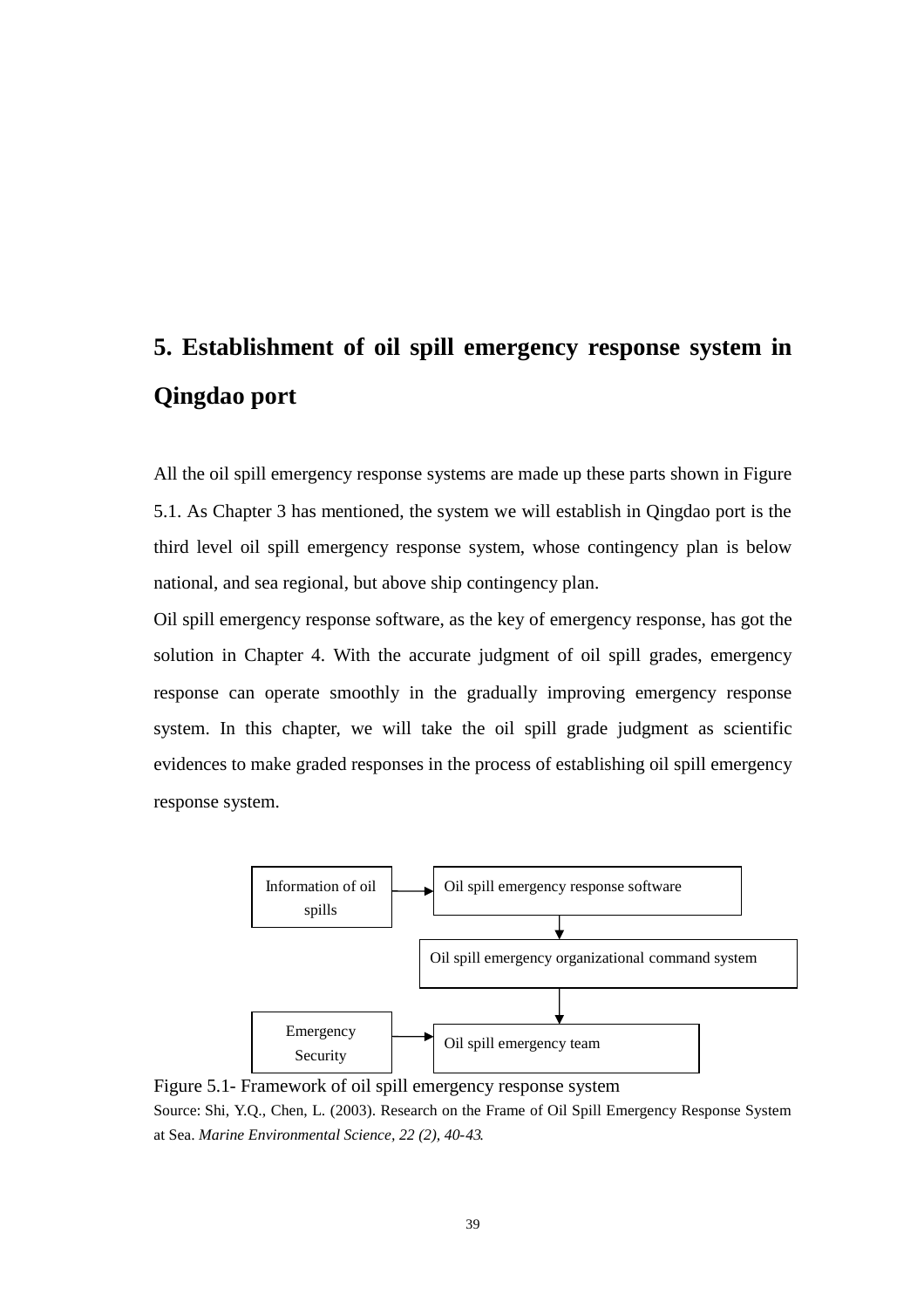# **5.1 Establishment of contingency plan**

Contingency plan is the important component of emergency response, and it can be classified into different levels according to the response levels. But, for all level plans, their core content is about Report and Activity, which means graded report system and emergency activity ways. Contingency plans should clearly stipulate the specific contents of the report, the report targets and reporting ways. According to the responsibilities of agencies or organizations implementing contingency plans, different level contingency plans should stipulate the specific emergency activity ways of plan actors.

Generally, a comprehensive contingency plan includes following parts, general principles; organization command, outline of responsibilities and instruction of restrictions; oil spill prediction, sensitive regions and protective principles; staff, materials, resources, and traffic of oil spill emergency response; emergency response center and its responsibilities; emergency response procedure; oil spill emergency response technology; disposal of oil of recovery and waste contaminating oil; information release; communication links; regional cooperation and joint of plans among ports; training, drilling and modification of plan.

# **5.2 The establishment of oil spill emergency organizational command system in Qingdao port**

First all, we should confirm the positions of the members related to oil spill emergency response. Then we can build up a command system.

The commander of emergency response command in Qingdao port is the vice mayor of Qingdao government who is in charge of related affairs. Executive deputy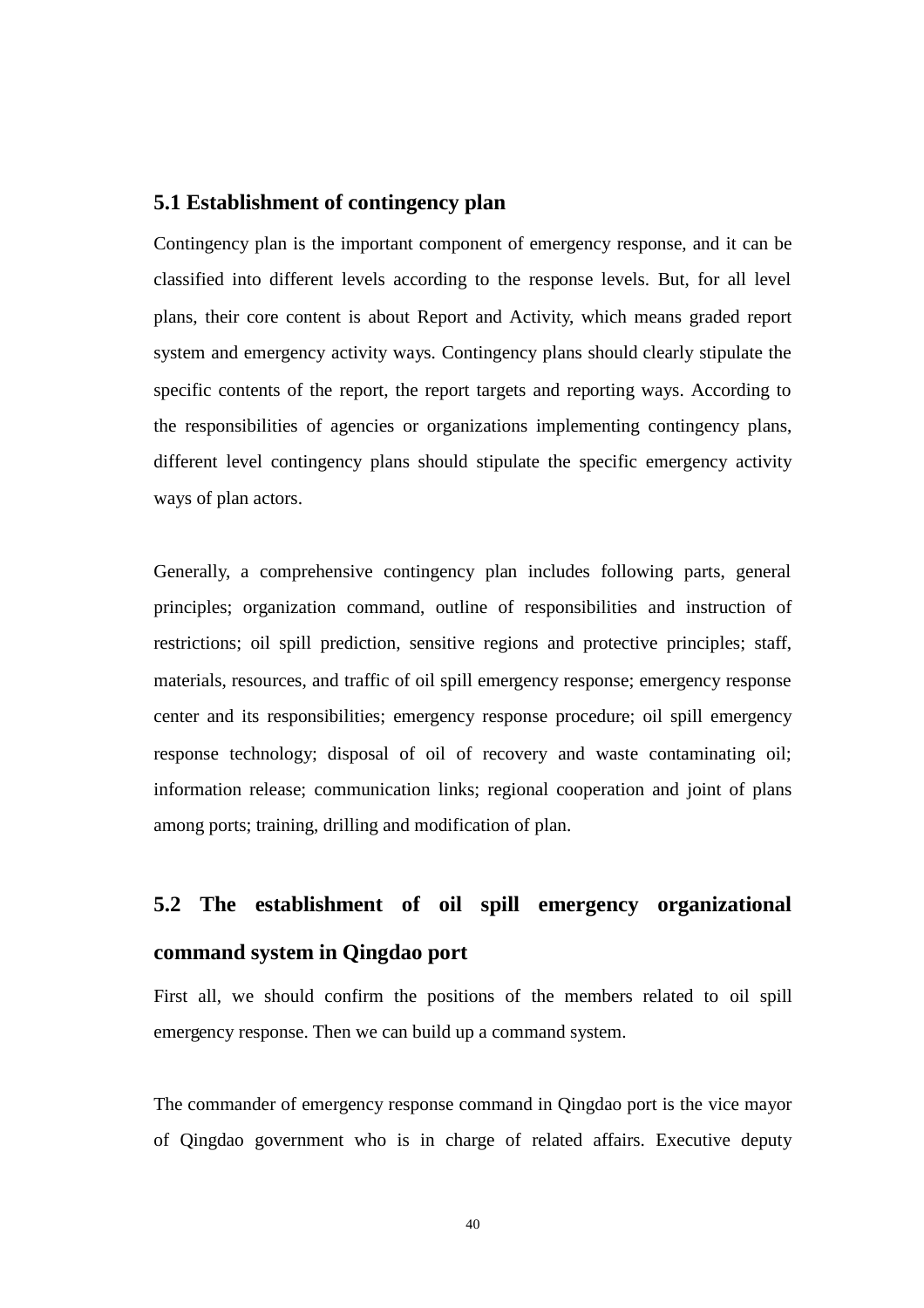commander is taken charge by director general of Qingdao MSA. Deputy Commanders are taken charge by deputy secretary-general of Qingdao government, director general of Qingdao AWS, deputy director of Qingdao Transportation Committee, director general of Qingdao AOF, office director of NSF.

Command office will be set in Qingdao MSA, and the chief will be taken charged by director general of Qingdao MSA, deputy chief as deputy director general of Qingdao MSA who is in charge of marine pollutions from ships.

Experts group will be made up of professionals on environmental protection, maritime affairs, oil spill removal, chemicals safety and rescue, shipping, salvage, marine, meteorology, fisheries, ecology, health, fire, tourism, communications, law, and insurances. Members of experts group will be recommended by the related departments, and hired by command office.

Ship pollution emergency response forces include national official forces, such as the professional agencies set by China government, ship pollution emergency agencies, and emergency forces of related authorities; local official forces from Qingdao government; forces of army and police; other social forces from enterprises, social organizations and individuals.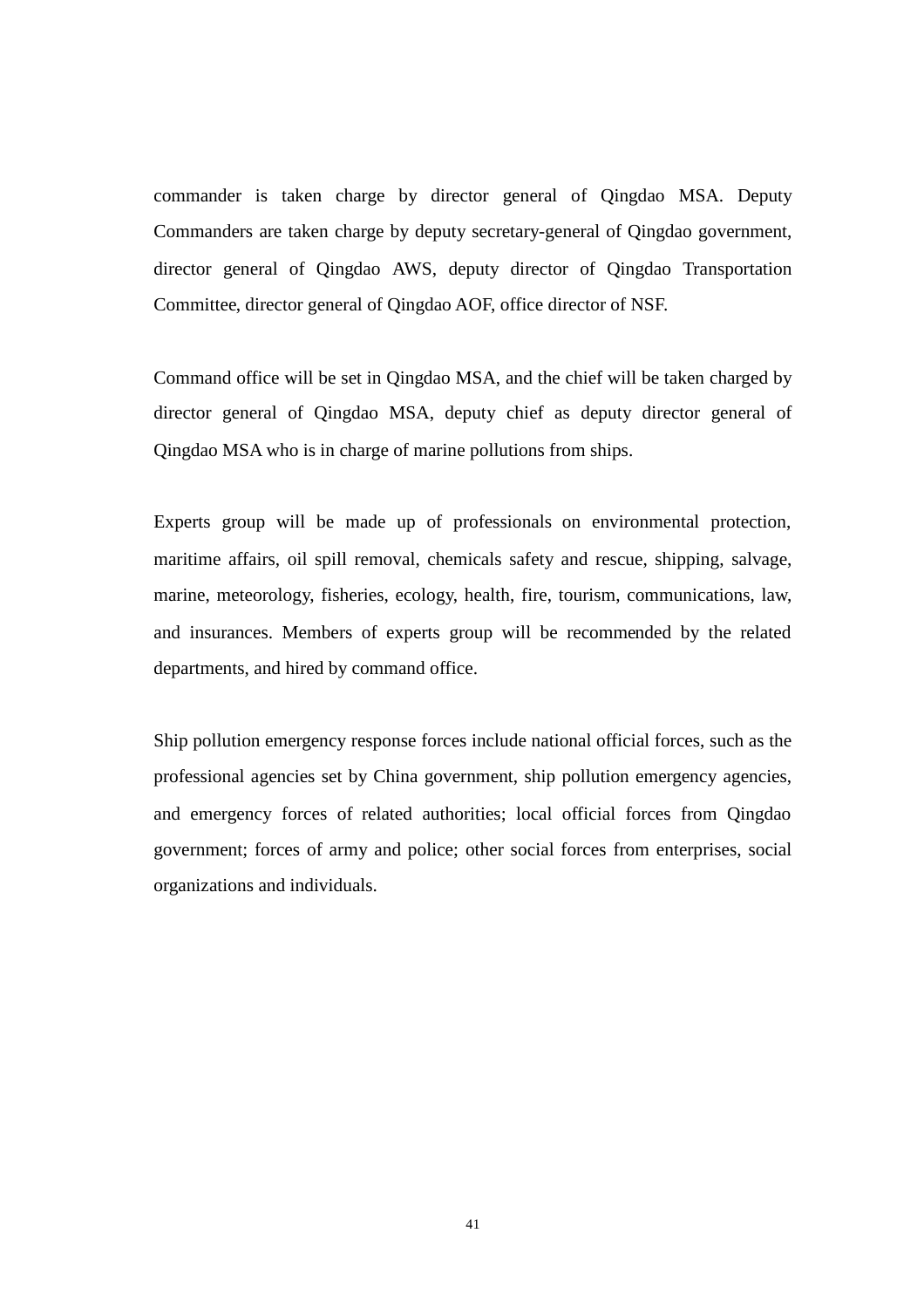

Figure 5.2- Framework of emergency organizational command system Source: Qingdao MSA. (2005). *Qingdao Marine Pollution Emergency Plan*. Qingdao Government, Qingdao, China.

# **5.3 Graded oil spill emergency response measures in Qingdao port**

Graded response measures in the oil spill emergency response system, can rationalized the whole operational process of system. According to different levels of oil spills, we can transfer relative equipments and personnel in different levels. This manner not only saves staff and material, but also increases the efficiency of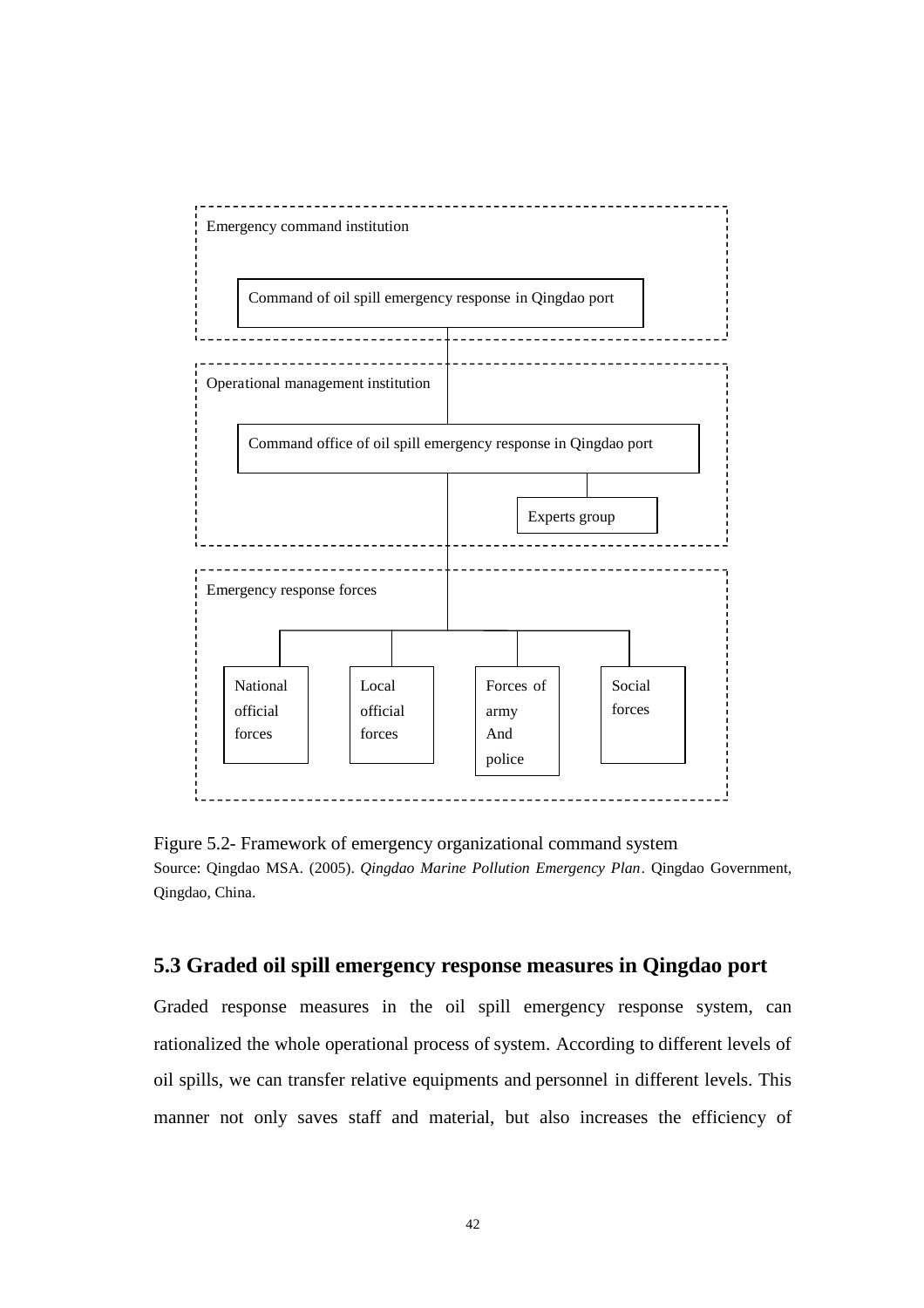operations. We divide the emergency response measures into three levels, moderate accident is  $3<sup>rd</sup>$  level, relatively serious accident is  $2<sup>nd</sup>$  level, and serious accident is  $1<sup>st</sup>$ level. Response measure in all levels will be directed and operated by oil spill emergency response command in Qingdao port. For general accident and fatal accident, the command will start other level contingency plans.

We have drawn out the flowchart of graded emergency response measures. (See Figure 5.3) In each level, we will mobilize different forces and take different measures to operate different graded oil spills.



Figure 5.3 –Flowchart of graded emergency response measures in Qingdao port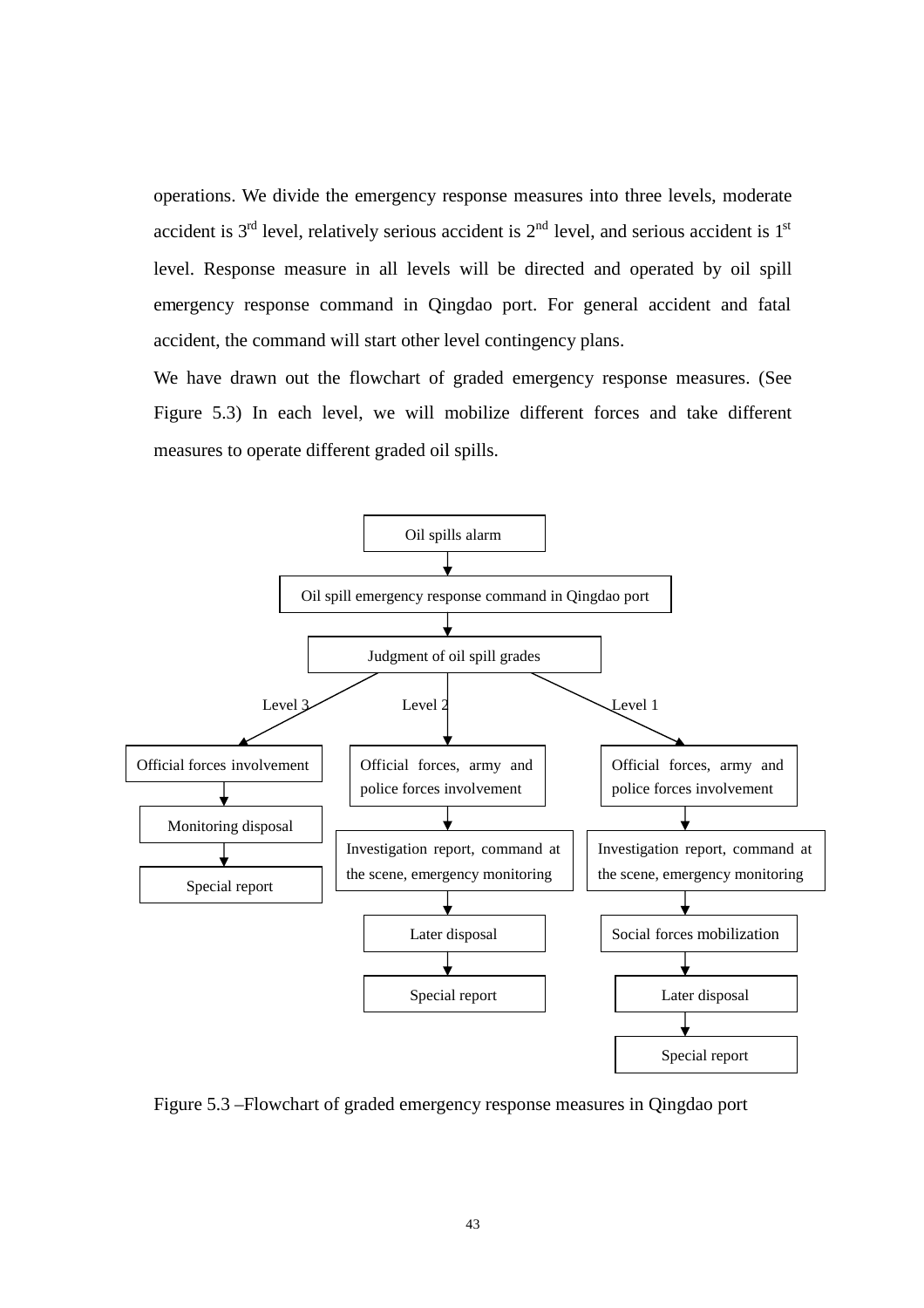#### **5.3.1 Response technical measure in Level 3**

After receiving the alarm, the command of oil spill emergency response system in Qingdao port will collect accident information and evaluate the grades of oil spills. Then, the command will give the proper removal project.

Technically, if there are effects of wind and waves, oil spills may spread to sensitive regions. So, we should use some amount of barriers in the direction of sensitive sea areas. If the oil spill area is large, we should insufflate dispersants. If the oil spill layer gets to some thickness, and spilled time is not very long, we can use some fire-resistance booms and burn spill oil at the scene with timely monitoring. If the sea condition is good, for relatively large oil spill volume as liquid, we can first use barriers to restrict the spread of oil, and use recovery equipments. The solid spilled oil recovery can use oil trawls. When facing small amount of oil spills, liquid spilled oil can either use skimmers and recovery equipments, or sorbent materials. And solid oil can be operated by small oil trawls.

### **5.3.2 Response technical measure in Level 2**

When ships happen relatively seriously oil spills, and pollute relatively large areas of ocean environment. The emergency forces and resources of port, quay and ships will be insufficient to control accidents, and we need reinforcements of army and police.

Technically, Qingdao port is fit for fence booms, which are usually used in harbor or semi-open sea area. The fence booms can be easily operated and stay at sea for long time, which can save financial cost. And the effect of standing against wind is very good.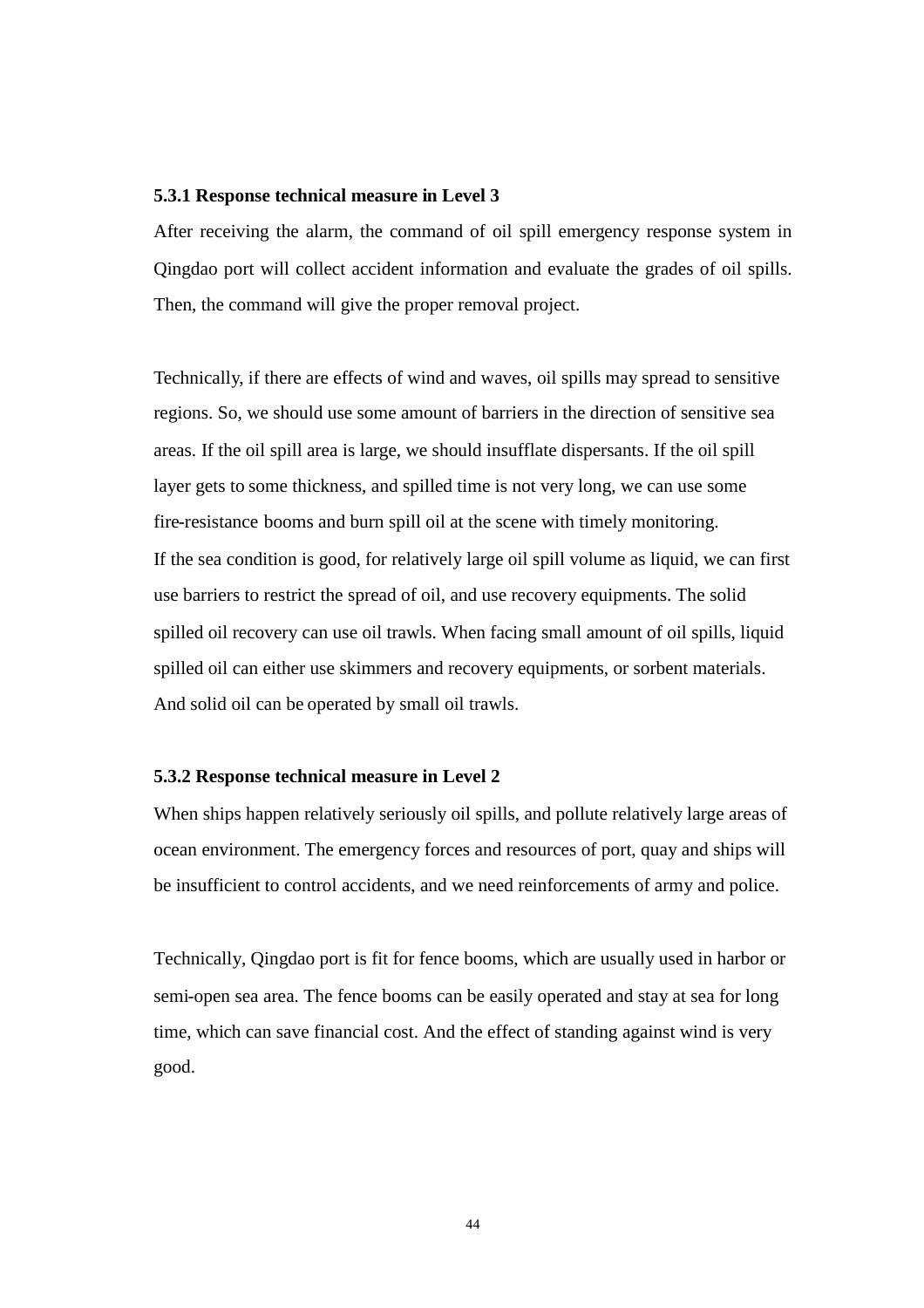#### **5.3.3 Response technical measure in Level 1**

Once there happen fatal oil spills from ships, the ocean environment will be seriously polluted, and cause a great deal of losses in economic. Because of the insufficient emergency resources, it will be hard to control the accident by port, quay, ship emergency forces and reinforcements of army and police, we need to mobilize all the social forces to involve in the operations.

Technically, for serious oil spills, wind and waves will definitely affect the oil recovery. We should select equipments which can defend inclement weather. We can choose British or Danish inflatable booms, which can defend gale and working efficiency is very high.

We should also select the operational methods according to oil characteristics. If oil type is light oil, we can use sorbent materials and recovery equipments in dealing with residual oil, or let it naturally volatile. While, for heavy oil, we should use gelling agents, and use net skimmers for recovery, then use sorbent materials to deal with the residual oil.

## **5.3.4 Emergency measures of other graded oil spills**

General oil spills mainly depend on ship forces under ship oil spill contingency plan, and related departments of Qingdao port will report and record. After receiving the alarm, the command will judge the grade of oil spills by oil spill emergency response software, and confirm the fatal level of the accident. Then, the command will immediately report to the higher level to start North Regional Oil Spill Contingency Plan. The provincial government will take charge of command, and Qingdao port should try its best to cooperate during the operation.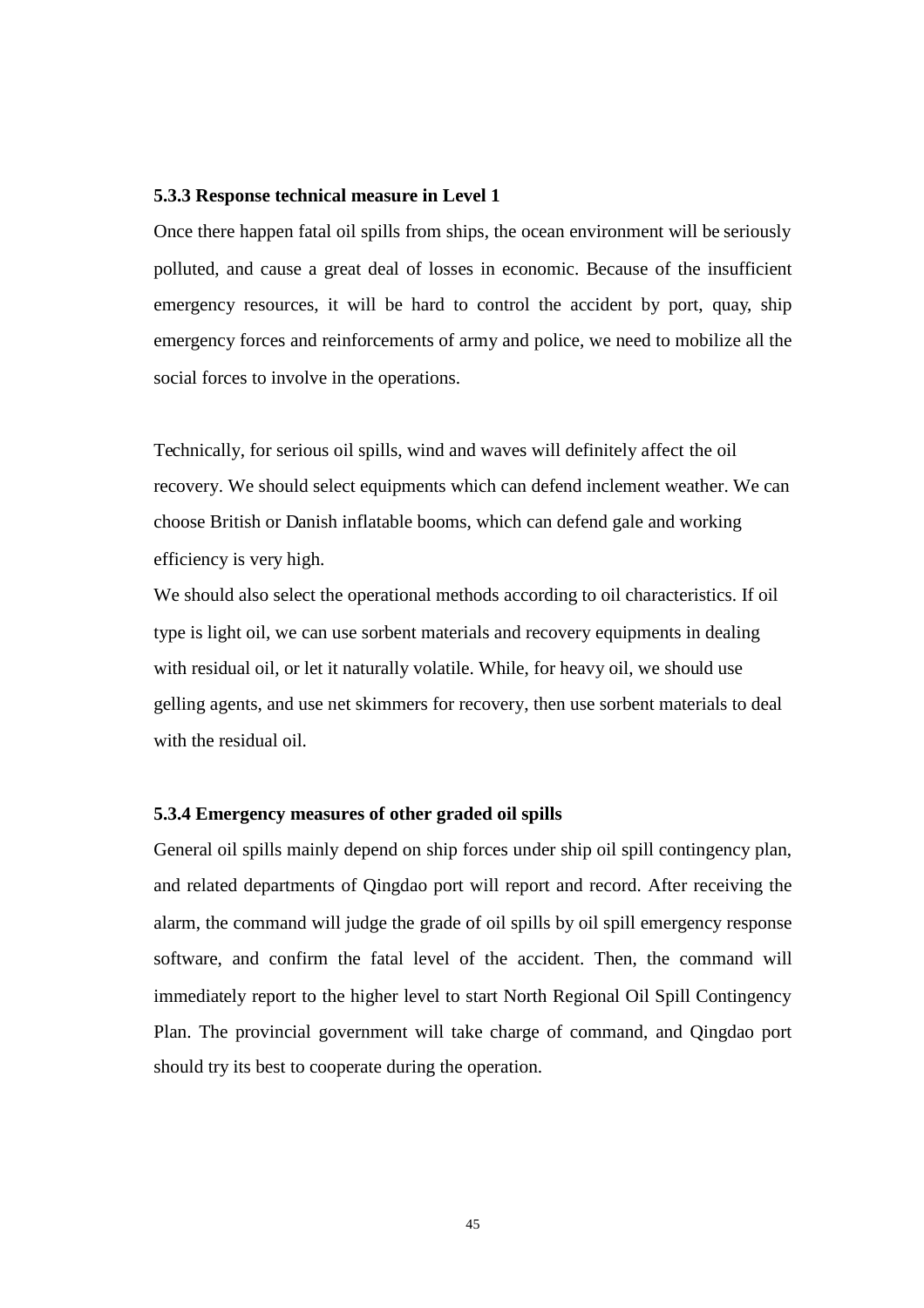# **5.4 Security of oil spill emergency response system in Qingdao port**

# **5.4.1 Establishment of professional decontamination forces in oil spill emergency response**

Emergency team is the forces which are specially responsible for the polluted accident scenes. The team should include certain size and quantity of pollution clean-up devices, equipments and well-trained operators. When establishing the emergency team in Qingdao port, we should put emphasis on the facets as follows, emergency forces of enterprises, national assault forces, establishment of professional remediation companies, promotion of regional corporation anti-pollution mechanism, increasing abilities of oil spill emergency response, and establishment of experts groups.

## **5.4.2 Establishment of emergency security**

### **1. Emergency equipment security**

Qingdao government can build up oil spill emergency response base according to local marine pollution risk investment. The base, as the professional oil spill emergency forces, will provide security to local marine pollution emergency response, and can also support provincial and regional oil spill emergency response.

Port, quay, and station should equip related pollution emergency devices under the national laws, regulations and standards. Related enterprises should equip essential devices for oil spill emergency response under the regulations.

The oil spill emergency devices or resources of other enterprises or departments should be recorded in the registration by marine management agencies, as social forces of oil spill emergency response.

Command office should establish database of popedom marine pollution emergency equipment resources.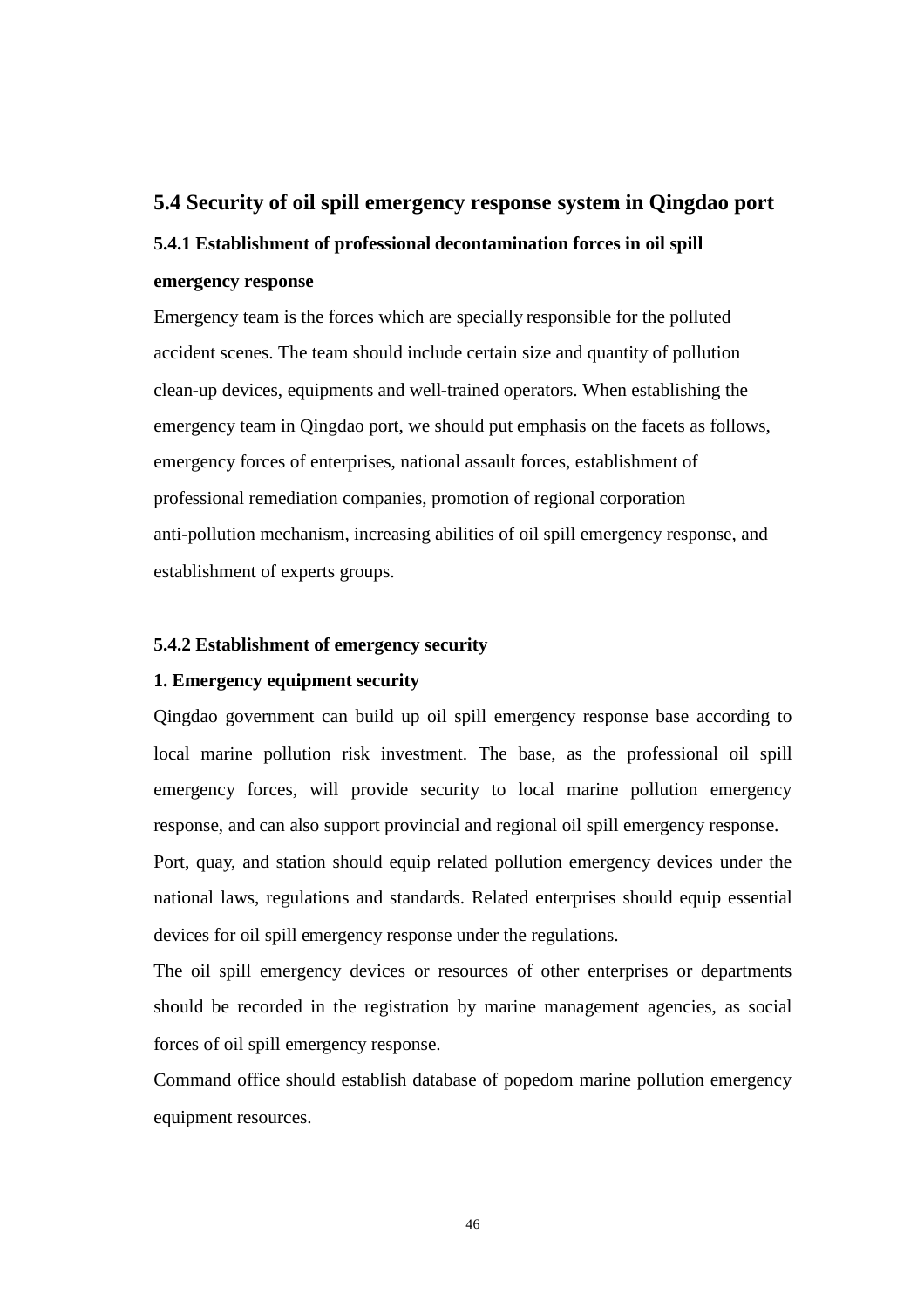#### **2. Emergency team security**

Marine pollution emergency team is made up of professional and other emergency teams.

Command office takes charge of establishing government professional marine pollution emergency response team, and strengthening the forces on basis of existing staff and devices, to increase the ability to deal with large scale marine pollution.

Other emergency team includes non-government emergency organizations, professional remediation groups under market-oriented operation, and remediation forces of enterprises. It is good for Qingdao port to encouraging joint and private enterprises to invest on establishing professional remediation teams. We can establish emergency team of Qingdao port by achieving diversified, according to the laws of market.

Command office is responsible for establishing the database of marine pollution emergency teams.

In addition, the establishment of emergency security also includes the building of health security, material and transportation security, finance security, social mobilization security, emergency shelter security, and technical reserves and security.

As a whole, during the process of establishing oil spill emergency response system in Qingdao port, we should consider in the overall. Although we have solved oil spill grade judgment, which is the most important part in establishment of oil spill emergency response system, we should still consider many facets, the contingency plan, emergency response command, emergency response measures and their specific implementations, and the emergency security. All these parts are indispensable.

47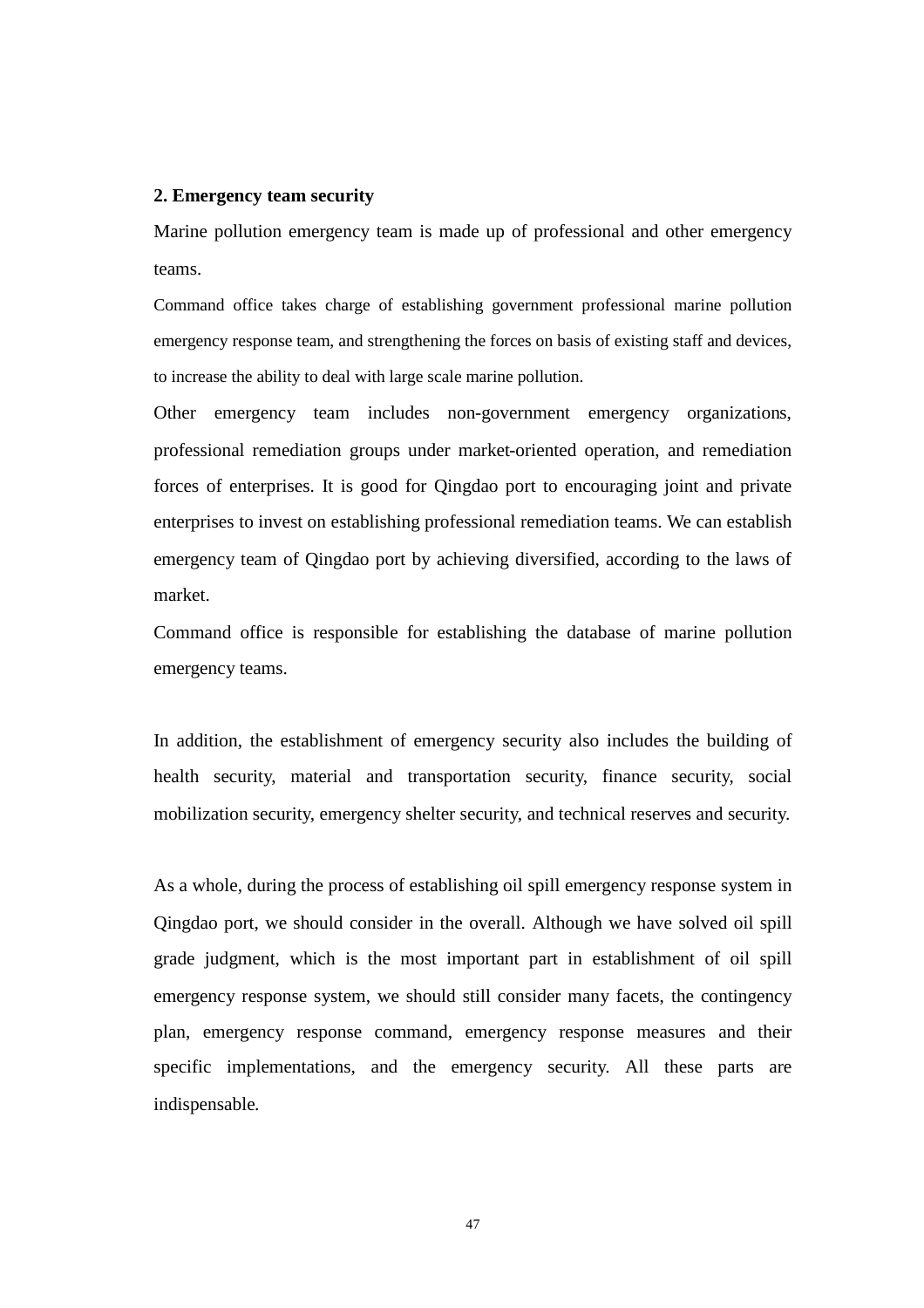# **6. Conclusion**

In 1960s, under the condition that the whole world paid great attention to oil spills, ports of developed countries established completed oil spill emergency response systems, and the systems operated well in dealing with oil spills. By comparison, establishments of port oil spill emergency response systems in China are relatively weak.

Qingdao port is the biggest port of crude oil throughput in China mainland. Rapid and steady development of oil transportation not only brings the huge economical benefits, but also brings potential oil spill risks. Moreover, the emergency response in Qingdao port is relatively weak, and has some problems. Therefore, establishing oil spill emergency response system in Qingdao port is very meaningful.

During the whole process of oil spill emergency response, oil spill grade judgment plays an essential role. Oil spill grade judgment doesn't only affect the selection of oil spill operations, but also decides the scale and direction of emergency response activities. Only according to the accurate judgment of oil spill grades, we can establish a normally operational oil spill emergency response system. In the proper thesis, we mainly enclose the judgment of oil spill grades, determine emergency response measures on different levels, transfers of related cleanup equipments and staff, and finish the establishment of oil spill emergency response system in Qingdao port.

The establishment of this system provides security for the development of Qingdao port, helps maintain the health of ocean environment, and meanwhile, ensures the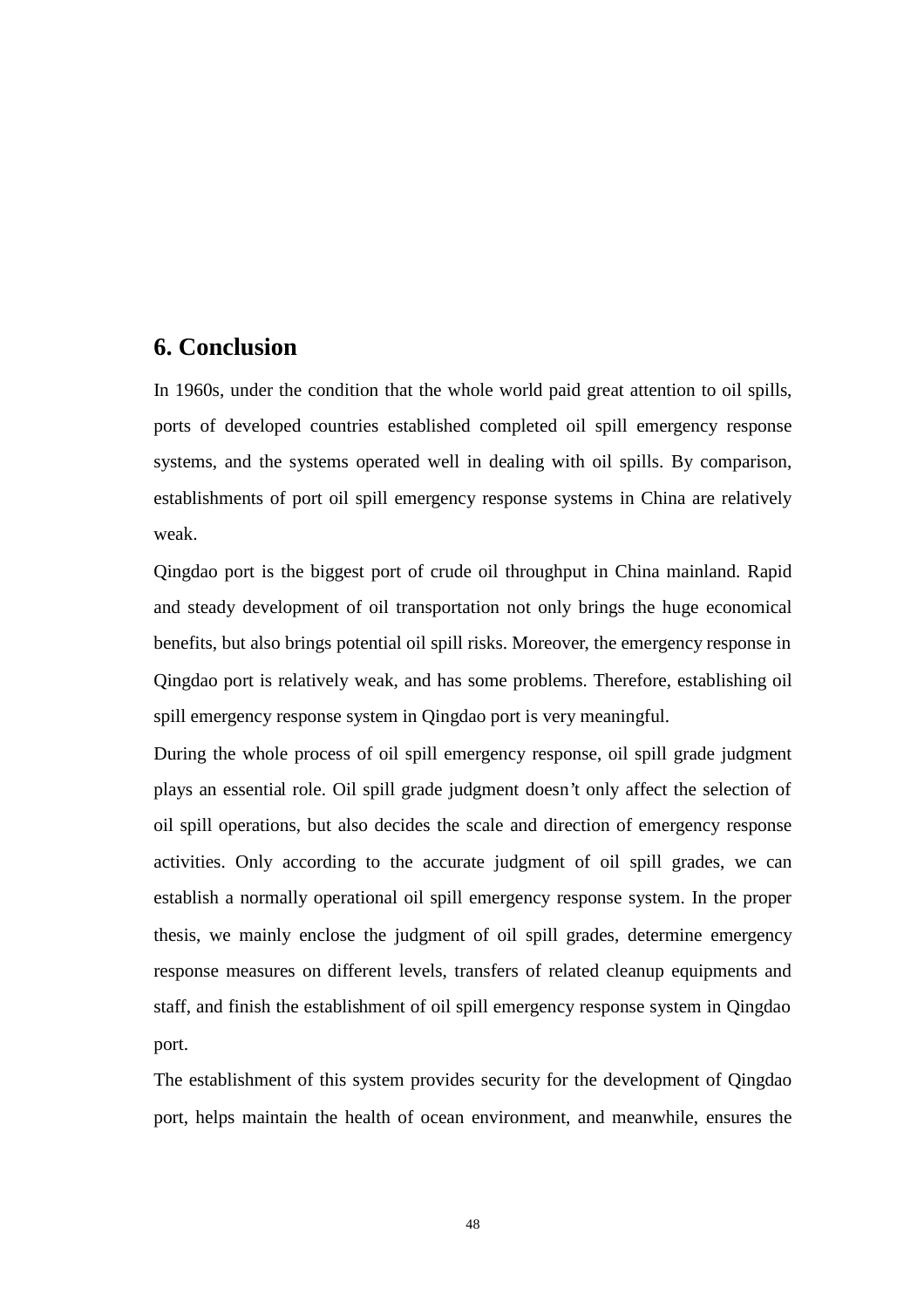good operational environment of Qingdao port. The proper thesis supplements some researches on oil spill emergency response in Qingdao port. We hope it can provide some useful reference to study of port oil spill emergency response in China.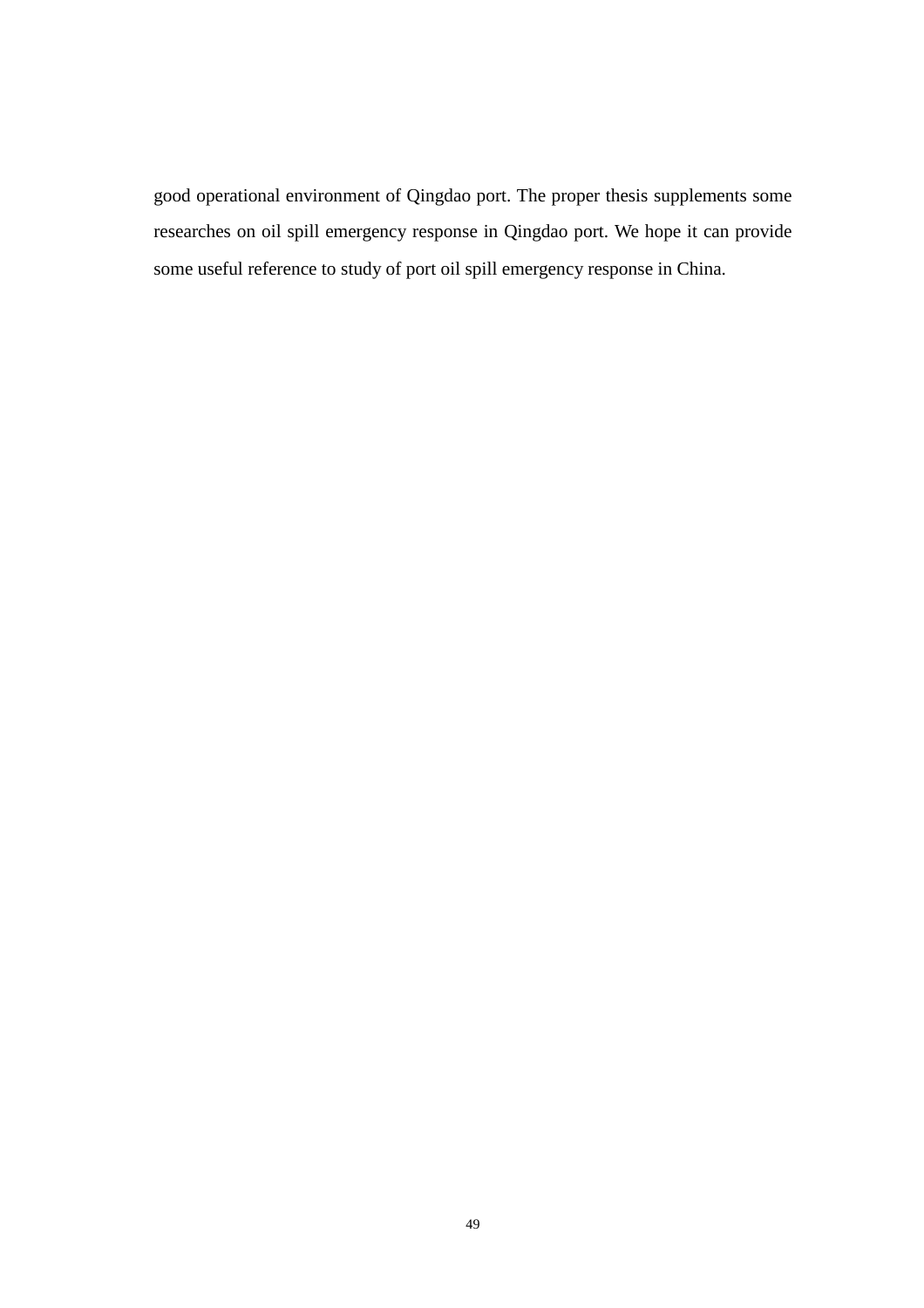# **References**

Abordaif, F.H. (1994). *The Development of An Oil Spill Contingency Planning Evaluation Model*. Doctor's Thesis, George Washington University, Washington, D.C., U.S.

Al-Rabeh, A.H., Lardner, R.W., Gunay, N. (2000). Gulfspill version 2.0: a software package for oil spills in the Arabian Gulf. *Environmental Modeling & Software, 15, 425—442*.

Burns, G., Pond, R., Tebeau, P., Etkin, D.S. (2002). Looking to the Future-Setting the Agenda of Oil Spill Prevention, Preparedness and Response in the 21st Century. *Spill Science and Technology Bulletin, 7 (1-2), 31-37*.

Australian MSA. (June, 2005). *National Marine Oil Spill Contingency Plan*. Retrieved March 15, 2007 from the WWW: http://www.amsa.gov.au/Marine\_Environment\_Protection/National\_plan/Contingenc y\_Plans\_and\_Management/Oil\_Spill\_Contingency\_Plan.asp

Embankment, A. (April 20<sup>th</sup>, 2000). *Catalogue of Computer Programs And Internet Information Related to Responding to Oil Spills*. London: International Maritime Organization.

Fredric, M.H., Kostanic, I. (2003). *Principles of Neuracomputing for Science & Engineering*. Beijing: China Machine Press.

Galushkin, A.H. (2002). *Neural Network Theory*. Beijing: Qinghua University.

Gilbert, T. (2006). The Australian Oil Spill Response Atlas and Introduction of a New Oil Spill Trajectory Model. Retrieved March 17, 2007 from the WWW: http://www.amsa.gov.au/Marine\_Environment\_Protection/National\_Plan

Goss, K.C. (1996). *Guide for All-Hazard Emergency Operations Planning*. Washington, D.C.: Federal Emergency Management Agency.

Jensen, D.S., Pond, R., Johnson, M.H. (1995). National serious oil spill emergency system. *Environmental Protection in Transportation, 16 (1), 36-40*.

Kingston, P.F. (2002). Long term Environmental Impact of Oil Spills. *Spill Science*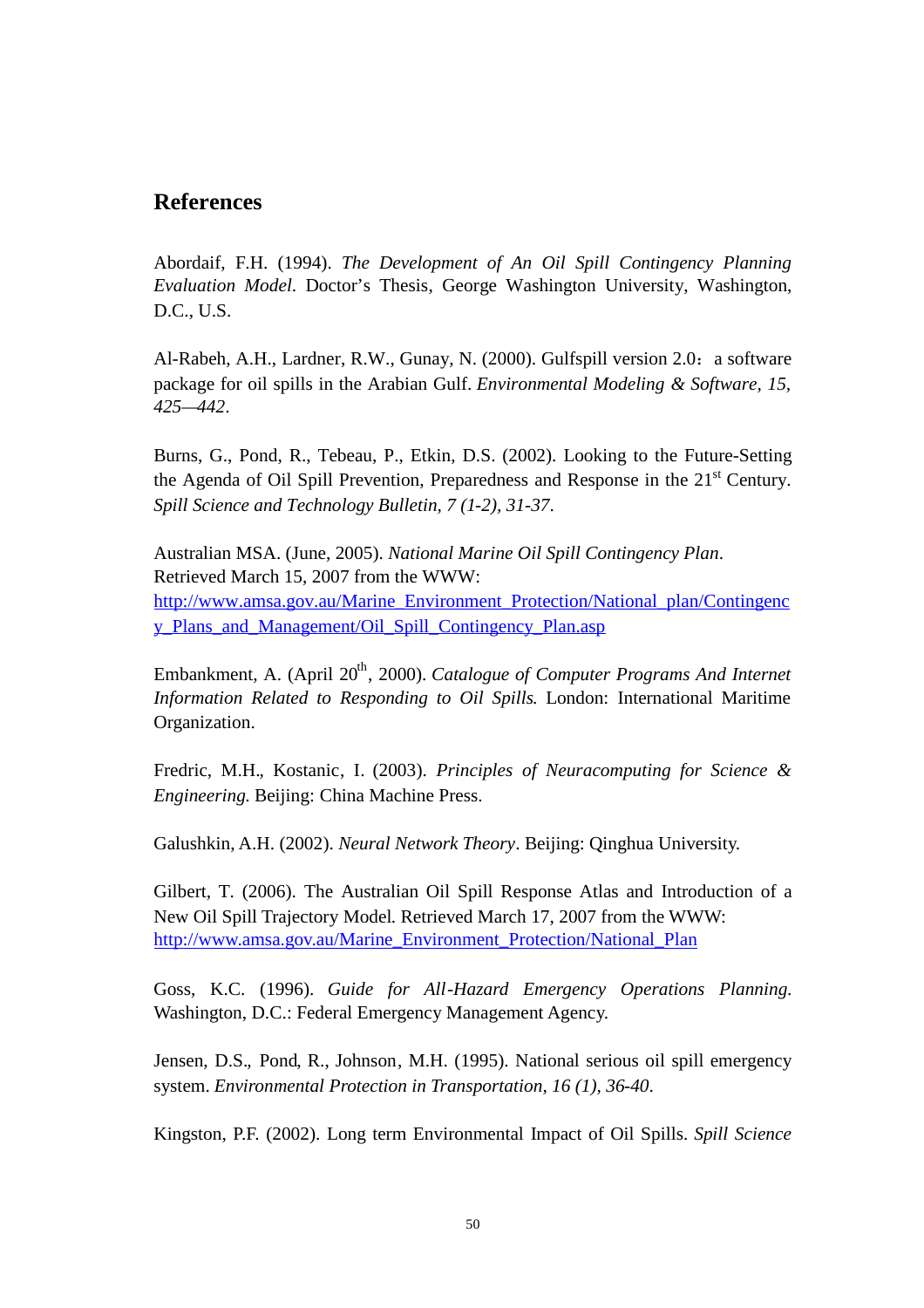*&Technology Bulletin, 7 (1-2), 53-61*.

Lessard, R.R., Demarco, G. (2000). The significance of oil spill dispersants. *Spill Science& Technology Bulletin, 6 (1), 59-68*.

Li, G.X. (2005). *2005 Pollution Prevention Cases*. China Shandong MSA.

Li, J.C. (1996). *Neural Network Theory*. Xian: Xian Electronic Science and Technology University.

Li, M.F. (2003). Offshore and Ocean Environmental Management in Sweden. *Environmental Protection in Transportation, 6, 35-38*.

Lin, B. (2006). *2006 Pollution Prevention Cases*. China Shandong MSA.

Liu, S.Y. (2005).*Study on Marine Oil Spill Emergency and Decision Making*. Master's Thesis, Shanghai Maritime University, Shanghai, China.

Liu, W.G., & Chen, Z.P., & Zhang, Y. (2004). *MATLAB Program Design and Application*. Beijing: Higher Education Press.

Michel, J. (2002). Shoreline Assessment and Environmental Impacts from the MIT Westchester Oil Spill in the Mississippi River. *Spill Science &Technology Bulletin,7 (3-4), 155-161*.

Price, J.M., Johnson, W.R., Ji, Z.G., Marshall, C.F., Rainey, G.B. (2004). Sensitivity testing for improved efficiency of a statistical oil-spill risk analysis model. *Environmental Modeling & Software, 19, 671-679*.

Qiao, B.,Zhu, J.,Zhe, P. (*2002)*. One Research of Marine Oil Spill Contingency Planning. *Journal of Environmental Sciences*, *15, 25-28*.

Qingdao MSA. (2005). *Qingdao Marine Pollution Emergency Plan*. Qingdao Government, Qingdao, China.

Reed, M., Ekrol, N., Rye, H., Turner, L. (1999).Oil Spill Contingency and Response (OSCAR) Analysis in Support of Environmental Impact Offshore Namibia.Spill *Science and Technology Bulletin, 5 (1), 29-38*.

Ren, F.A., Yin, P.H., Geng, X.H. (2000). Comprehensive Appraisement of Oil Grade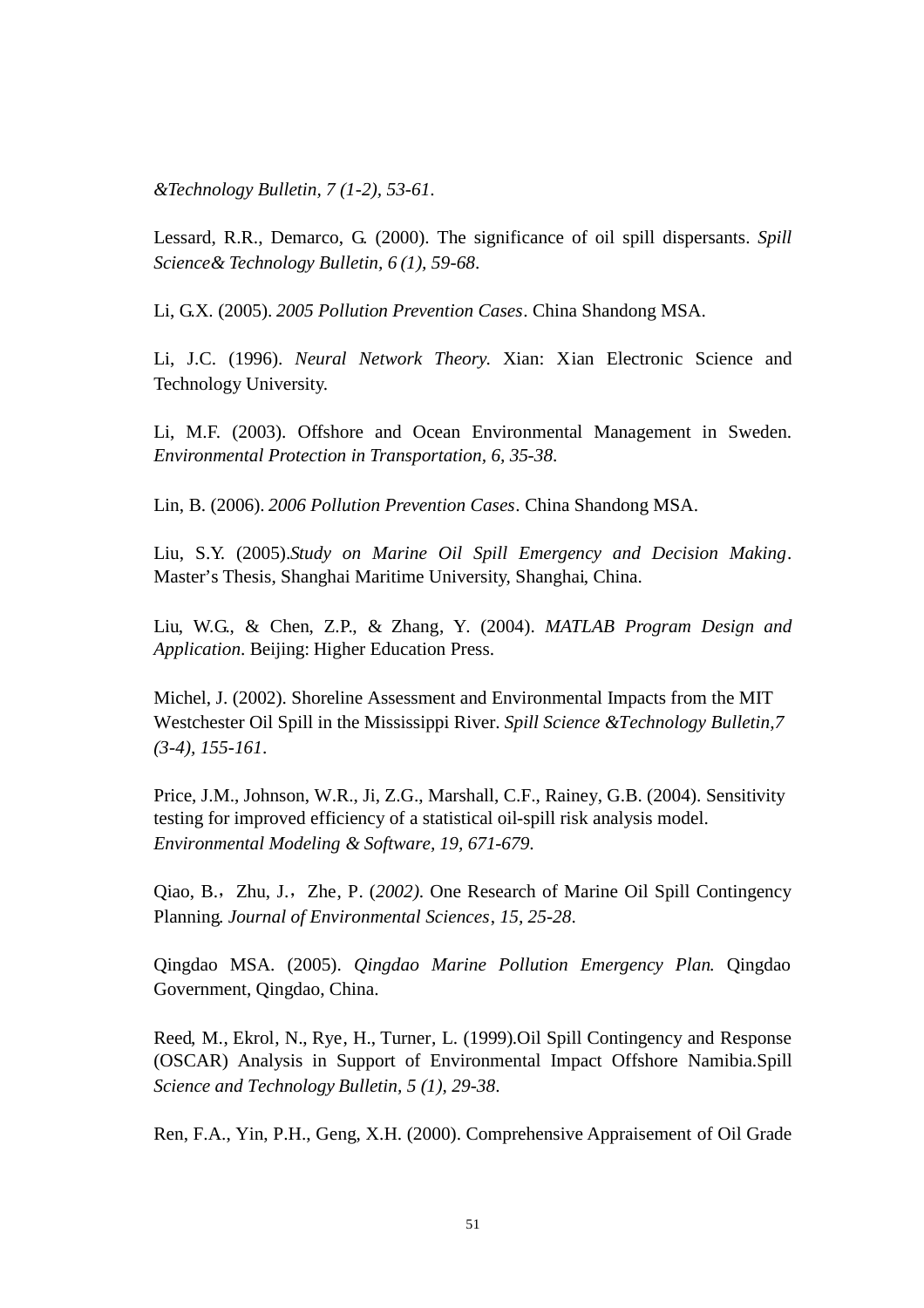of Oil Spill Accident. *Environmental Protection in Transportation, 21 (6), 16-19*.

Shi, Y.Q., Chen, L. (2003). Research on the Frame of Oil Spill Emergency Response System at Sea. *Marine Environmental Science, 22 (2), 40-43*.

Song, W.J., Ma, J.Y., Xu, J. (2000). Oil Pollution Emergency Plan of Zhoushan port. *Environmental Protection in Transportation, 21 (1), 36-37*.

STB of NASA. (June 15<sup>th</sup>, 2006). *The CLIPS6.20 Basic Programming Guide.* 

Retrieved March 5, 2007 from the WWW:

http://www.ghg.net/clips/download/documentation/bpg.pdf

Sun, J., Gao, X.H., Yu, J.Q., Huang, L.W. (2002). Spilled Oil Information Management System for Zhoushan Harbor China Based on OILMAP. *Journal of Wuhan University of Technology, 26 (5), 700-702*.

The China Qingdao Administration of Ocean and Fisheries gives further information on courses (http://ocean.qingdao.gov.cn/)

The China Qingdao AWS website gives further information on courses (http://www.qdajj.gov.cn/)

The China Qingdao port website gives further information on courses (http://www.qdport.com/)

The China Shandong MSA website gives further information on courses (http://www.sdmsa.gov.cn/)

The State Environmental Protection Administration of China website gives further information on courses

(http://www.zhb.gov.cn/)

Varlamov, S.M., Yoon, J.H., Nagaishi, H., Abe, K. (2000). Japan Sea oil spill analysis and quick response system with adaptation of shallow water ocean circulation model. *Reports of Research Institute for Applied Mechanics*,*Kyushu University, 118, 9-22*.

Ventikos, N.P., Vergetis, E., Psaraftis, H.N., Triantafyllou, G. (2004). A high-level synthesis of oil spill response equipment and countermeasures. *Journal of Hazardous*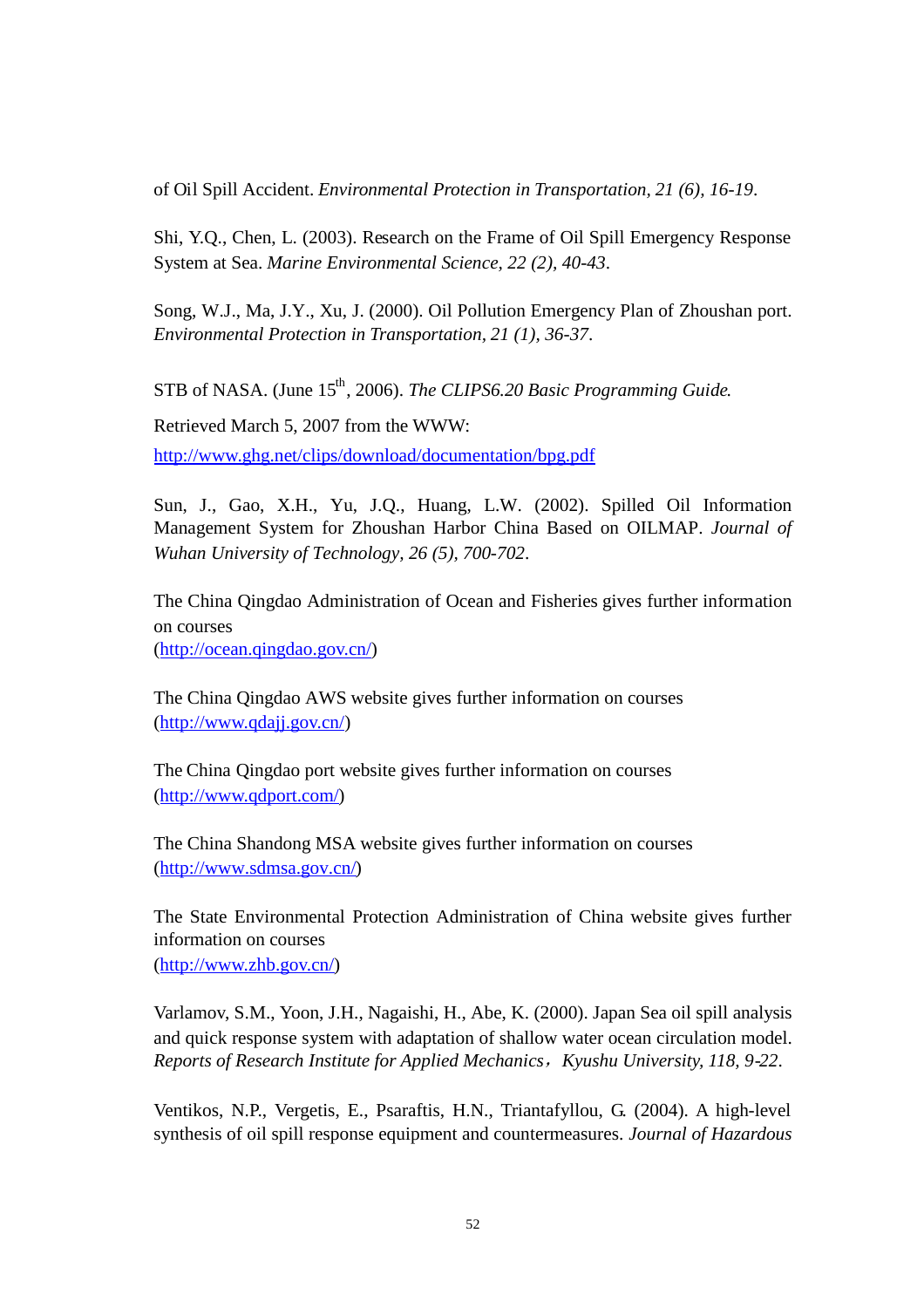*Material, 107, 51-58*.

Wu, W. (2004). *Calculation of neural network*. Beijing: Higher Education Press.

Wu, Y.C., Weng, X.C., Yang, Y.L. (1996). Prediction for Oil Slick Pollution in Jiaozhou Bay. *Studia Marina Sinica, 37, 25-31*.

Xia, W.X. (2004). Marine Oil Spill Pollution Controlling Technology. *Journal of Qingdao Institute of Architecture and Engineering, 25 (1), 54-57*.

Xue Nianxi. (2003). *Application of MATLAB in Digital Signal Processing*. Beijing: Qinghua University.

Zhao, J.Q., Deng, S.X. (1995). Assessment of oil spill effects and Decision of cleanup. *Environmental Protection in Transportation, 17 (1), 11-16*.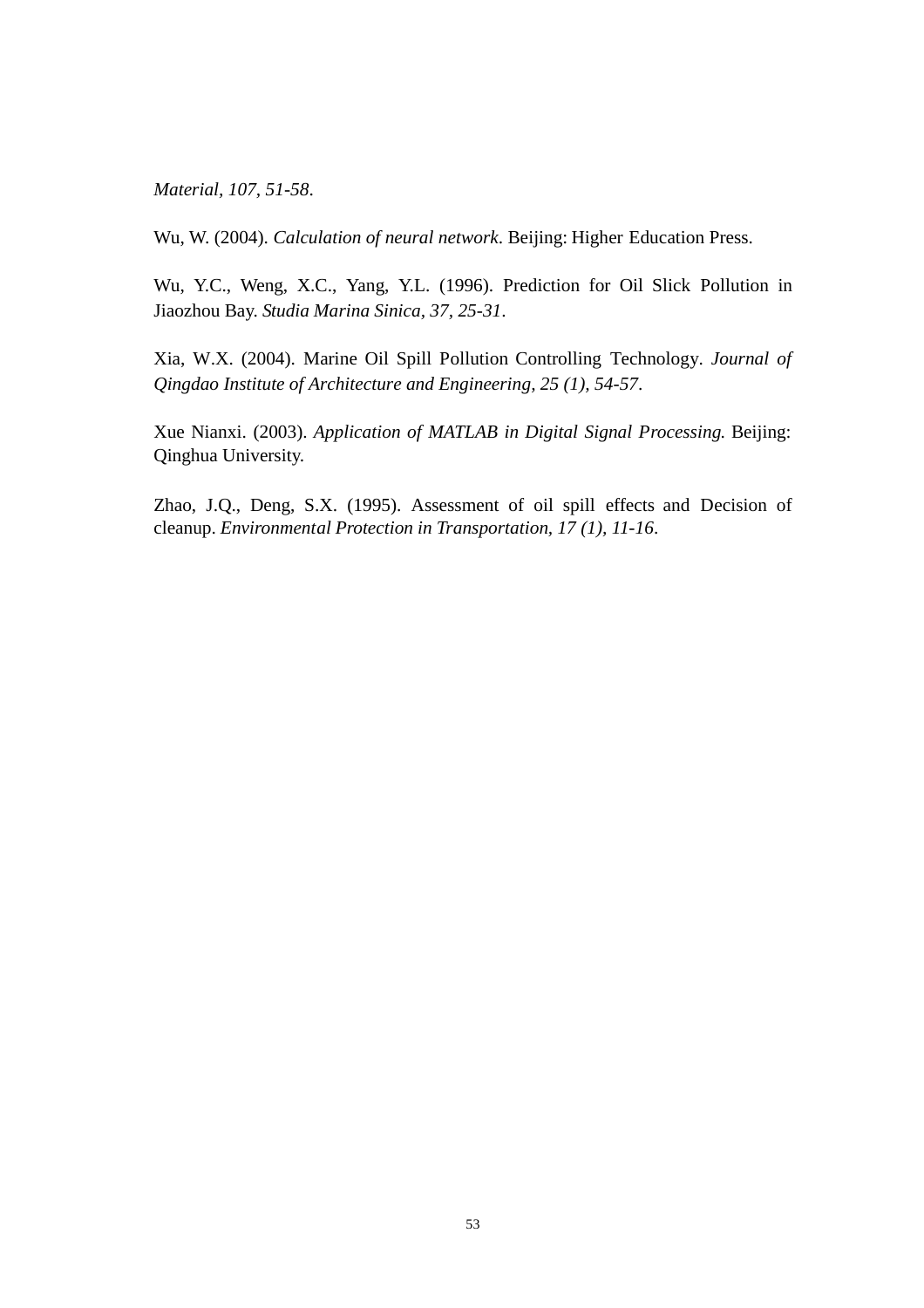# **Appendix: MATLAB Program**

P=[0.74 0.95 0.67 0.67 0.45 1 0.63 1 0.62 0.74 0.24 0.62 1 0.62 1 1 0.63 0.31 0.83  $0.451$ :

0.14 0.32 0.60 0.30 0.26 0.64 0.10 0.36 0.32 0.14 0.1 0.12 0.26 0.14 0.36 0.12 0.10 0.1 1 0.98 0.14;

0.9 0.2 0.7 0.7 0.7 0.6 0.2 0.1 0.7 0.2 0.1 0.2 0.2 1 1 0.6 0.6 0.6 0.6 0.4 0.2; 0.1 0.7 0.3 0.3 0.3 0.9 0.9 0.9 0.3 0.9 0.9 0.9 0.9 0.1 0.1 0.9 0.7 0.7 0.7 0.5 0.9; 0.9 0.2 0.8 0.8 0.8 0.3 0.2 0.1 0.8 0.3 0.1 0.3 0.3 1 1 0.3 0.7 0.7 0.7 0.2 0.3; 0.1 0.2 0.1 0.1 0.1 0.7 0.2 0.6 0.8 0.3 0.1 0.6 0.6 0.1 0.5 0.7 0.1 0.3 0.4 0.1 0.9; 0.4 0.5 0.3 0.2 0.6 0.7 0.5 0.3 0.6 0.2 0.2 0.5 0.8 0.2 0.4 0.8 0.2 0.5 0.5 0.3 0.7; 0.2 0.3 0.1 0.4 0.4 0.8 0.9 0.8 0.6 0.4 1 0.3 1 0.8 0.5 0.7 0.2 0.2 0.8 0.2 0.5; 0.7 0.7 0.1 0.7 0.7 0.9 0.7 0.9 0.2 0.8 0.1 0.6 1 0.7 0.5 0.1 0.7 0.5 0.2 0.5 0.5; 0.8 0.1 0.5 0.1 0.5 0.2 0.1 0.4 0.4 0.1 0.5 0.9 0.4 0.4 0.1 0.3 0.9 0.1 0.6 0.7 0.6]

T=[0 0 0 0 0.1 0 0 0 0 0 0.9 0 0 0 0 0 0 0.85 0 0 0;

0 0.05 0 0.1 0.7 0 0.3 0 0 0.15 0.10 0.05 0 0 0 0 0 0.1 0 0.2 0;

0.15 0.05 0.4 0.8 0.2 0 0.7 0.05 0.9 0.85 0 0.75 0 0.95 0 0 0.7 0.05 0 0.3 0;

0.8 0.9 0.6 0.1 0 0.05 0 0.10 0.1 0 0 0.2 0 0.05 0 0.05 0.3 0 0.3 0.5 0;

0.05 0 0 0 0 0.95 0 0.85 0 0 0 0 1 0 1 0.95 0 0 0.7 0 1]

 $[R,Q]$ =size(P);

```
[S2,Q]=size(T);
```
 $S1=10$ :

 $[W1,B1]=nwlog(S1,R);$ 

 $[W2,B2]=\text{rands}(S2,S1);$ 

W2=W2\*0.5;

B2=B2\*0.5;